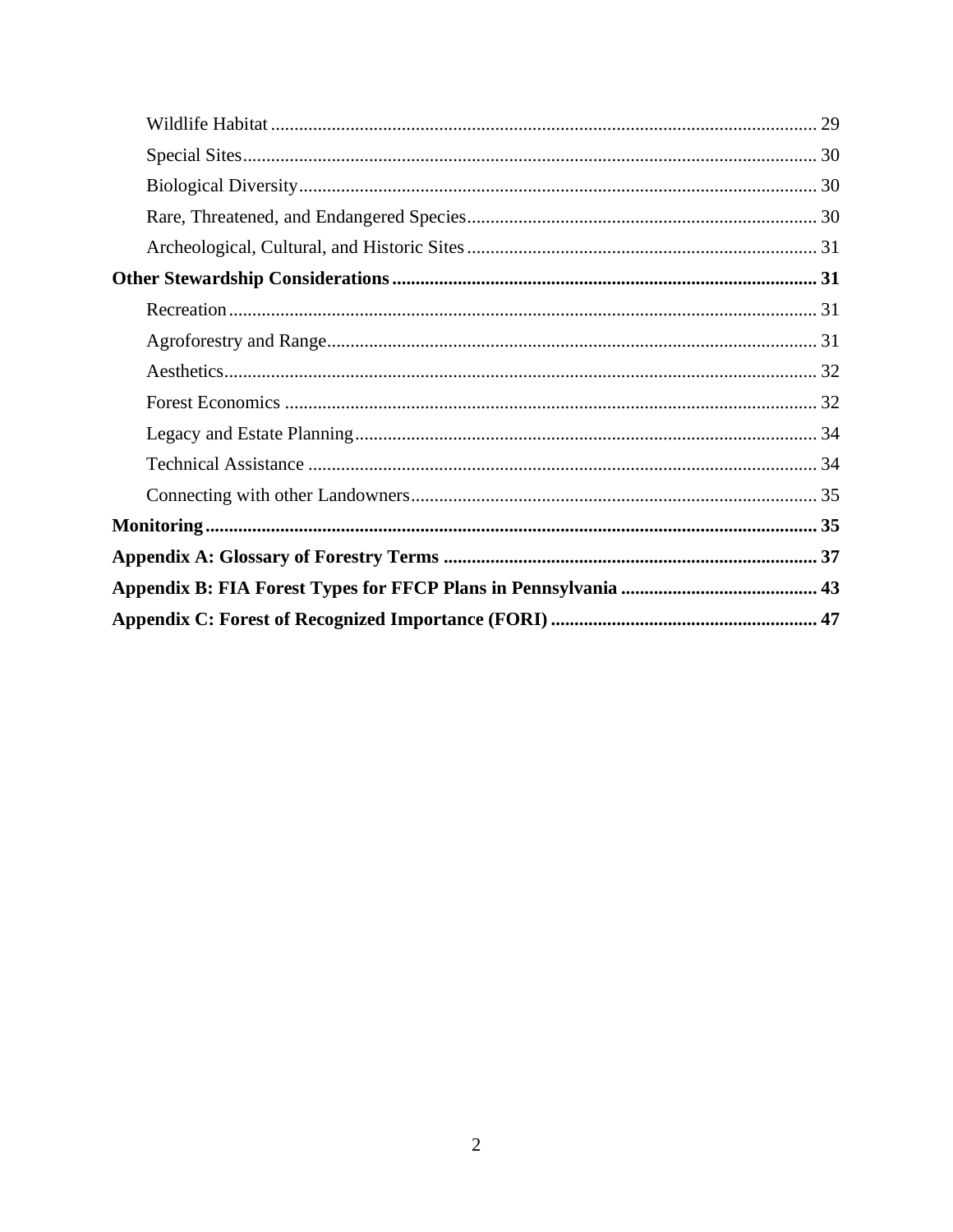## **Introduction**

<span id="page-2-0"></span>*"Forest stewardship is the wise care and use of forest resources to ensure their health and productivity for years to come."*

Forests provide benefits that we enjoy and sometimes take for granted every day. Clean air and water, wildlife habitat, wood products, and jobs are just some of the values that forests provide. Pennsylvania has an estimated 738,000 private forest owners who together make management decisions on about 11.5 million acres, or about 71% of all the state's 16.8 million acres of forestland. The decisions these landowners make concerning their forestland can positively or negatively impact forest resources. By practicing forest stewardship, landowners can meet personal goals by caring for and using the forest today while also sustaining long-term forest health and continuity. This requires both planning and action; a Forest Management Plan serves as a guide for managing a healthy forest over the long term.

A goal of the Family Forest Carbon Program (FFCP) is to support landowners in achieving their individual stewardship goals for their woods. Landowners can be stewards of their forests and achieve management goals - whether that's enhancing wildlife habitat, improving water quality, sustainable timber production, outdoor recreation, or just keeping their woods healthy overall. The best way for landowners to meet these goals is to create and follow a written forest management plan.

This plan template combines property-specific recommendations provided by a natural resource professional with overall guidance on the factors driving those recommendations. Propertyspecific information includes the landowner's specific goals and forest conditions, along with management recommendations and a 10-year schedule of activities to help meet those goals. Recommendations are made at both the property-level and forest stand level. A forest stand, also referred to as a management unit, is a defined area with similar habitat throughout that can be managed the same.

Links to websites with supplemental information are included to provide a broad overview of various forest stewardship elements. Landowners are encouraged to click on the links to access information on the topics relevant to their land and management goals. Context of the website, such as organization and topic, should be included to aid in an internet search in the event the link is no longer current.

Under this plan format, landowners receive both a customized guide to forest management descriptions and recommendations for their properties along with additional resources for learning more about the topic, science, and reasoning behind those recommendations.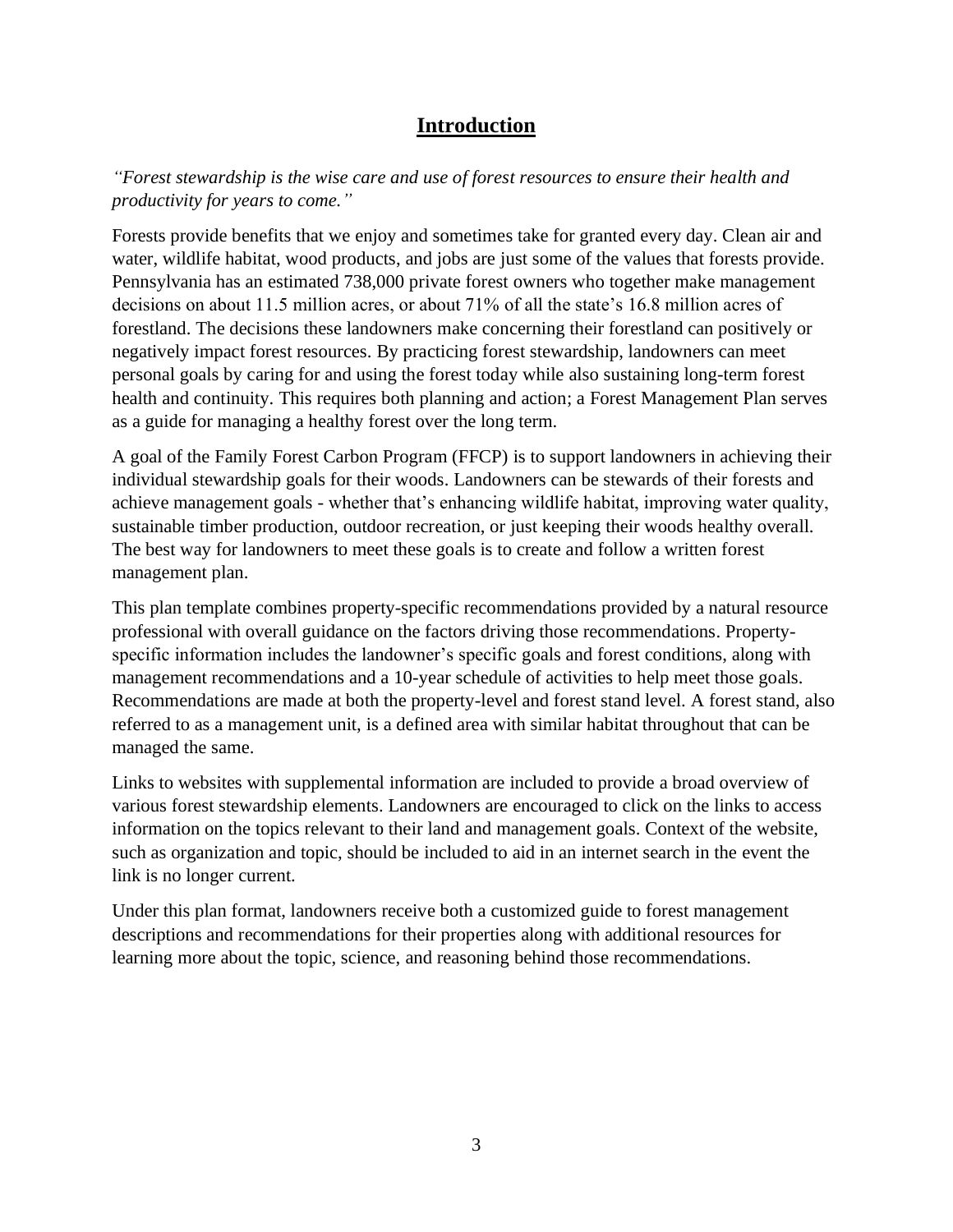# **Section I. Landowner and Property Information**

<span id="page-3-0"></span>*Note to Plan Writer: Fill out all the required information in Section I. Guidance on expected content is provided in red font, which can be deleted by the writer before sending the plan to the landowner. Section II of this template provides an overview of topics related to Forest Stewardship. You may leave this section as-is if the existing information is sufficient or update it to include property-specific information (ex. current or threatening forest pest issues on the property).*

#### Landowner Information

Name(s): Mailing Address: Phone Number: Email:

Property Information

Property Address (if available): Township, County, State: Nearest city or town: GPS Coordinates of primary access point: *This can be from a handheld GPS unit, or by using Google Maps and clicking on the desired location. A window with the GPS coordinates should appear.* Total Ownership Acreage: Total Forested Acreage:

#### Plan Author Information

Name(s): Mailing Address: Phone Number: Email:

Date of Original Plan Completion: Revision Dates: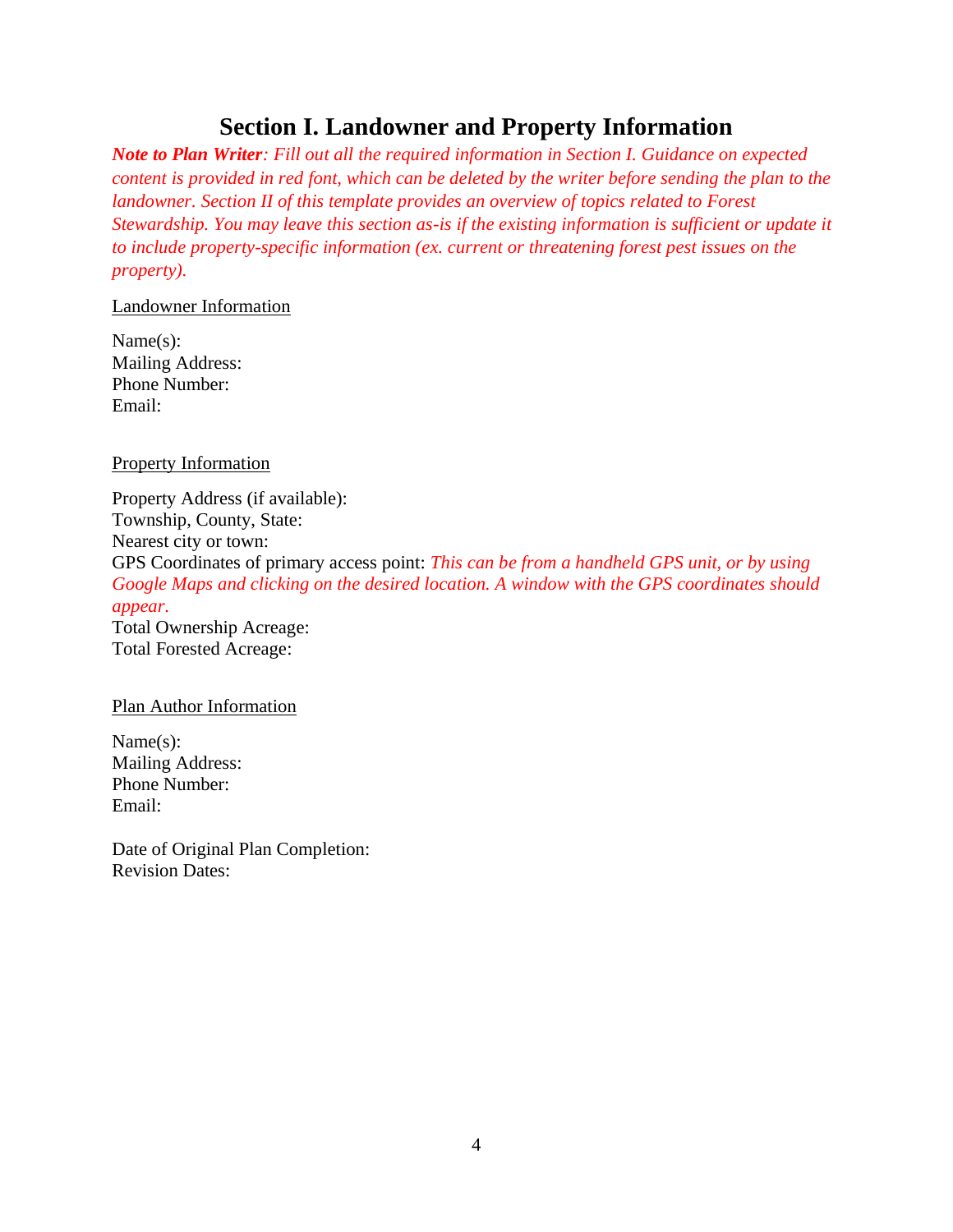# <span id="page-4-0"></span>**Plan Approval**

I am satisfied with the content and recommendations contained in this FMP and will make an honest effort to follow them for the ten-year period covered by the plan.

\_\_\_\_\_\_\_\_\_\_\_\_\_\_\_\_\_\_\_\_\_\_\_\_\_\_\_\_\_\_\_\_\_\_\_\_\_\_\_\_\_\_\_\_\_\_\_\_\_\_\_\_\_\_\_\_\_\_\_\_\_\_\_\_\_\_\_\_\_\_\_\_\_\_\_\_\_

\_\_\_\_\_\_\_\_\_\_\_\_\_\_\_\_\_\_\_\_\_\_\_\_\_\_\_\_\_\_\_\_\_\_\_\_\_\_\_\_\_\_\_\_\_\_\_\_\_\_\_\_\_\_\_\_\_\_\_\_\_\_\_\_\_\_\_\_\_\_\_\_\_\_\_\_\_

Landowner Date

I certify that this plan meets the requirements of the Family Forest Carbon Program.

Family Forest Carbon Program Representative Date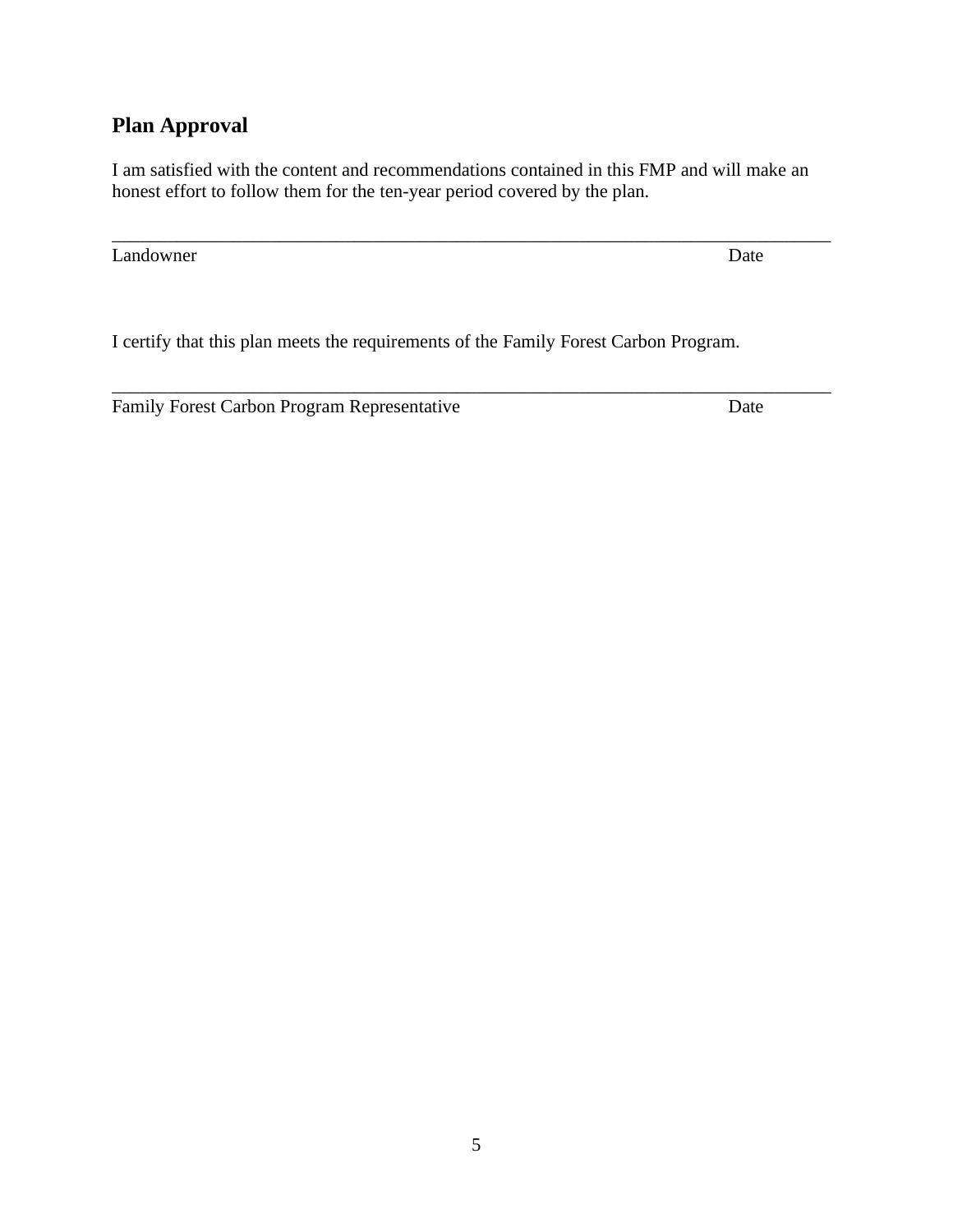#### <span id="page-5-0"></span>**Landowner Values, Motivations, and Goals**

*Describe the landowner's motivations for owning the land and what they value most in their property. What are the landowner's short and long-term management goals for the property? These will strongly influence the forest management recommendations within this plan, so take time to thoroughly discuss this topic with the landowner and consider it throughout the planning process. Examples of common values or goals include viewing and managing for wildlife, selling forest products, solitude, and recreation*

#### <span id="page-5-1"></span>**Long-Term Stewardship Plan**

*Landowners enrolling in FFCP's Growing Mature Forest practice are committing to a 20-year agreement. It is likely that property turnover could occur during this time. If known, please include a short description of ownership plans. Resources on forest legacy planning are included* 

*Section II – Legacy and Estate Planning*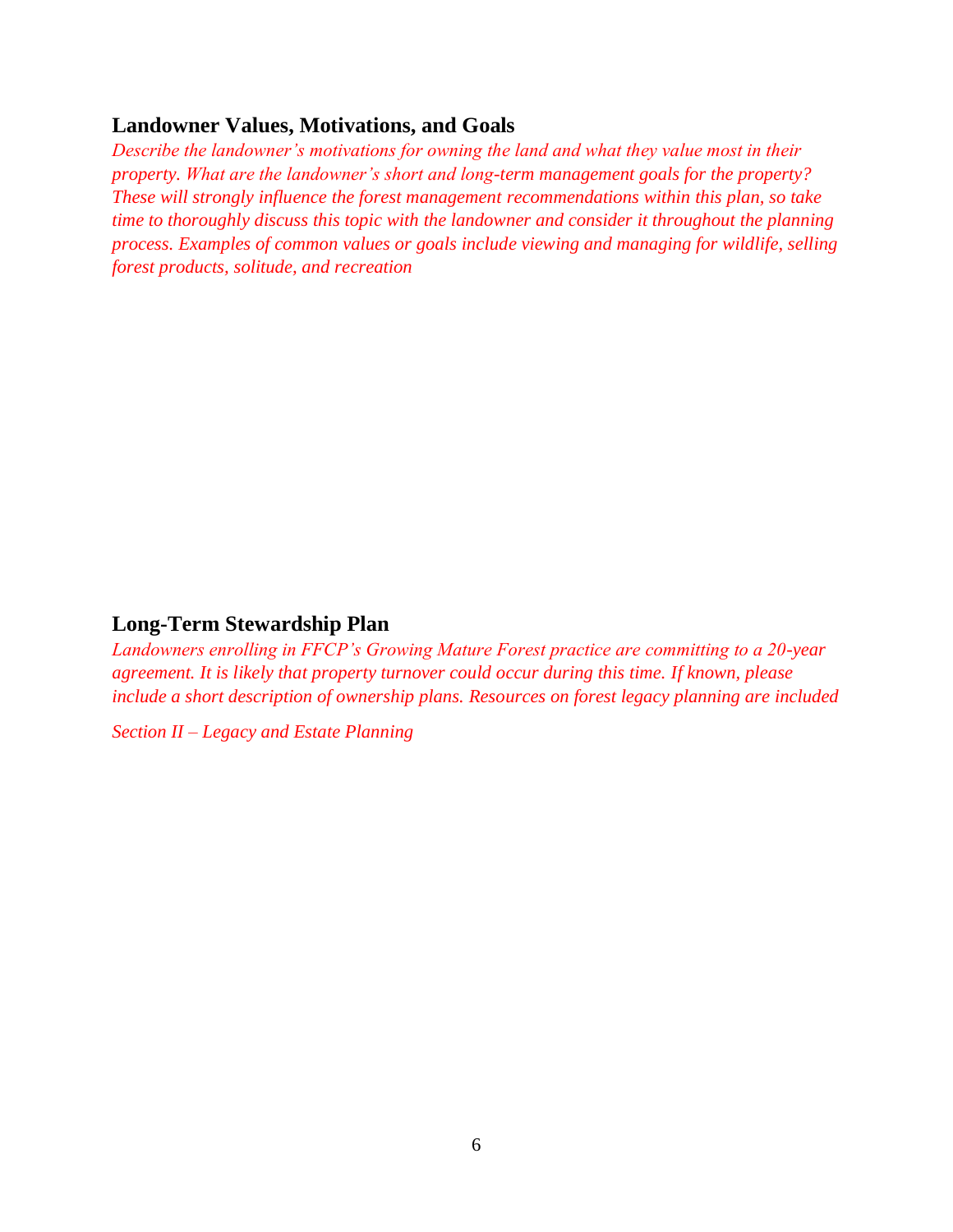## <span id="page-6-0"></span>**Property Maps**

*Include at least one property map that shows the delineated management units along with other important management features (i.e., forest roads, water bodies, FFCP practice areas). Ideally, at least one aerial photo and one topographic map will be provided. At least one map must show water features (ex. a topographic map with streams depicted).*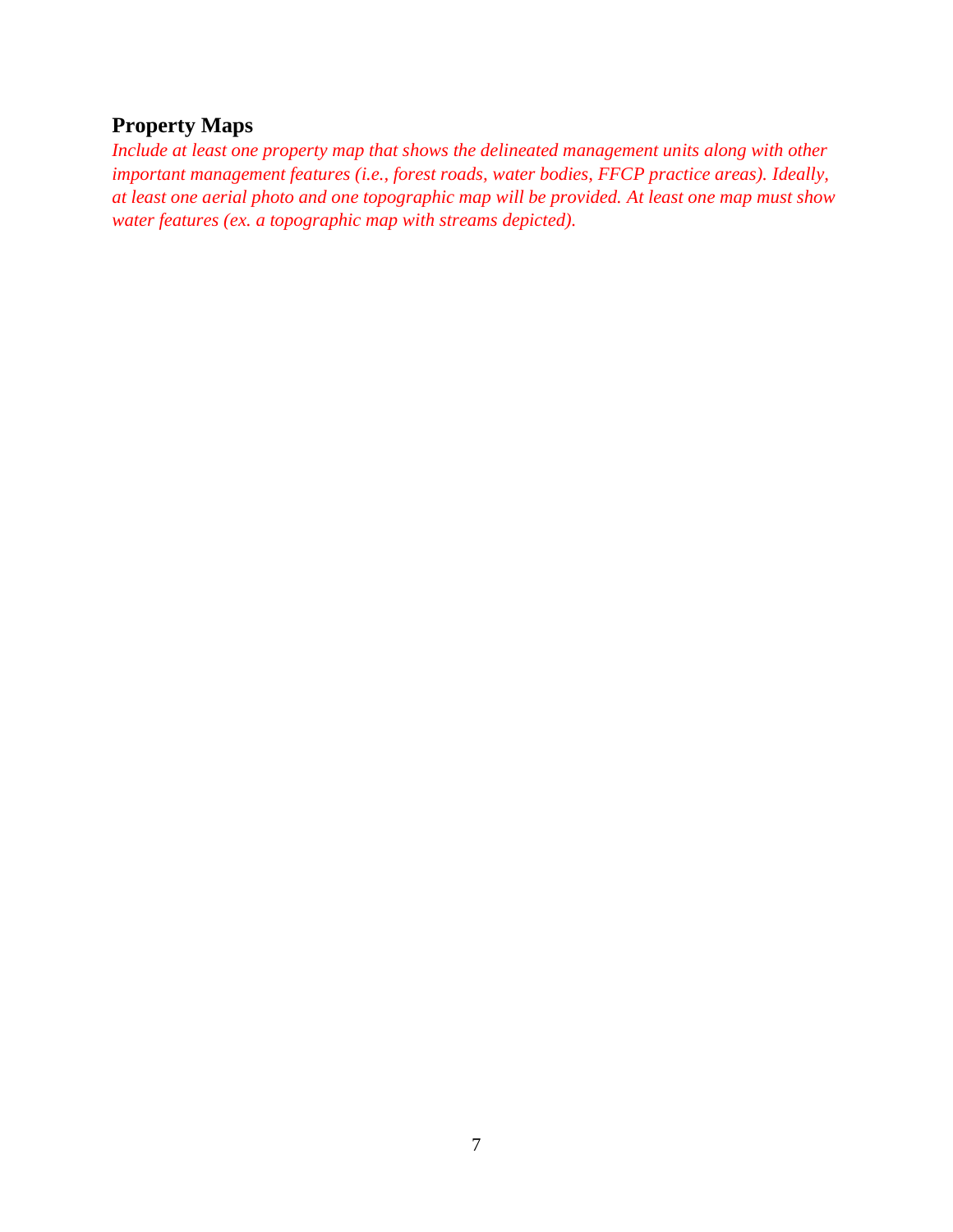## <span id="page-7-0"></span>**Management Unit Descriptions and Recommendations**

*Divide the entire property into management units/forest stands. A management unit is a defined area with similar conditions throughout that can be managed similarly. Provide a brief description and management recommendation for each management unit. The description should include forest type, species composition, overstory tree size and quality, and forest stocking. The selected forest type must align with the FIA Forest Type Codes. A list of FIA forest types applicable to Pennsylvania is included in Appendix I [of this template.](#page-42-0) Authors should also briefly describe forest midstory and understory conditions with an emphasis on the extent of desirable tree regeneration, competing vegetation, and deer browse pressure. The estimated unit acreage and average basal area of the unit should be included in the description as well. A forest inventory is not required for management units not enrolled in an FFCP practice, but foresters are free to conduct an inventory wherever desired.*

*Management recommendations should be based on forest conditions, landowner management goals, and the professional opinion of the plan author. For larger or more complex properties with multiple recommendations, plan authors should prioritize which units to manage on a reasonable timeline.*

*Plan writers should use their judgement to determine the appropriate amount of information to provide for each management unit. Units where management activity is prescribed or units with significantly greater acreage should be described in greater detail. The goal of this addendum is to be concise and highlight the most important information and considerations for the landowner.*

Unit Name

Acres:

Current Forest Conditions: *include forest type, species composition, overstory tree size and quality, and forest stocking, along with other relevant information that influences the management recommendations.*

Management Recommendations: *What, When, How & Why? Refer to relevant supplemental information in Section II if helpful.* 

#### Unit Name

Acres:

Current Forest Conditions: *include forest type, species composition, overstory tree size and quality, and forest stocking, along with other relevant information that influences the management recommendations*

Management Recommendations: *What, When, How & Why? Refer to relevant supplemental information in Section II if helpful.*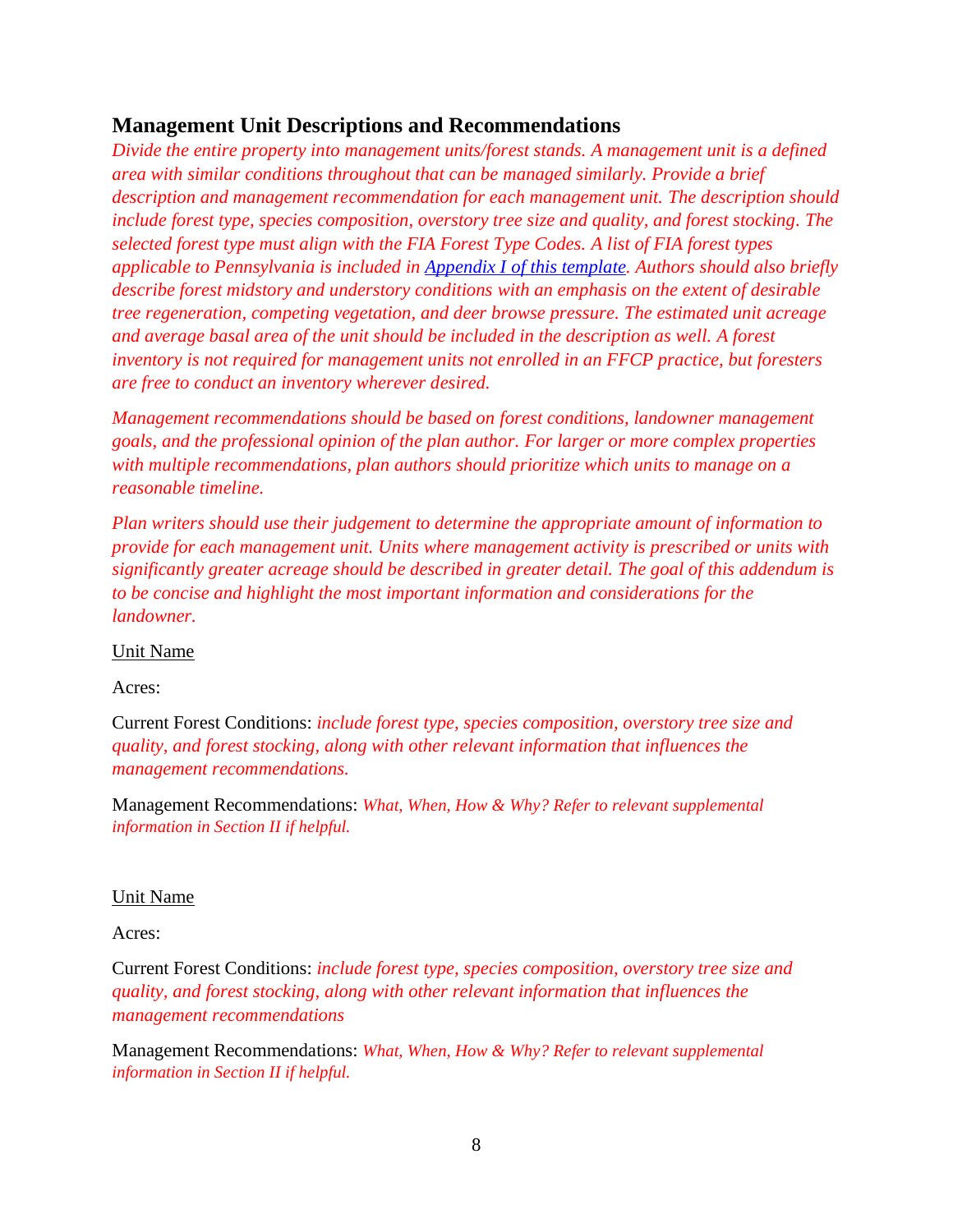#### Unit Name

Acres:

Current Forest Conditions: *include forest type, species composition, overstory tree size and quality, and forest stocking, along with other relevant information that influences the management recommendations*

Management Recommendations: *What, When, How & Why? Refer to relevant supplemental information in Section II if helpful.* 

#### Unit Name

Acres:

Current Forest Conditions: *include forest type, species composition, overstory tree size and quality, and forest stocking, along with other relevant information that influences the management recommendations*

Management Recommendations: *What, When, How & Why? Refer to relevant supplemental information in Section II if helpful.* 

### <span id="page-8-0"></span>**Monitoring and Adaptive Management**

*Describe current and likely future threats to forest health the landowner should be aware of. For current threats, discuss what level of risk these threats pose and what mitigation options are available. For likely future threats, discuss what the landowner / land manager should look for when monitoring the property and who the landowner should contact if a threat is discovered (ex. DCNR Service Forester, Consulting Forester, Penn State Extension).*

*Forest management plans should be adaptive; this plan can be updated to include monitoring progress and results, lessons learned, and revised management recommendations as needed. The plan will be updated in 10 years, but more frequent, informal updates are encouraged so that the most current information is incorporated into decision making. Updates can be made directly into the Management Unit conditions and recommendations above. A table is provided at the end [of this template](#page-34-1) for documenting monitoring efforts and resulting changes to the plan.*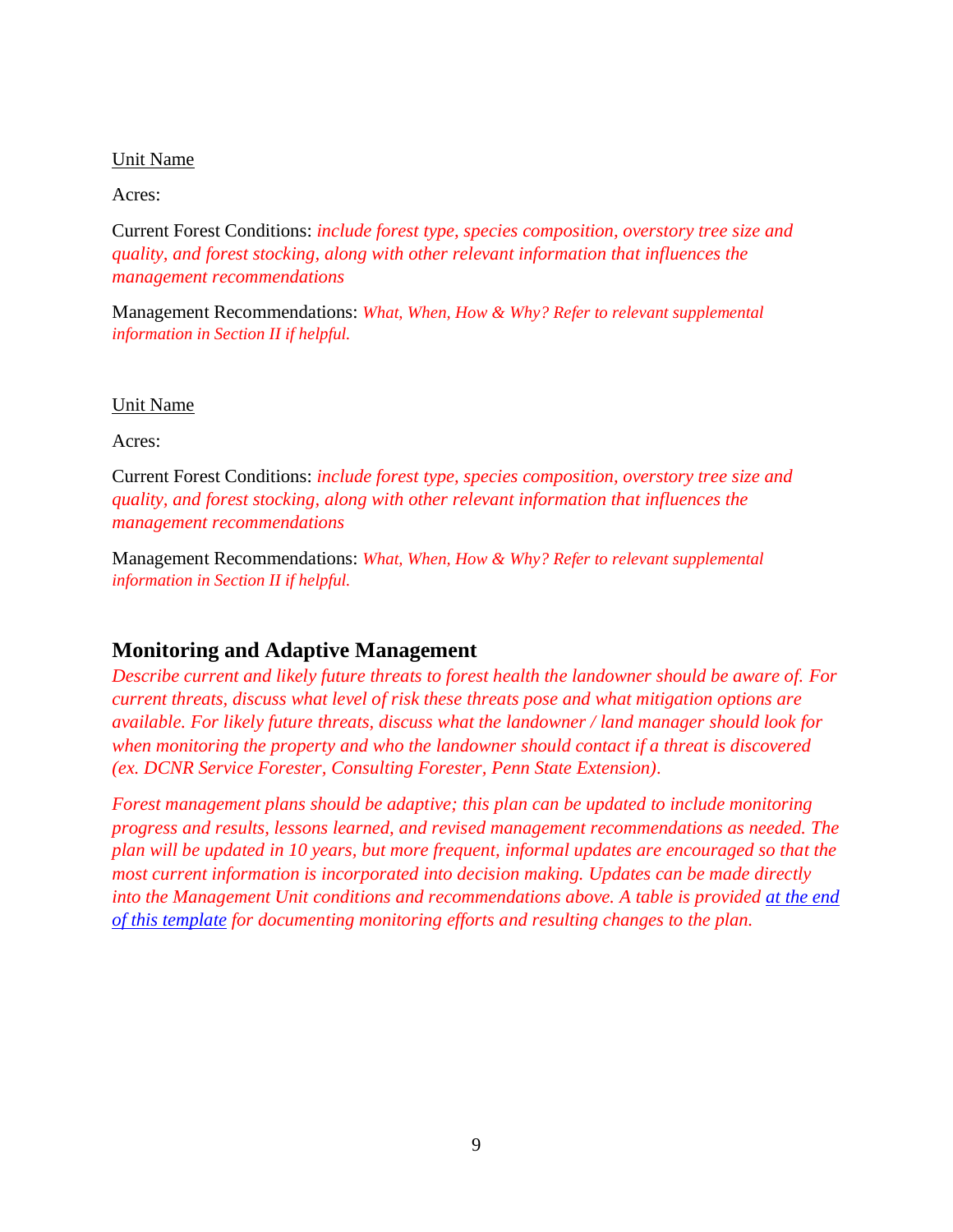## <span id="page-9-0"></span>**Forests of Recognized Importance (FORI)**

FORESTS [OF RECOGNIZED IMPORTANCE \(FORI\)](https://mylandplan.org/sites/default/files/article_attachments/fori_primer.pdf?_ga=2.127634180.826506688.1634147240-408622532.1620856093) are globally, regionally and nationally significant large landscape areas of exceptional ecological, social, cultural or biological value. These forests are evaluated at the landscape level, rather than at the stand level and are recognized for a combination of unique values, rather than a single attribute. To learn more, please see Appendix C.

I, or my designated representative, have made an assessment on the applicability of Forests of

Recognized Importance to this property.

Initial: \_\_\_\_\_\_\_\_\_\_\_\_\_\_\_\_\_\_ Date: \_\_\_\_\_\_\_\_\_\_\_\_\_\_\_\_\_\_\_

I consulted these resources to determine the applicability of FORI:

\_\_\_\_\_\_\_\_\_\_\_\_\_\_\_\_\_\_\_\_\_\_\_\_\_\_\_\_\_\_\_\_\_\_\_\_\_\_\_\_\_\_\_\_\_\_\_\_\_\_\_

\_\_\_\_\_\_\_\_\_\_\_\_\_\_\_\_\_\_\_\_\_\_\_\_\_\_\_\_\_\_\_\_\_\_\_\_\_\_\_\_\_\_\_\_\_\_\_\_\_\_\_

\_\_\_\_\_\_\_\_\_\_\_\_\_\_\_\_\_\_\_\_\_\_\_\_\_\_\_\_\_\_\_\_\_\_\_\_\_\_\_\_\_\_\_\_\_\_\_\_\_\_\_

Date: \_\_\_\_\_\_\_\_\_\_\_\_\_\_\_\_\_\_\_\_\_\_\_\_\_\_\_\_\_\_\_\_\_\_\_\_\_\_\_\_\_\_\_\_\_\_

Is this property of sufficiently large size to constitute a landscape with cultural, historical, or ecological significance, or is it part of a landscape that does? Yes\_\_\_\_\_\_\_\_\_ No \_\_\_\_\_\_\_\_\_\_\_\_\_\_\_\_\_\_

If yes, how is landowner working to maintain or enhance (or not disrupt) these characteristics?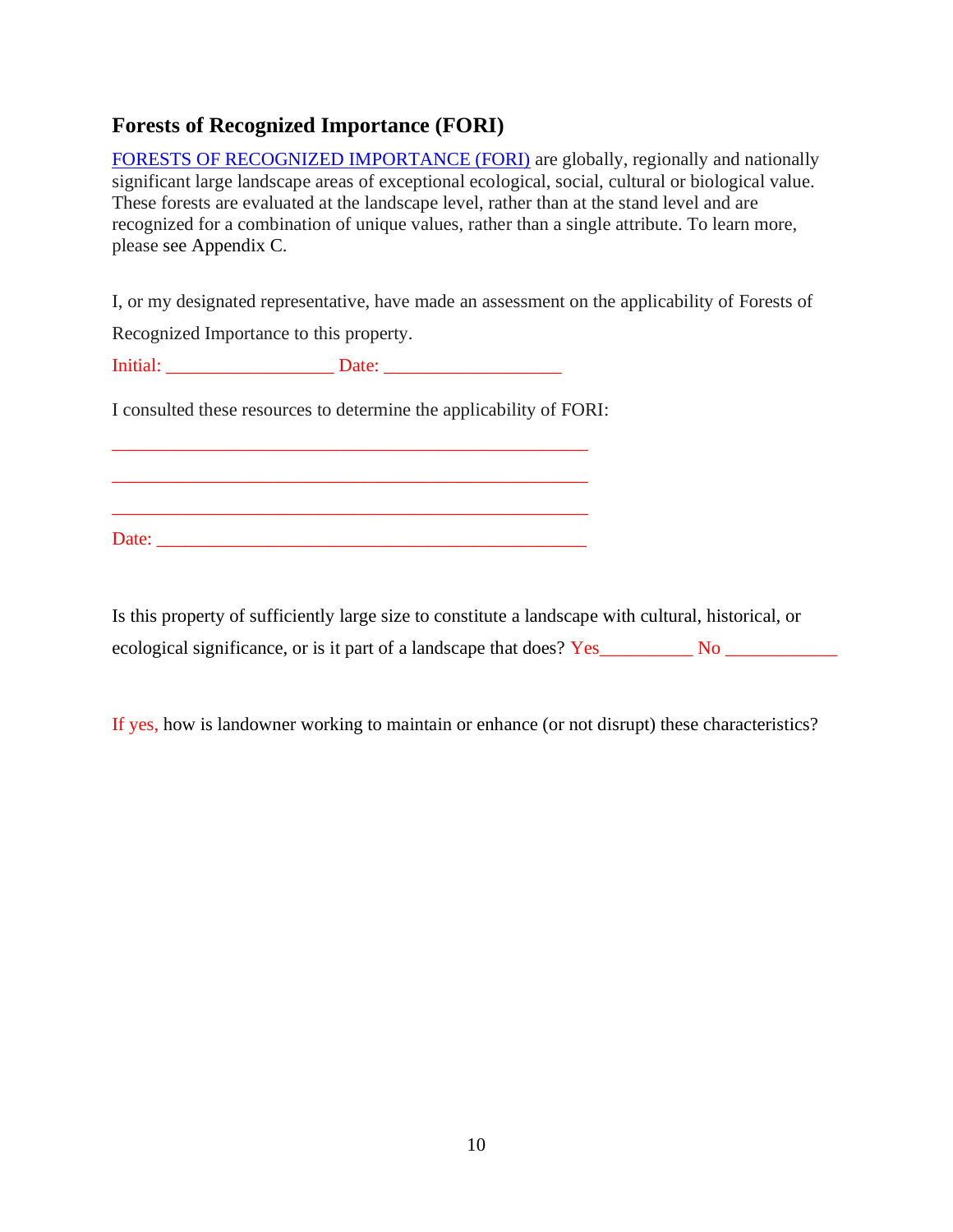## **10-Year Activity Schedule**

*Create a 10-year activity schedule that serves as a management implementation and monitoring guide. The schedule will ideally be in table form with columns for the management unit number, activity description, acreage, and year(s) the practice will be implemented. Include potential financial incentive programs such as FFCP and NRCS practices.* 

<span id="page-10-0"></span>

| Unit | Description | Acres | Date<br>Planned | Date<br>Completed | <b>Financial Assistance</b><br>Options |
|------|-------------|-------|-----------------|-------------------|----------------------------------------|
|      |             |       |                 |                   |                                        |
|      |             |       |                 |                   |                                        |
|      |             |       |                 |                   |                                        |
|      |             |       |                 |                   |                                        |
|      |             |       |                 |                   |                                        |
|      |             |       |                 |                   |                                        |
|      |             |       |                 |                   |                                        |
|      |             |       |                 |                   |                                        |
|      |             |       |                 |                   |                                        |
|      |             |       |                 |                   |                                        |
|      |             |       |                 |                   |                                        |
|      |             |       |                 |                   |                                        |
|      |             |       |                 |                   |                                        |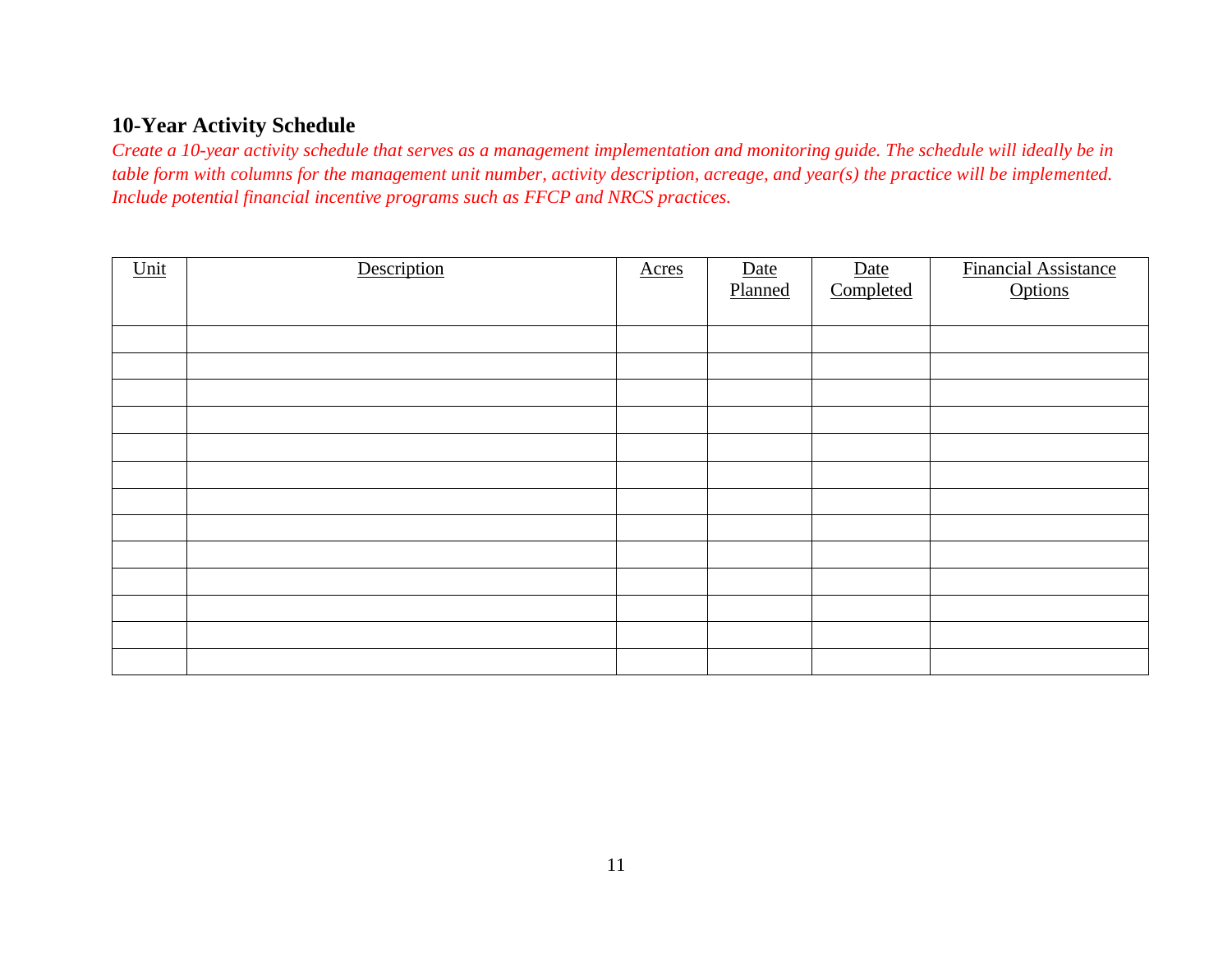# <span id="page-11-0"></span>**Section II. Supplemental Forest Stewardship Information**

*Note to Plan Writer: Section II of this template provides an overview of topics related to Forest Stewardship. You may leave this section as-is if the existing information is sufficient or update it to include property-specific information (ex. current or threatening forest pest issues on the property). Please update sections with property-specific information as relevant.*

## <span id="page-11-1"></span>**Historical and Current Conditions of Pennsylvania's Forests**

#### History of Penn's Woods

Current forest conditions are likely very different from the historical conditions, a result of extensive human influence since European colonization. Pennsylvania was approximately 90% forested at the time of European colonization, consisting of vast forests of mixed hardwoods, white pine, and eastern hemlock. Natural disturbances ranged from canopy gaps created by the loss of an individual overstory tree and small patch blowdowns (fractions of acres to a few acres in size) to large scale events such as wildfires, ice storms, and pest outbreaks that covered hundreds or even thousands of acres with varying degrees of intensity. Native Americans also frequently burned the forest to regenerate preferred food species and improve conditions for game animals and hunting. This combination of small and large-scale disturbances created more uneven-aged and complex forest structures with a variety of age classes, tree sizes, and species compositions.

These historic disturbance regimes changed drastically during the 1800s when extensive logging and land clearing occurred. Common wood products during this time included charcoal to power the iron industry, props for coal mines, tannic acid from hemlock for use in the leather-making process, ship masts from tall white pine and hemlock, and railroad ties.

Much of Pennsylvania was deforested by the early 1900s as a result of extensive logging. Wildfires were also common at this time, many of them started by sparks created by the locomotives that were increasingly used in the timber transportation process. At the same time, the white-tailed deer herd was nearly non-existent because of unregulated hunting. As a result, in the early 1900s there were millions of acres of regenerating forestland that were approximately the same age, were not exposed to deer browsing, but were subjected to frequent fires. These combined factors helped contribute to the similar aged, oak-dominated forests that cover most of Pennsylvania's mountains today.

Human impacts continued to influence forests throughout the 1900s. Fire suppression became a primary forest management goal, leading to a rise in fire-intolerant tree species such as red maple and black birch. Deer populations rebounded, so much so that the deer populations far exceeded what the forest could sustainably support. Overbrowsing from deer became rampant and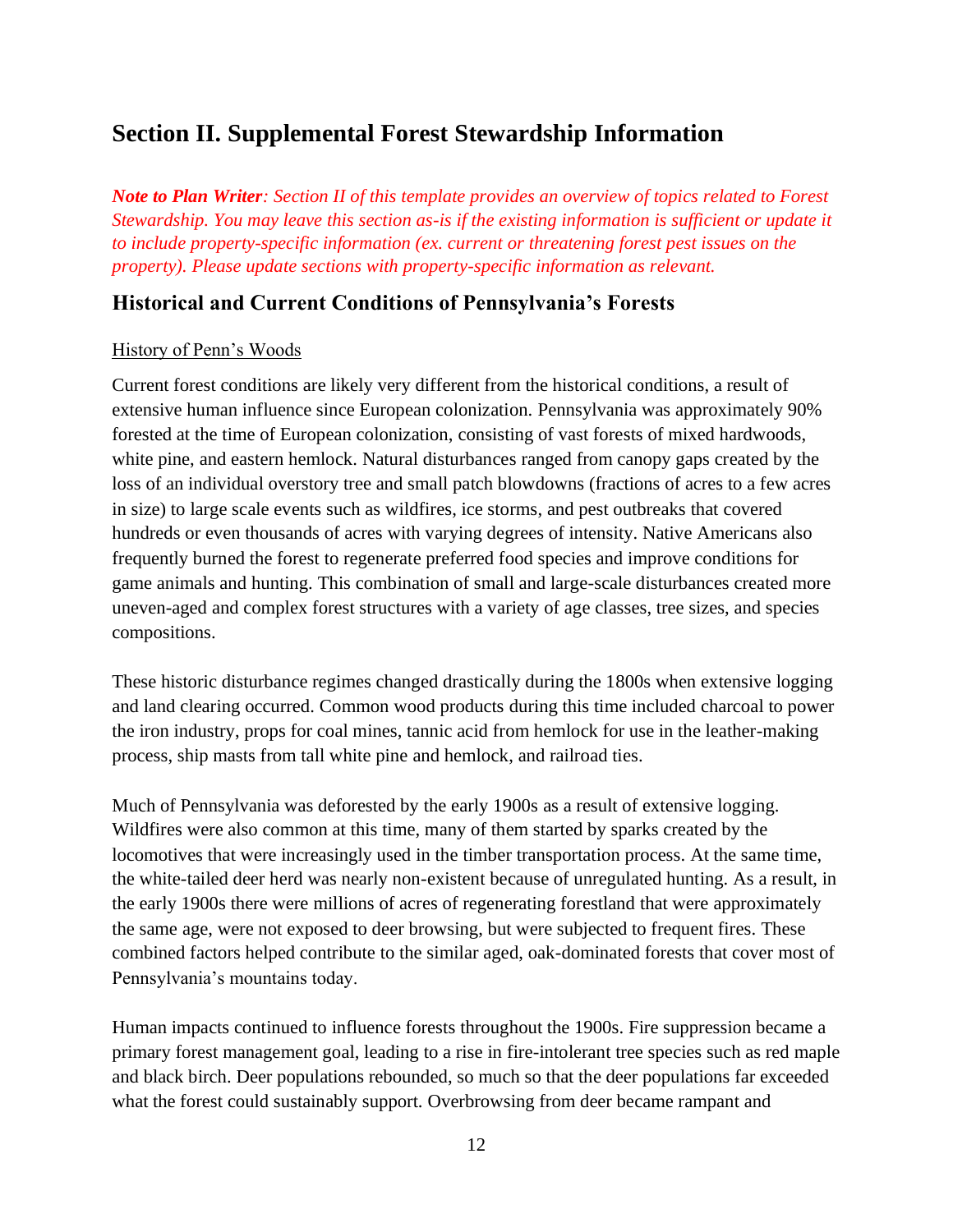preferred browse species such as oaks, sugar maple, and wildflowers became scarce wherever deer could reach them. Timber harvesting continued throughout the 1900s and presently, but instead of vast clearcuts, the most popular method became and still is a "select cut" in which the largest, most valuable trees are harvested while the other trees remain. Considering the forests are roughly the same age, many of these harvests are unsustainable "high-grade" harvests because they remove the largest, most productive trees and leave behind the slower growing, poorer quality trees to continue reproducing.

International trade and transport became common during the 1900s, and as goods and people crossed the oceans they sometimes intentionally or inadvertently brought plants, pests, and pathogens from other ecosystems that have devastating effects on North America's native forests. The most significant non-native impact on Pennsylvania's forests is the chestnut blight. First discovered at the Bronx Zoo in 1904 and Pennsylvania in 1908, the disease spread rapidly. By the 1940s, it had killed almost all chestnut trees or reduced the trees to sprouts that rarely grow larger than a few inches in diameter. LD Moths (*Lymantira dispar*, also known as Gypsy moths) are another non-native forest pest that caused significant oak mortality in the 1970s and 1980s and still cause mortality during periodic outbreaks. Hemlock woolly adelgid is causing widespread decline and mortality of eastern hemlock trees, and emerald ash borer quickly decimated white ash populations following its discovery in Pennsylvania in 2007. Non-native invasive plants such as tree-of-heaven, Japanese stiltgrass, mile-a-minute, Japanese barberry, and multi-flora rose are rapidly spreading throughout Pennsylvania's forests and often out-compete native plants for growing space and resources. Up-and-coming pests like [spotted lanternfly](https://www.aphis.usda.gov/publications/plant_health/alert-spotted-lanternfly.pdf) seek out tree-of-heaven as a preferred host from its native range in southeast Asia but are able to feed on nearly 200 plant and tree species found in the eastern United States. The effects of these incipient pests on Penn's Woods have yet to be fully understood.

For more information, [a video of the history of Pennsylvania's forests](https://www.youtube.com/watch?v=p4ohbPMvaxE) is available online from Penn State University, and Explorepahistory.com has a great article on [the history of Penn's](https://explorepahistory.com/story.php?storyId=1-9-E&chapter=1)  [Woods.](https://explorepahistory.com/story.php?storyId=1-9-E&chapter=1) The last two centuries have significantly changed Pennsylvania's forests and introduced multiple threats that must be assessed as part of a forest management strategy. Those threats are described in more detail throughout this plan along with general recommendations for addressing threats.

#### Current Forest Conditions

The tree species composition of forests varies across Pennsylvania and is influenced by a variety of factors such as soils, hydrology, aspect, and disturbance history. The most common forest types in Pennsylvania are Northern Hardwood and Oak – Hickory Forests. Northern Hardwood Forests are most common across northern Pennsylvania and along the high elevation Allegheny Front as well as cooler microclimates such as north-facing slopes and cool, moist ravines. Common tree species in Northern Hardwood forests include sugar maple, American beech, and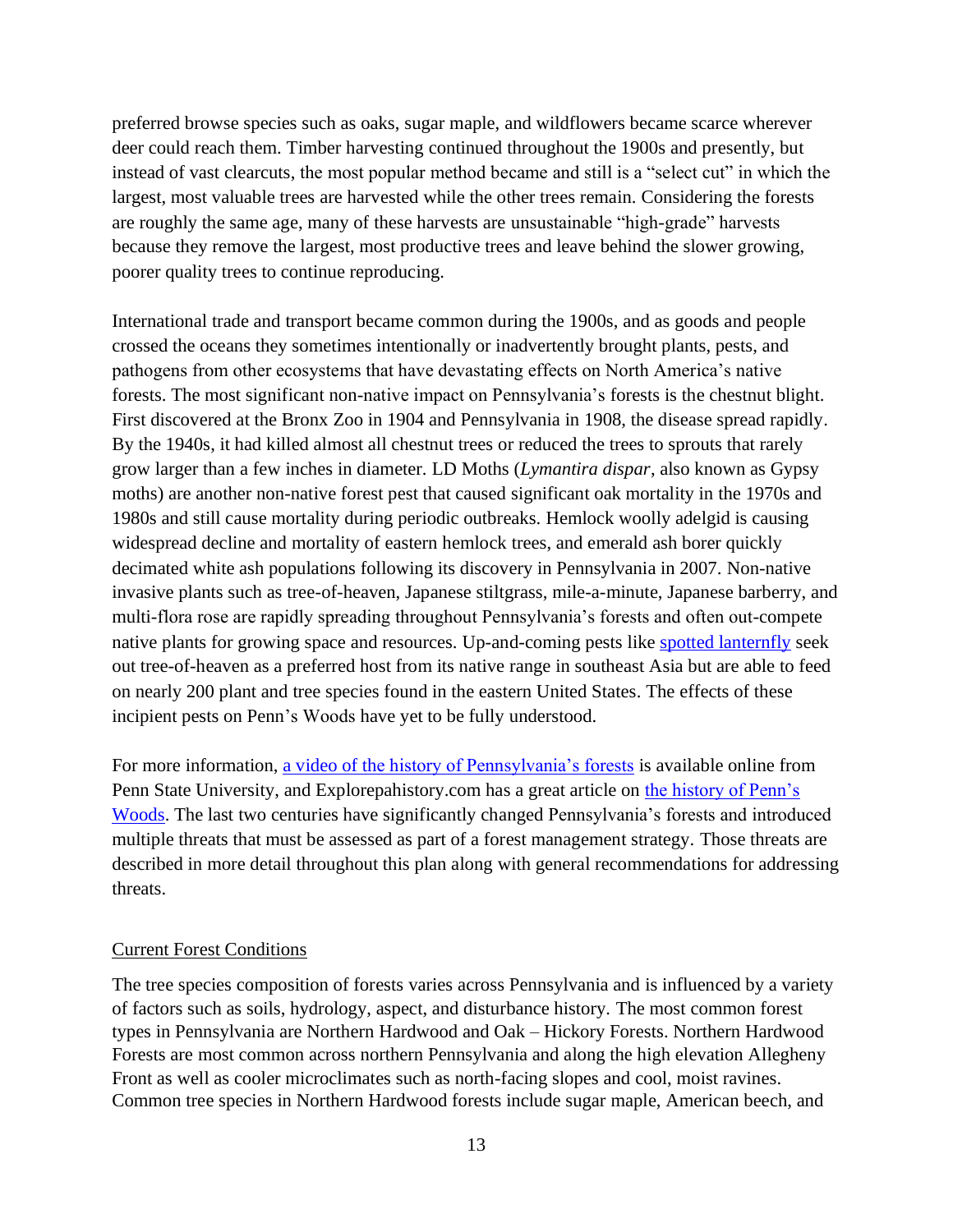black cherry. White ash was also once very common. Oak – hickory forests are most common across the southern two-thirds of Pennsylvania. Red oak, white oak, chestnut oak, pignut hickory, and shagbark hickory are common species. Tulip poplar is often found on lower slopes. Historically, these forests also contained American chestnut before the species was severely impacted by the chestnut blight in the early  $20<sup>th</sup>$  century.

Other minor forest types found in western Pennsylvania include Great Lakes – Beech – Maple Forest and Mixed Mesophytic Forest. Common species for both forest types include tulip poplar, American beech, sugar maple, red maple, and American basswood.



Figure 1. Distribution of major forest types in Pennsylvania. Source: Rhoads and Block 2005.

<span id="page-13-0"></span>Within these Forest Types are more specifically defined Forest Communities. Forest communities are groups of plants that typically co-occur together due to shared environmental requirements. Communities are often defined by the dominant plant species, which is often the dominant tree species. In Pennsylvania, forest communities are described based on the Pennsylvania Natural Heritage Program's *[Terrestrial](http://www.naturalheritage.state.pa.us/docs/community/Communities_Terrestrial_s3.pdf) and [Palustrine](https://www.naturalheritage.state.pa.us/docs/community/Communities_Palustrine_s2.pdf) Plant Communities of Pennsylvania, 2nd Edition.* The Penn State Center for Private Forests' article [Forest Ecology:](https://ecosystems.psu.edu/research/centers/private-forests/outreach/forest-regeneration/forest-regeneration-assessment-series-1-forest-ecology-how-forests-grow)  [How a Forest Grows](https://ecosystems.psu.edu/research/centers/private-forests/outreach/forest-regeneration/forest-regeneration-assessment-series-1-forest-ecology-how-forests-grow) (PDF) provides great information on the various factors that influence forest development and provides a thorough overview of forest ecology as it relates to abiotic (non-living) factors.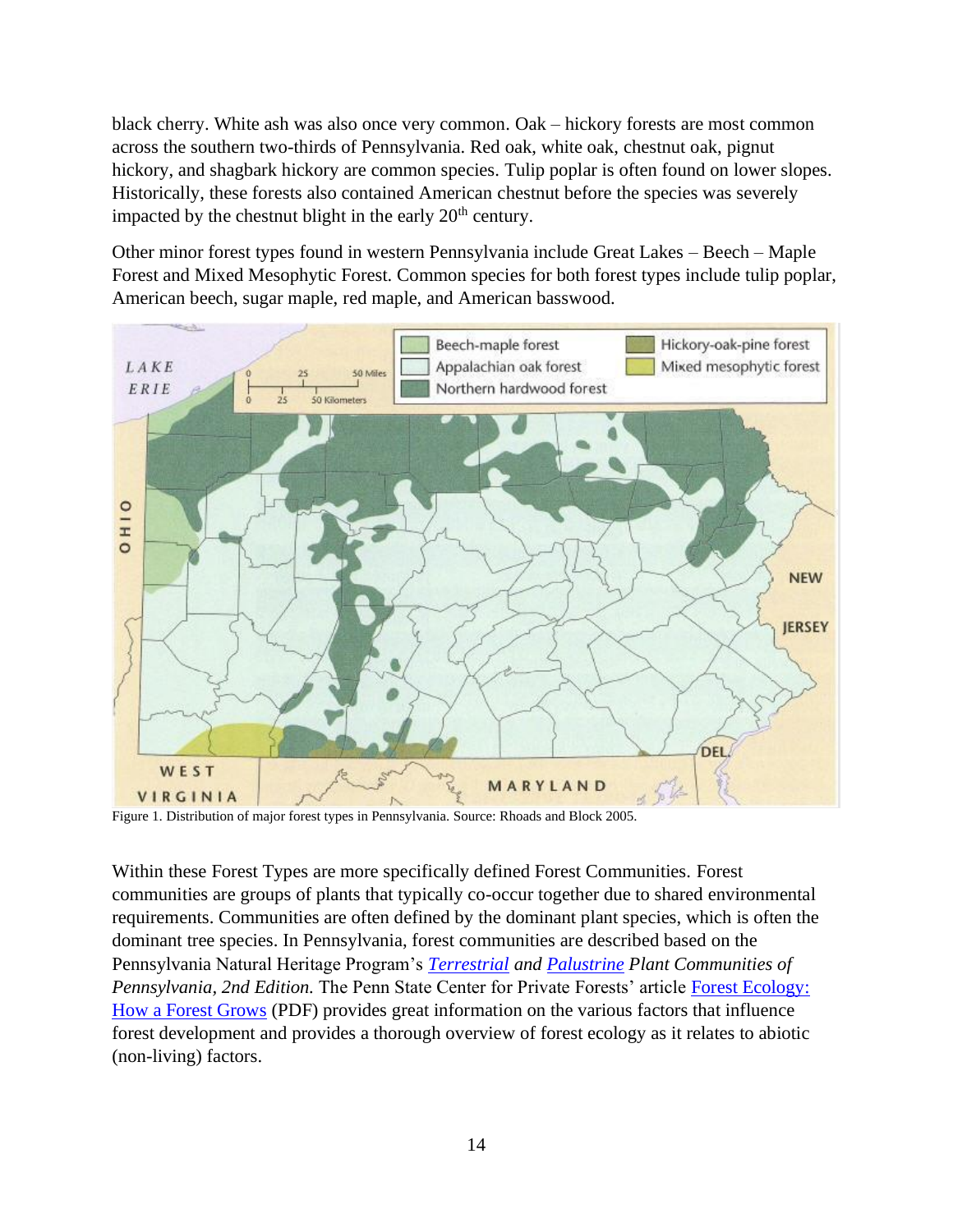## **Forest Health Threats and Management**

<span id="page-14-0"></span>Today's forests face a multitude of stressors that threaten forest health and have resulted in moderately to severely degraded forest conditions across much of Pennsylvania. When left unaddressed, these stressors continue to decrease biodiversity and forest sustainability. Landowners are strongly encouraged to work with their forester to create a strategy for assessing and mitigating these various threats to their forestland.

## <span id="page-14-1"></span>**Forest Pests and Pathogens**

Pennsylvania's native trees do not have natural defense mechanisms against non-native pests including LD moth (gypsy moth), emerald ash borer, and hemlock woolly adelgid. While Pennsylvania's trees have evolved with and are adapted to living with native pests such as forest tent caterpillars and fall cankerworms, high populations of these pests can also lead to tree decline and mortality. More information on various forest pests is available online. The [DCNR](https://www.dcnr.pa.gov/Conservation/ForestsAndTrees/InsectsAndDiseases/Pages/default.aspx)  [Forest Insects and Pests website](https://www.dcnr.pa.gov/Conservation/ForestsAndTrees/InsectsAndDiseases/Pages/default.aspx) has information on pests as well as recent monitoring results. The Pennsylvania Hardwood Council's [Threats to the Forest booklet](https://www.agriculture.pa.gov/Business_Industry/HardwoodDevelopmentCouncil/Documents/Threats%20to%20the%20Forest%20Booklet_final_2020.pdf) (PDF) has information on insects, plants, and diseases that threaten forest health. Penn State Extension also has a spring [2021 Forest Pest Report.](https://extension.psu.edu/spring-2021-pa-forest-health-report)

Forestland should be monitored closely for non-native pests as well as high population levels of native pests. If issues are noted, various actions can be taken as part of an Integrated Pest Management (IPM) strategy. IPM is an approach designed to control pests while minimizing risks to humans and the environment. It utilizes many different practices in concert with each other to reduce pest problems. IPM is generally considered to have six major components:

- Methods for preventing pest problems
- Pest identification
- Monitoring and assessing pest numbers and damages
- Thresholds or guidelines for when management is needed
- Using the most appropriate management technique or combination of techniques
- Assessing treatment results

### For more information, see the [American Tree Farm System's Integrated Pest Management](https://www.treefarmsystem.org/integrated-pest-management)  [website.](https://www.treefarmsystem.org/integrated-pest-management)

During forest management activities, simple steps like timing activities to minimize spread of pests, proper handling of potentially infested material, and managing site conditions (e.g., shading and moisture levels) can help prevent pest spread or worsening of existing infestations. Other activities to help mitigate impacts include improving individual tree vigor by improving growing conditions, encouraging the growth of non-susceptible tree species, and targeted control methods. Individual trees that display levels of resistance to pests and pathogens should be retained or favored in management activities to promote the passing on of those genetics to the future forest.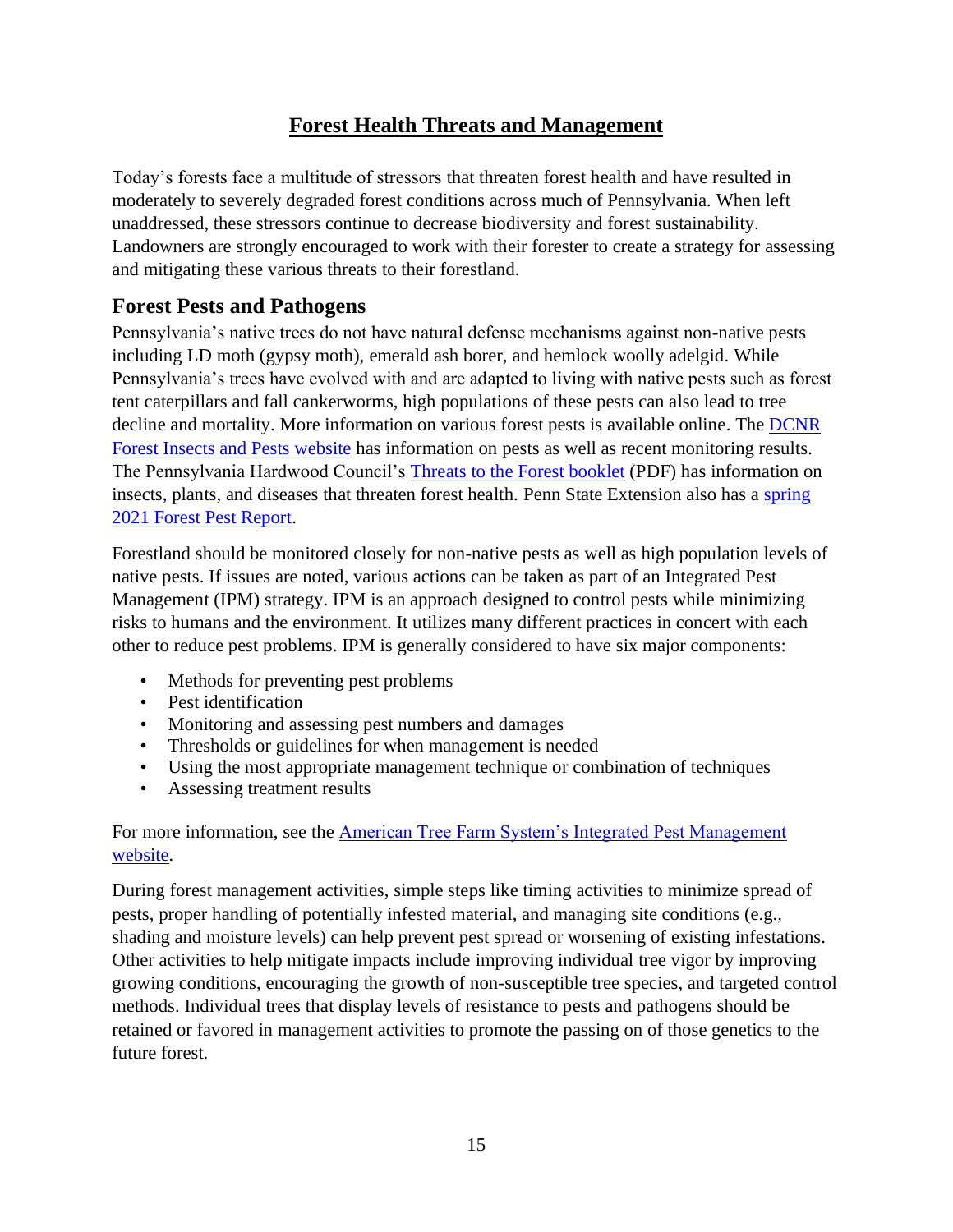## <span id="page-15-0"></span>**Deer Browsing**

Young trees, called seedlings, on the forest floor are exposed to threats in the form of [deer](https://extension.psu.edu/regenerating-hardwood-forests-managing-competing-plants-deer-and-light)  [browsing and competing vegetation.](https://extension.psu.edu/regenerating-hardwood-forests-managing-competing-plants-deer-and-light) The basis of the white-tailed deer's diet is woody browse, which consists of leaves, buds, and twigs. Deer consume 4 to 6 pounds of food daily. This amount of browse would nearly fill a half-bushel basket. Deer are selective browsers, preferring to eat certain seedlings while completely ignoring others. Through extensive selective browsing, deer can alter the plant species composition of a forest. The species that deer prefer to browse are desired tree species such as oak and sugar maple. Less-preferred browse species (ferns, striped maple, and black birch) are also low-quality from both a wildlife habitat and timber standpoint. On average, [Pennsylvania's deer population today is three times higher than what a balanced](https://extension.psu.edu/white-tailed-deer)  [forest habitat can support.](https://extension.psu.edu/white-tailed-deer) Over-browsing leads to less desirable trees and more competing vegetation in the forest understory.

#### Deer Management

Most conservationists agree that the most effective and economical way to control and manage deer populations and negative deer impacts is through hunting. Landowners wishing to reduce deer browsing impacts can enroll in the Pennsylvania Game Commission's [Deer Management](https://www.pgc.pa.gov/InformationResources/GetInvolved/LandownerPrograms/DeerManagementAssistanceProgram/Pages/default.aspx)  [Assistance Program \(DMAP\).](https://www.pgc.pa.gov/InformationResources/GetInvolved/LandownerPrograms/DeerManagementAssistanceProgram/Pages/default.aspx) This program provides hunters opportunities to harvest additional antlerless deer on the enrolled property. Hunters with a DMAP tag can harvest one antlerless deer per coupon (up to four per person) on the specific property to which the coupon is assigned. Landowners enrolling their property in DMAP do not have to allow public hunting and can select which hunters receive coupons, if desired. There is no cost to the landowner to enroll in DMAP. Hunters simply take their coupon to a license issuing agency and pay the appropriate fee to receive their tag.

In some cases, hunting alone cannot mitigate browsing impacts enough to allow for successful regeneration; in these cases, [deer exclosure fencing](https://extension.psu.edu/forest-finance-2-fencing-for-forest-regeneration-does-it-pay) should be installed. These fences are 8' tall woven wire that is attached to posts and/or trees to exclude deer from the area. Fencing can be expensive and requires periodic maintenance, so it is usually installed on an as-needed basis either before or immediately after a regeneration timber harvest to protect seedlings from browsing. Fences normally need to remain in place for anywhere between 5-10 years depending on the success of the seedling regeneration.

## <span id="page-15-1"></span>**Competing and Invasive Vegetation**

[Competing and invasive plants](https://extension.psu.edu/forests-and-wildlife/forest-management/invasive-and-competing-plants) are those that out-compete other plants, reduce plant diversity, and threaten forest sustainability. Once these plants become established, they often grow so dense they prevent other plants from getting established. A forest with only one or two species in the forest understory is not a sustainable forest and will likely become a severely degraded forest should the forest canopy be removed through timber harvesting, windthrow, or a forest pest outbreak.

Hay-scented fern is just one example of a native plant species that can degrade forest quality and sustainability by creating a monoculture of one species that out-competes more desirable plants.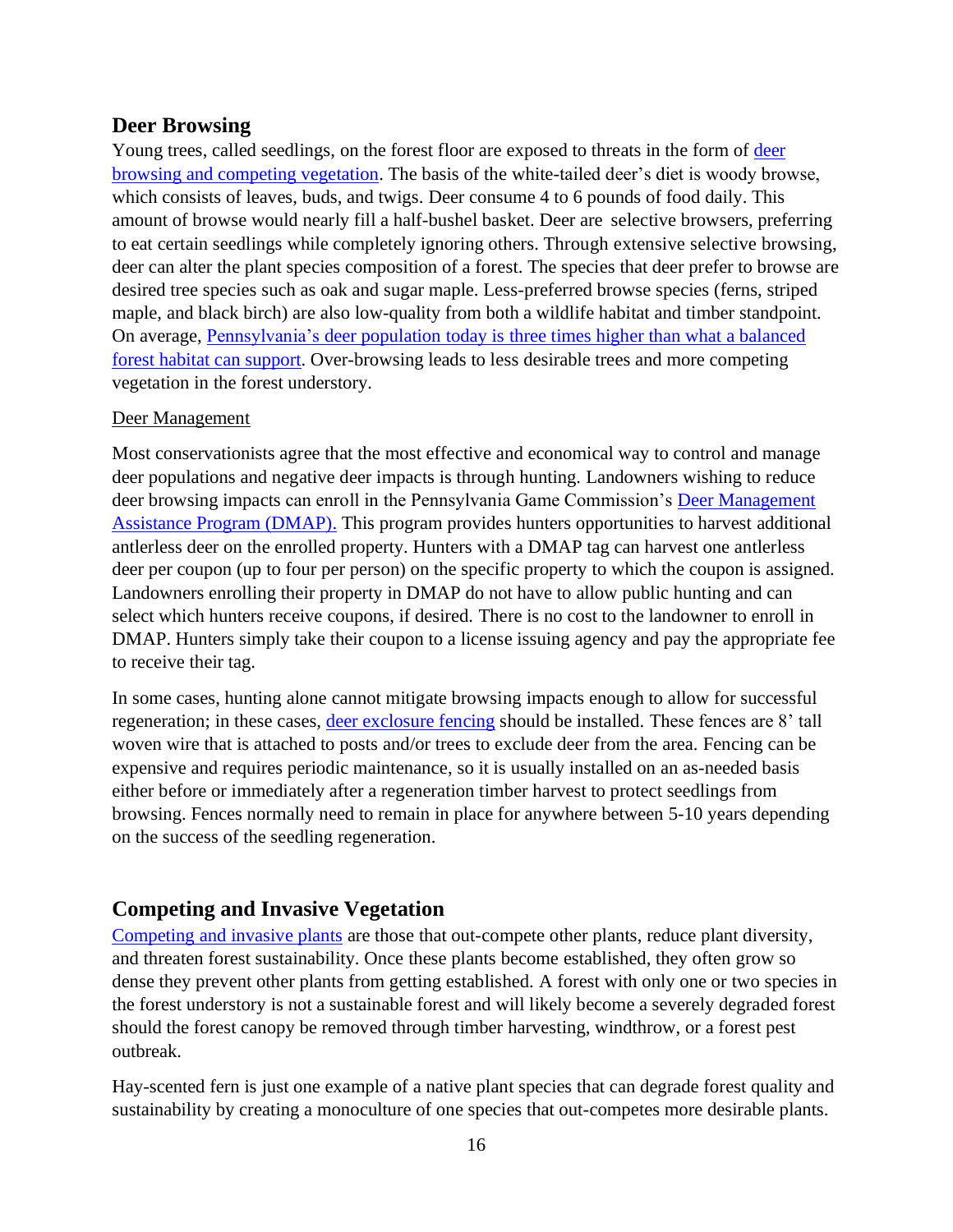Ferns will grow so dense that little light reaches the ground, thus preventing the germination of additional species. Multiple species of non-native plants have also invaded forests and threatened forest health and sustainability. Problematic species include tree-of-heaven, mile-a-minute, Japanese stiltgrass, Japanese barberry, and multi-flora rose, to name just a few. These species have invasive qualities in that they displace native plants, grow rapidly, spread easily, and their seeds stay viable in the soil for a long time.

#### Vegetation Management

Management of understory vegetation is necessary to promote desirable regeneration and improve the overall health and resilience of forests. The extent and method of vegetation control depends on the species, height, and density of the vegetation, as well as management goals. Once non-native invasive plants are established, complete eradication is nearly impossible.

Realistic objectives for invasive plant management are 1) maintain at low levels in infested areas so the vegetation does not significantly interfere with native plant growth, and 2) prevent their spread to new areas not currently infested. Management of native competing vegetation can be limited to areas where a regeneration timber harvest is desired but competing vegetation has become so well established (typically > 30% coverage) that it hinders desirable regeneration development.

Like pest and pathogen management, the control of undesirable vegetation should follow an Integrated Pest Management (IPM) approach. Managing equipment use and movement across the property is important to prevent the spread of invasive species as soil on equipment can contain viable seeds of invasive plants. Equipment that may have been exposed to invasive plants such as logging equipment, tractors, and mowers should be thoroughly cleaned before entering the property to prevent the unintentional spread of invasive plant seeds.

Once vegetation is established, mechanical control (i.e., cutting or hand-pulling) may be acceptable for small patches of vegetation but herbicides will be the most effective control method in most situations. For more information, refer to Penn State Extension's guide on [Integrated Vegetation Management \(IVM\).](https://extension.psu.edu/integrated-forest-vegetation-management) When done responsibly, environmental harm from chemical control is minimal or non-existent. Penn State Extension's [Herbicides and Forest](https://extension.psu.edu/herbicides-and-forest-vegetation-management)  [Vegetation Management](https://extension.psu.edu/herbicides-and-forest-vegetation-management) publication provides information on choosing the right forestry herbicide and application method.

### <span id="page-16-0"></span>**Oak Regeneration**

The presence of oak seedlings on the forest floor, referred to as advance regeneration, is a crucial component of a healthy oak forest. These seedlings will take the place of the mature trees in the event of a timber harvest or natural tree mortality. If a timber harvest or forest pest outbreak occurs before oak seedlings are established, the forest will likely convert to undesirable plants such as black birch, ferns, or invasive plants.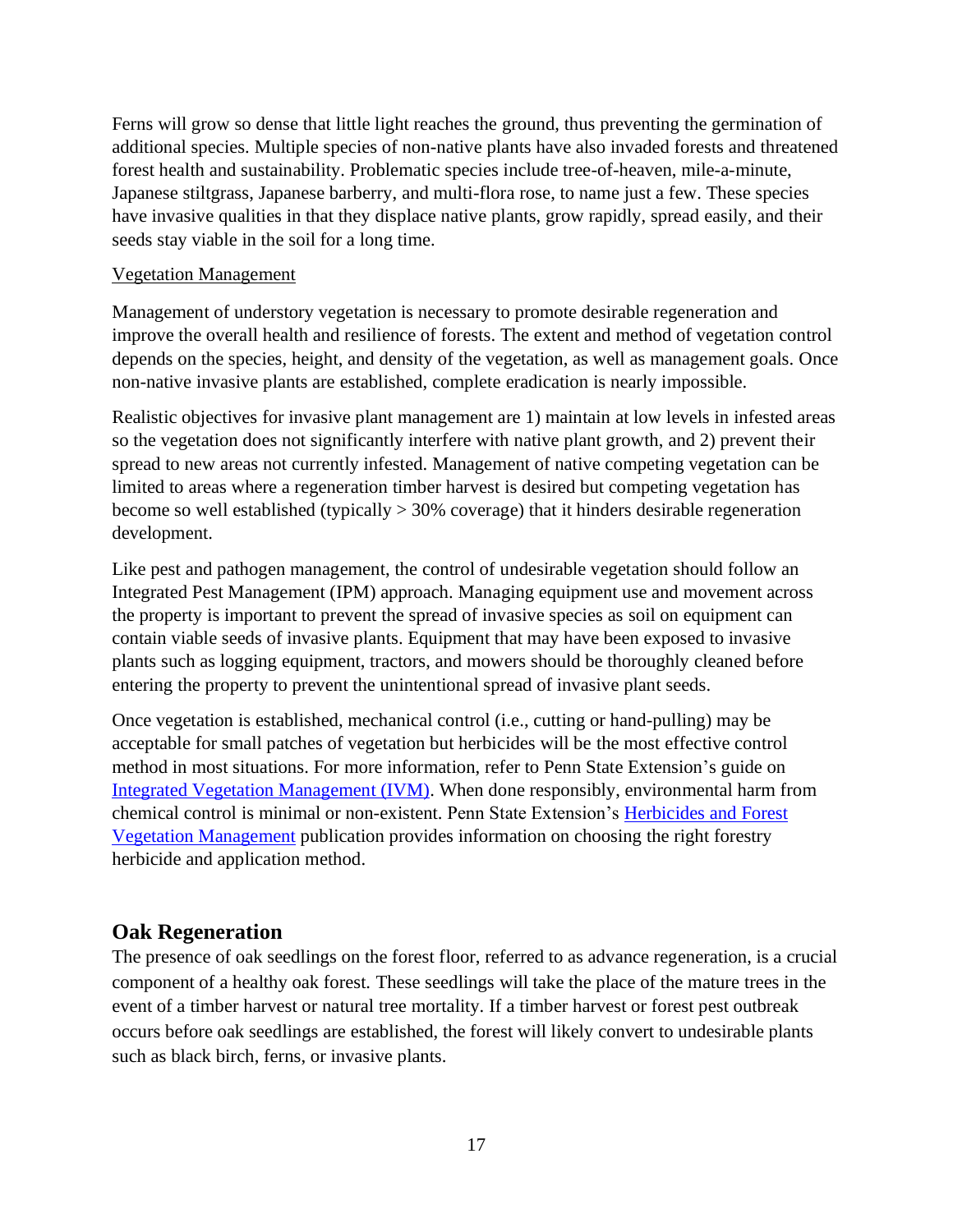Unfortunately, establishing oak seedlings is a challenge throughout most oak-hickory forests. Many of the areas that were historically oak forests are converting to red maple, black birch, and other tree species. Research across Pennsylvania indicates that red maple saplings outnumber oak saplings 6:1. Most of this conversion is attributed to overbrowsing by deer, poor timber harvesting practices, and wildfire suppression.

Oak regeneration is a process that often spans 20 or more years. The first step is to have a bumper acorn crop, which can be sporadic and nearly impossible to predict. Acorns must be viable, make it past deer, mice, and other wildlife, and reach bare mineral soil before they germinate. Oak seedlings spend their first several years focusing on root growth, while the above-ground portion of the seedling remains relatively short. Meanwhile, competing species such as red maple and black birch focus on aboveground growth and quickly overtop the oak seedlings. Deer often repeatedly browse oak seedlings, thus stunting the seedlings and causing poor growth form.

Timber harvests to regenerate oak cannot occur until there are many oak seedlings present that

have well-established root systems and are not severely overbrowsed. Conducting a regeneration harvest without enough oak seedlings will likely cause the forest to convert to a maple- or black birch-dominated habitat.

Establishing oak seedlings usually requires lots of preparation such as deer impact reduction, herbicide applications, thinning the midstory, and sometimes even prescribed fire. Timing is crucial when regenerating oak, and a great deal of patience is needed while the seedlings become established. It is likely a 15-year process to regenerate oak within some stands. However, taking the necessary steps to establish oak regeneration will lead to enhanced forest health and wildlife habitat.



To grow a new oak forest, oak seedlings must be present before conducting a timber harvest.

Landowners should plan to invest financially in

areas where oak regeneration is recommended. Regenerating oak can be challenging but is very important for long-term management.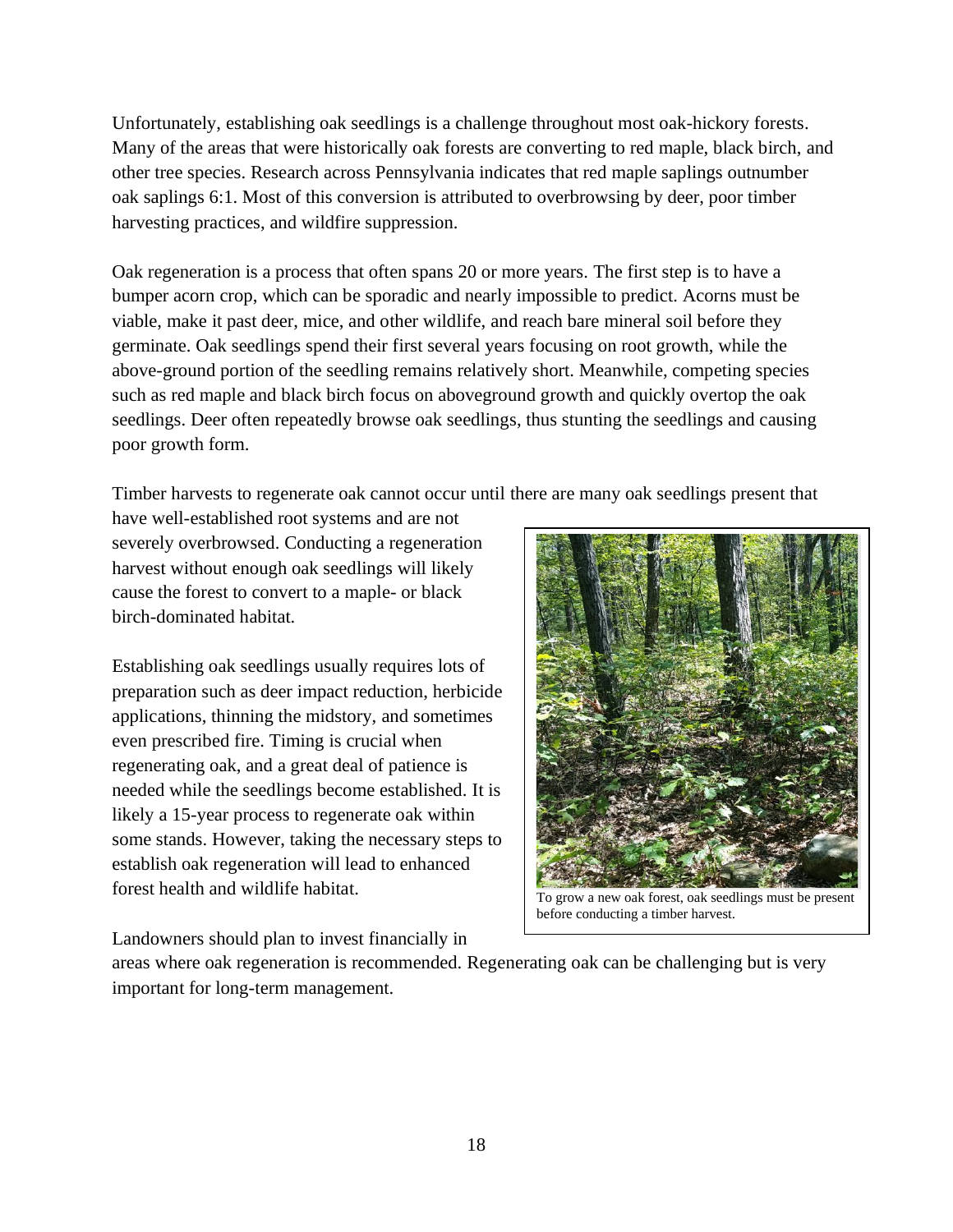## **Forest Management Considerations**

<span id="page-18-0"></span>Sustainable forest management aims to optimize the benefits of both the present and future forest. Invasive plants and pests, overbrowsing by white-tailed deer, and poor timber harvesting practices have degraded forest conditions across Pennsylvania. As such, there are often significant challenges that landowners and land managers must overcome to manage forests sustainably. These issues are addressed through silviculture, which is defined as the art and science of controlling the establishment, growth, composition, structure, and quality of forests to meet the diverse needs and values of landowners and society on a sustainable basis.

In most Pennsylvania forests, the three most important factors influencing natural forest regeneration are [Competing Plants, Deer, and Light](https://extension.psu.edu/regenerating-hardwood-forests-managing-competing-plants-deer-and-light) to the forest floor, which can be remembered by the acronym CDL. Recommendations for managing deer and competing vegetation are covered in the "Forest Health Threats and Management" section of this plan. Various silvicultural treatments to manage sunlight are described below. All three factors are also discussed in Penn State's document [What's Getting in the Way of Your Woodland's Potential to](https://ecosystems.psu.edu/research/centers/private-forests/outreach/forest-regeneration/forest-regeneration-assessment-series-2-what2019s-getting-in-the-way-of-your-woodland2019s-potential-to-regenerate)  [Regenerate?](https://ecosystems.psu.edu/research/centers/private-forests/outreach/forest-regeneration/forest-regeneration-assessment-series-2-what2019s-getting-in-the-way-of-your-woodland2019s-potential-to-regenerate)

Forests can sustainably regenerate following a timber harvest when competing vegetation and deer browsing are addressed and the harvest results in the proper amount of sunlight reaching the forest floor. In oak and sugar maple forests, the correct amount of sunlight depends on the shade tolerance of the desired species.

## <span id="page-18-1"></span>**Timber Harvesting: Wood and Fiber Production**

Pennsylvania's forests provide some of the highest quality and most valuable hardwoods in the world. Pennsylvania is the largest producer of hardwoods in the United States, with the forest products industry generating over 5 billion dollars annually and employing around 90,000 people. Depending on local markets and wood quality, trees harvested from Pennsylvania's forests are utilized as veneer, furniture, flooring, pallets, railroad ties, paper, and a host of other products.

[Through careful planning and oversight,](https://extension.psu.edu/timber-sales-a-guide-to-selling-timber) landowners may be able to implement timber harvests that meet multiple forest management goals including improving forest health, enhancing wildlife habitat, generating revenue, and supporting the local economy. A successful and sustainable timber harvest requires utilizing the correct silvicultural treatments, harvest administration procedures, harvesting equipment, operators, and forest product markets.

Timber harvests should be overseen by a professional forester that represents the landowner. On average, timber sales involving [a consultant offer value-added benefits](https://www.nxtbook.com/naylor/AFFA/AFFA0015/index.php?startid=14#/p/14) that benefit the landowner. This could be higher revenue, better resource protection, or both. The forester should ensure the harvest is sustainable, protects environmental resources, and achieves landowner objectives. More information on [Best Management Practices for Pennsylvania forests](https://extension.psu.edu/best-management-practices-for-pennsylvania-forests) and timber harvesting is available from Penn State Extension.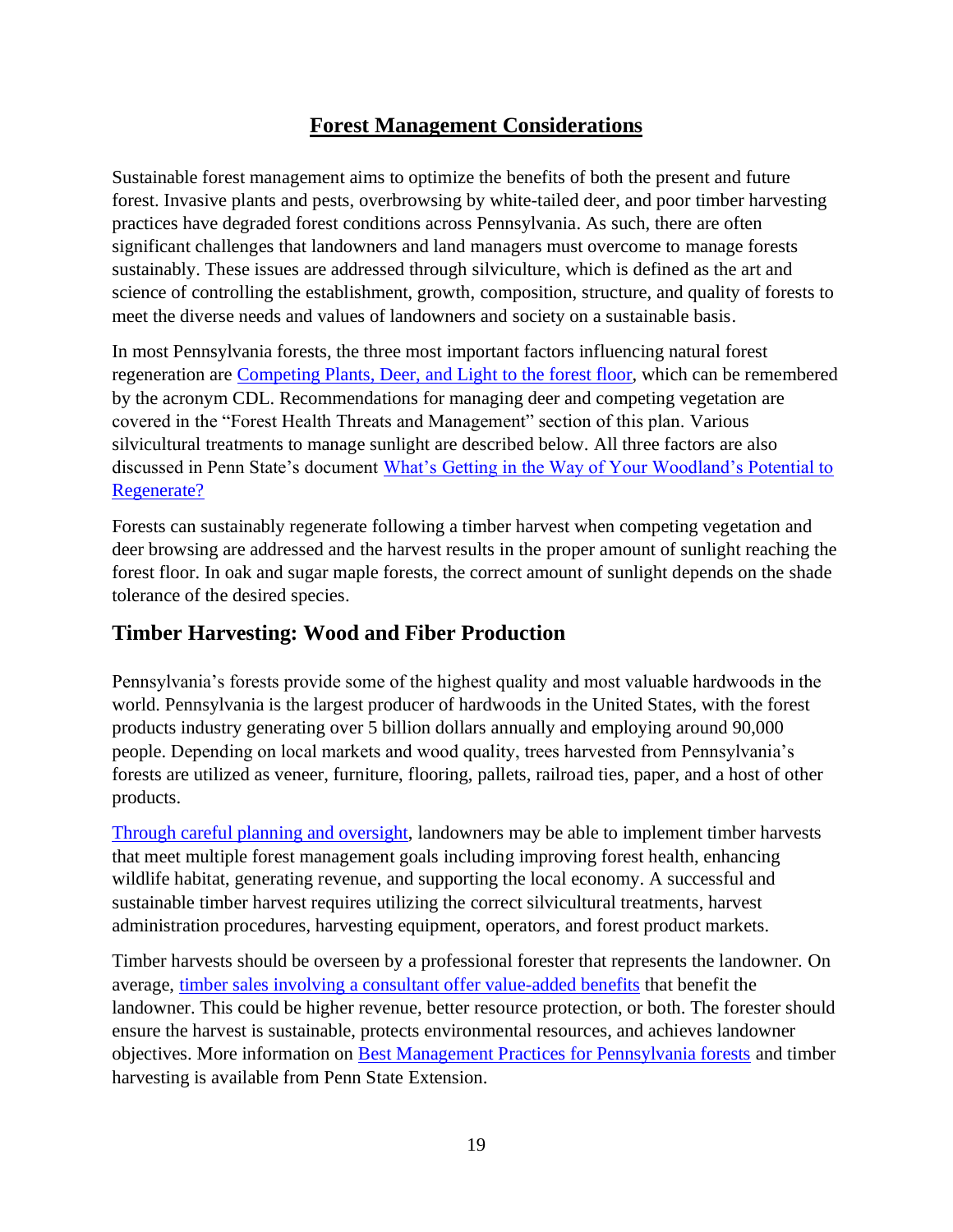#### Forest Harvesting Equipment

The equipment and methods used to harvest timber typically depend on the size and quantity of trees being harvested, timber products produced, and site accessibility. Harvesting methods employed should be appropriate to site condition, limitations, and stand characteristics. The harvesting systems and types of equipment most common to Pennsylvania are described below.

**Conventional:** Hand-felling and cable-skidding has been the most common harvesting technique in the region and is typically associated with harvesting sawtimber-sized trees. This system has the advantage of being able to work on highly variable terrain and logs can be extracted from difficult or sensitive areas by cable and winch, reducing the overall footprint of trails and equipment use. Loggers cut individual trees with a chainsaw, which increases risk to the logger and limits the number of small-diameter trees removed due to increased labor costs.

**Mechanized:** This type of harvest method refers to a feller-buncher working in tandem with a skidder (often a grapple skidder) or forwarder. This system is generally more appropriate and cost-effective for higher intensity harvests and is suitable for harvesting high quantities of small or low-value trees. The size of the equipment used limits the slope and residual tree density in which a mechanized harvest is feasible. It is a safer method for workers because contractors are in a machine with a protective cab.

**Cut-to-Length:** A single mechanized felling, delimbing and cut-to-length head, mounted on a small excavator or similar carrier can be an efficient and low impact harvesting method. Logs can be cut to length in the woods, staged by skid trails and moved to landings on a rubber-tired forwarder. These systems can work in tight areas and harvest individual trees without excessive residual damage but are uncommon in the state due to high start-up costs.

#### Unsustainable Timber Harvests

Unfortunately, many Pennsylvania landowners [unknowingly agree to unsustainable timber](https://ecosystems.psu.edu/research/centers/private-forests/news/2019/woodland-owners-harvest-their-trees-for-the-darndest-reasons)  [harvesting practices.](https://ecosystems.psu.edu/research/centers/private-forests/news/2019/woodland-owners-harvest-their-trees-for-the-darndest-reasons) Unsustainable harvest methods commonly used in Pennsylvania include a [diameter limit cut,](https://extension.psu.edu/forest-stewardship-timber-harvesting-an-essential-management-tool) where all trees above a specified diameter (typically 14 inches DBH) are harvested, or a select cut in which only the most economically valuable trees are harvested. Both harvest types can be considered "high-grade" harvests because these remove the most valuable trees but leave behind a lower-quality, less preferred tree species.

Both harvest types are often pursued under the wrong assumption that it is acceptable to "cut the big trees and let the little ones grow." The problem is that much of Pennsylvania was clearcut around the start of the 20th century, so essentially most of the forest is even-aged with most trees being the same age. Although the trees are the same age, they are most certainly not the same species, size, or quality. Some trees grow faster than others because of growing conditions and genetics. A high-grade timber harvest removes these superior trees with little or no consideration for the future, which means the low-quality trees are left behind to pass on their inferior genetics to the next forest. Whenever conducting a timber harvest, it is essential to make sure the forester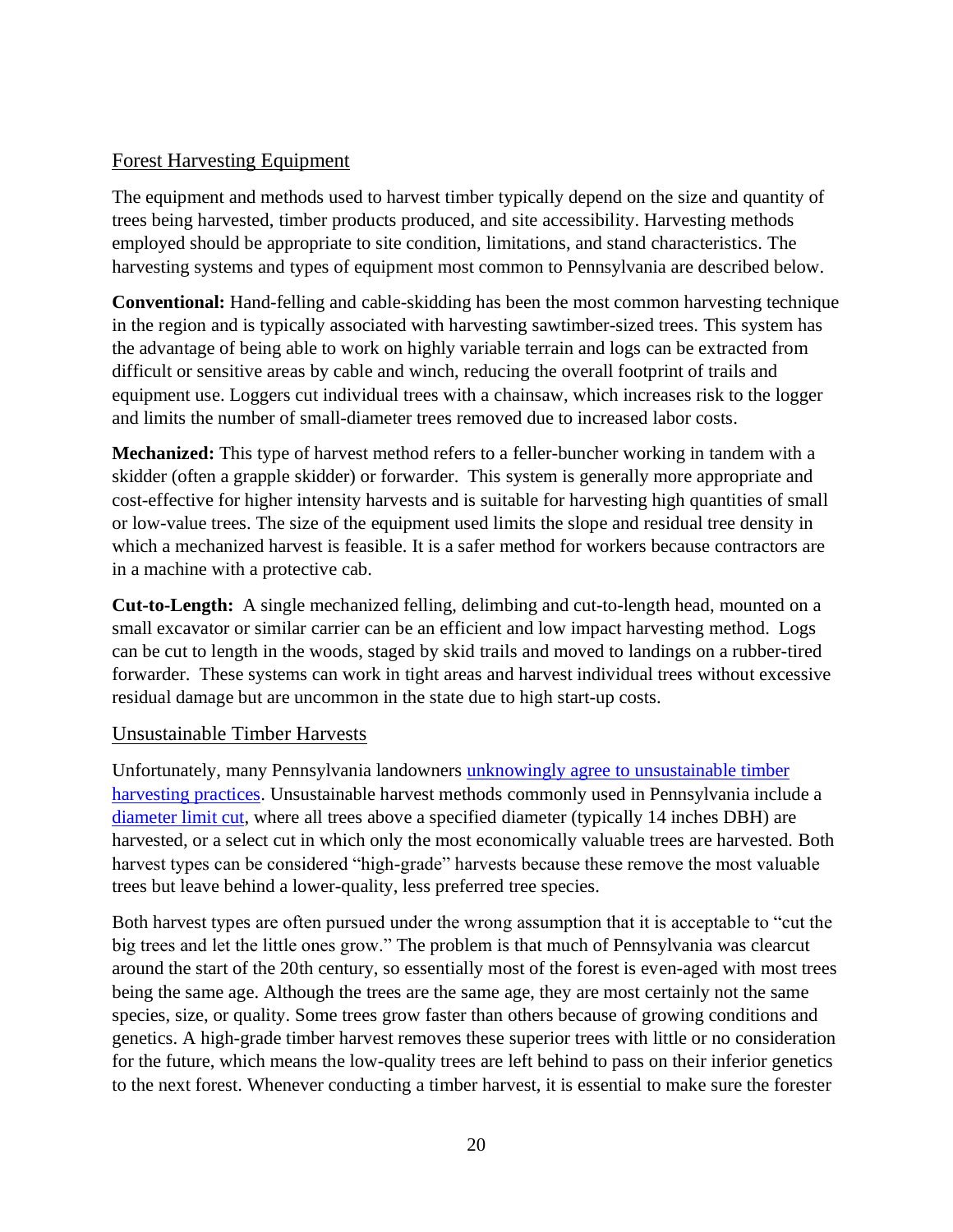is following a science-based silvicultural treatment such as one of the methods described below in the "Silvicultural Practices" section.

## <span id="page-20-0"></span>**Silvicultural Practices**

Silviculture is defined as the art and science of controlling the establishment, growth, composition, health, and quality of forests and woodlands to meet the diverse needs and values of landowners and society on a sustainable basis. Silvicultural systems can be implemented through commercial timber harvests, firewood cutting, and as non-commercial practices. Foresters take the science behind a silvicultural practice, combine that with data on current forest conditions, and develop a customized prescription for the project.

Silvicultural treatments generally aim to achieve one or more of the following objectives:

- Intermediate Treatments: Enhance forest health and productivity by managing growing space and species composition of the existing forest.
- Regeneration Treatments: Create a new forest with an adequate number of young trees of desirable species.

#### **Intermediate Treatments**

The following practices are usually implemented while a forest stand continues to mature with no plans to regenerate the management unit (also called a "stand") in the near future (typically less than 20 years). The overall goal of these practices is to increase growing conditions around desirable trees by removing undesirable trees that are competing for sunlight, water, and growing space. These practices can be implemented through both commercial timber harvests and noncommercial cutting or herbicide applications. To sustainably implement these practices through a commercial harvest, the undesirable trees must provide enough volume to attract a timber buyer and the timber harvester must be able to remove the undesirable trees without causing excessive damage to the desirable trees being retained.

#### Crop Tree Release

[Crop tree management in eastern hardwoods](https://www.nrcs.usda.gov/wps/PA_NRCSConsumption/download?cid=nrcseprd1412415&ext=pdf) (PDF) is typically a non-commercial project implemented early in the forest's life. The first step is to identify desirable trees, also called crop trees. Next, any undesirable tree directly competing for growing space with that crop tree is removed. This increases the vigor and growth rate of the crop tree.

To implement, a target number of crop trees per acre is established and the crop trees identified. Next, the crop trees receive a crown release thinning on 3-4 sides of the crown by removing undesirable trees adjacent to or overtopping the crop tree. There is no prescribed treatment performed between crop trees.

A crop tree release is most effective about 10 to 20 years after a final regeneration harvest, but it can occur any time throughout the stand rotation. Where stem density is high, it may be easiest to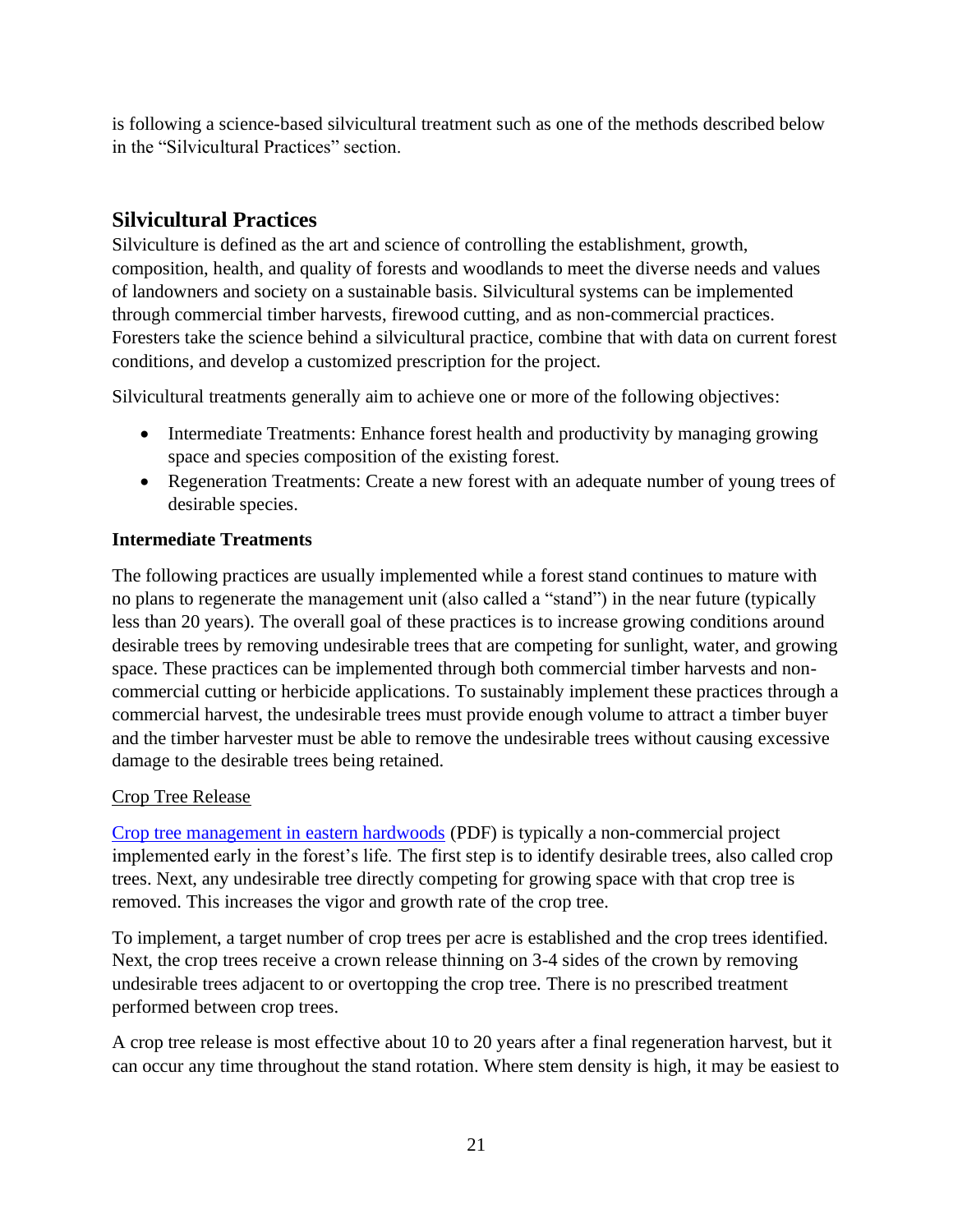implement a crop tree release through a selective herbicide application such as a [basal bark](https://extension.psu.edu/using-basal-bark-herbicide-applications-to-control-understory-tree-species)  [application](https://extension.psu.edu/using-basal-bark-herbicide-applications-to-control-understory-tree-species) or ["hack and squirt"/frill and spray method.](https://extension.psu.edu/using-hack-and-squirt-herbicide-applications-to-control-unwanted-trees)

#### Improvement Thinning

This is a practice designed to control the structure, spacing and species composition of the forest stand by removing or killing designated trees. In a commercial thinning the value of trees removed more than covers the costs of treatment, whereas in pre-commercial TSI (Timber Stand Improvement) an investment is necessary to accomplish the treatment. Foresters will determine the desired residual tree (trees left on the site) spacing and reduce stands to a condition where the retained trees adequately occupy the site with enough space to grow. Retained trees are selected based on features like health, form, species, spacing, and wildlife or biodiversity value.

#### Salvage/Sanitation

Salvage harvests are based on evaluations of tree health or risk potential and occur in response to tree mortality or stress. Salvage harvesting is reactive and is typically not a predictable component of forest management planning. It is becoming an increasingly utilized strategy with more frequent tree mortality from introduced pests and severe weather. Dead trees are typically removed along with stressed trees which are unlikely to survive or fulfill management objectives. For instance, an oak tree with over 50% of the crown exhibiting dieback from gypsy moth defoliation may not be able to rebuild its crown and provide adequate growth or acorn production. Along recreation areas or trails, dead trees and hazard trees might be removed to increase safety and reduce ongoing maintenance needs.

#### **Regeneration Treatments**

Forest regeneration is the process by which new tree seedlings become established following a forest disturbance. The goal of regeneration treatments is to purposefully grow a new forest age class with an adequate number of seedlings of desirable species. Tree regeneration can come from seed germination following the disturbance, seedlings already present at the time of disturbance, or sprouts from the root systems of the trees removed.

The three most important factors to manage when regenerating a forest are competing plants, deer, and light to the forest floor, which can be remembered by the acronym CDL. Management of competing plants and deer browsing are discussed in the ["Forest Health Threats and](#page-13-0)  [Management"](#page-13-0) section of this plan. Regeneration silvicultural practices manage sunlight levels because light has a strong influence on which tree species will grow and how fast they will grow. The desired amount of sunlight reaching the forest floor depends on the number, quality, and species of seedlings growing there. Timber harvests can sustainably be used to regenerate a forest when the harvest results in the correct amount of sunlight reaching the forest floor. In oak forests, the correct amount of sunlight depends on the density and height of established oak seedlings, which is determined through a [Regeneration Assessment.](https://ecosystems.psu.edu/research/centers/private-forests/outreach/forest-regeneration/forest-regeneration-assessment-series-3-evaluating-stand-conditions-implementing-and-interpreting-the-regeneration-assessment) The following silvicultural practices are used in forest regeneration sequences, with the main differences being intensity of harvest and the amount of sunlight reaching the forest floor.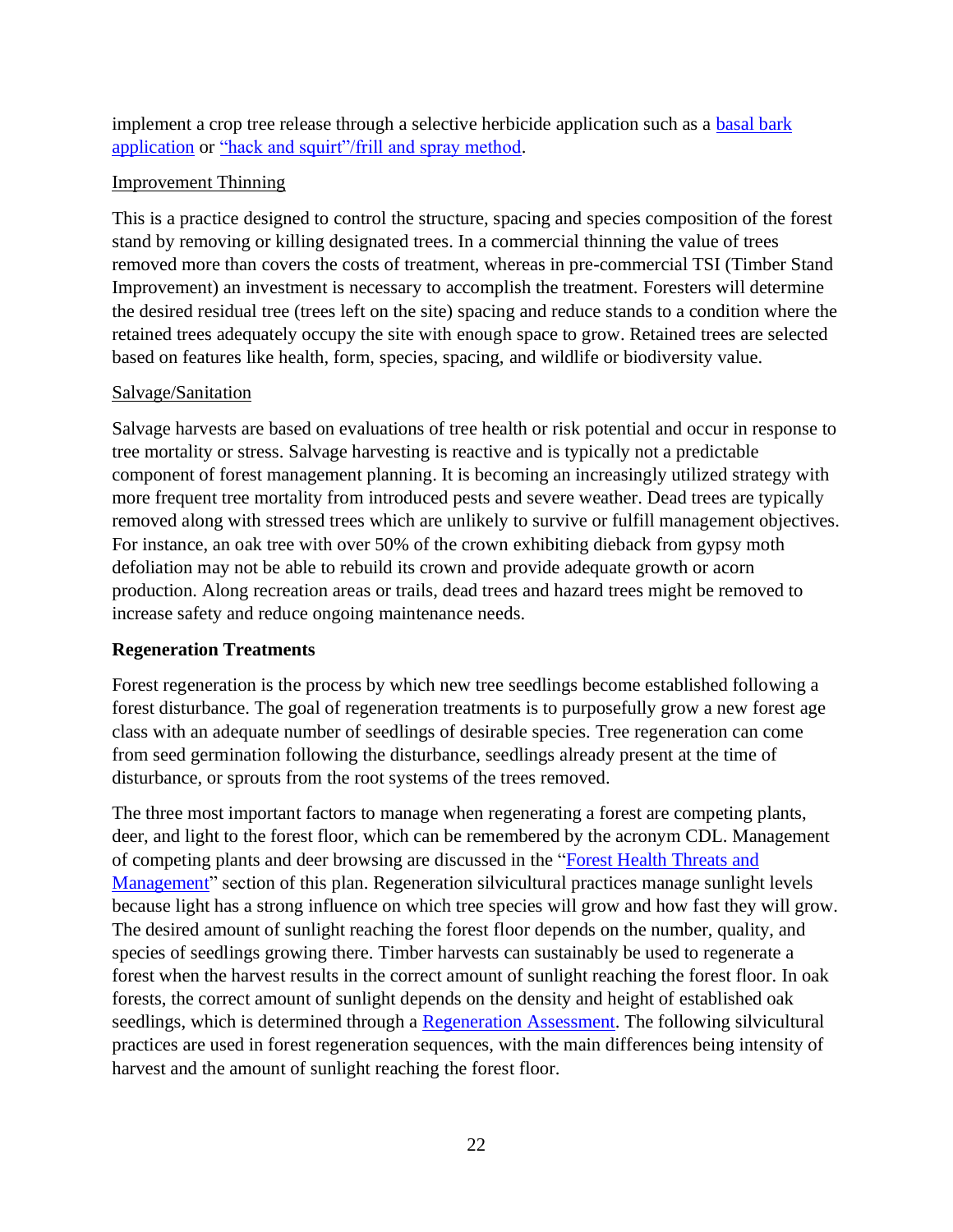#### Single Tree Selection

The single-tree selection method removes individual trees of all sizes, small and large. It creates small gaps in the canopy which facilitates the regeneration of shade-tolerant species. Selection harvests require care and skill from the forester and the logger to implement properly. This approach should only occur where there are established seedlings of shade-tolerant species well established on the forest floor that will persist after harvest. This approach is generally limited to northern hardwoods forests with adequate sugar maple regeneration. It is essential that single tree selections are based on silviculture and not financial decisions alone, as this practice can easily turn into a high-grade or select-cut that removes only the most valuable trees and not smaller diameter, poor quality ones.

#### Group Selection

This is a treatment designed to create a patchwork of forest openings that mimic openings created windthrow and other natural events. It is generally recommended that the harvest remove groups of trees in an area with a diameter roughly equal to 1-1.5 times the height of the tallest trees at a minimum. This treatment can be adapted to react to the natural establishment of seedlings by focusing treatments around pockets of advance regeneration. Areas between openings can be thinned or left untouched. This strategy is appropriate in special circumstances to either deal with inherent patchiness of seedlings, encourage regeneration without drastic harvesting in sensitive areas, or create specialized wildlife habitat conditions.

#### **Shelterwood**

The shelterwood sequence is a two or three-staged approach designed to control tree density, seed source, and sunlight to favor seedling growth under a "shelter" of partial canopy. This sequence is important for oak regeneration, as the harvests match the changing sunlight requirements of oak seedlings as they grow. The first harvest, which is required where there is lots of shade and few established seedlings, removes most of the undesirable midstory trees and aggressive competitors. This may be referred to as a *midstory removal*, *preparatory cut*, or *lowshade removal*. Very little timber is removed during this type of harvest, making it difficult to implement as a commercial harvest.

This is followed approximately 5-15 years later by a harvest which generally takes out most of the small to medium sized trees along with a few large trees. This second harvest is generally referred to as a *shelterwood harvest* and will include some sawtimber, but most of the valuable trees will remain to continue producing seed and providing partial shade and protection most tree seedlings prefer. Once seedlings have fully established root systems and can compete with other trees (typically > 6 ft tall), the final step in the sequence is implemented by harvesting the remaining overstory trees. Referred to as an "*Overstory Removal*," this harvest turns site resources over to the new forest represented by the established seedlings and saplings. During overstory removals it is a good idea to leave a few scattered mature trees to enhance wildlife habitat and aesthetics.

If a forest already has abundant established seedlings, also referred to as advanced regeneration, the pace of the shelterwood progression can be shortened or stages skipped. It can also be halted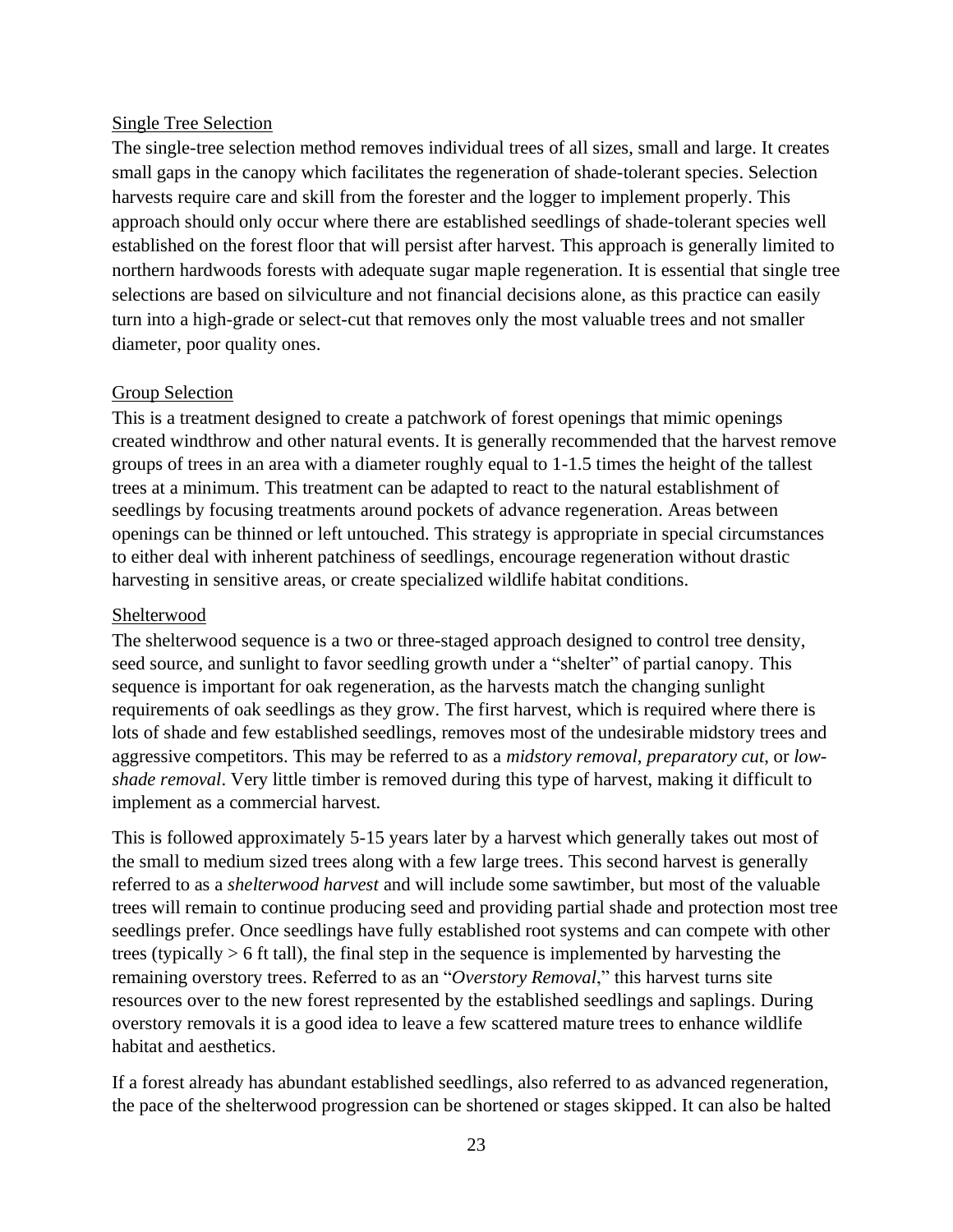if seedlings establish slowly or are plagued by deer browse. The actual shelterwood harvest should retain healthy dominant and codominant trees of favored species such that suitable seed continues to be deposited on the forest floor.

It is important to match the shelterwood sequence to the desired regenerating species and to take all recommended steps. For example, going straight to the  $2<sup>nd</sup>$  stage of a shelterwood in an oak forest with no seedlings present will likely result in an abundance of black birch and red maple regeneration. Likewise, if the final stage does not occur and the forest floor remains partially shaded, the oak seedlings will eventually die out because of the lack of sunlight and shade tolerant species (birch and maple again) will overtop them. Some species like black cherry and tulip poplar grow much faster than oak and sugar maple, so the regeneration process typically can proceed faster in stands where regenerating those species is the goal. The keys to a successful shelterwood sequence are patience, using a consulting forester that understands silviculture, low-grade wood markets, and upfront investments followed by future returns during the final harvest.

The Appalachian Mountains Joint Venture produced 360-degree videos of different forest management practices including the three stages of the shelterwood sequence. Viewers can pan around the videos by clicking and dragging the mouse if viewing on a desktop or if using a mobile device moving your device in the direction you want to look just as if you were standing in the forest. A fast internet connection is necessary for good video quality. Links to the different videos are available for [Midstory Removal,](https://www.youtube.com/watch?v=yrY8vQM28EA) [Shelterwood Harvest,](https://www.youtube.com/watch?v=t_fjS4Aj1s4&t=26s) and [Overstory Removal](https://www.youtube.com/watch?v=IhwBK7PTupI&t=13s)

#### Clearcut

This treatment is restricted to specific conditions where sun-loving species are being regenerated and most trees can be removed to provide abundant sunlight to the forest floor. Situations where this may be appropriate include forests with sprouting species like aspen, fast growing species like tulip poplar, and areas with adequate amounts of desirable advanced regeneration. It is essential to complete a [Regeneration Assessment](https://ecosystems.psu.edu/research/centers/private-forests/outreach/forest-regeneration/forest-regeneration-assessment-series-3-evaluating-stand-conditions-implementing-and-interpreting-the-regeneration-assessment) prior to clearcutting to ensure that enough advance regeneration is present.

Both quaking and bigtooth aspen sprout from their root systems when cut, and those sprouts can emerge 20-30 feet distant from a cut stump. Aspen should be harvested in winter periods when the trees' energy reserves are stored in the roots. Nearly the entire overstory should be removed to provide maximum sunlight. The forester should evaluate the need for deer exclosure fencing. Aspen is a preferred browse species of deer and excessive browsing will kill shoots and starve the root system of needed energy, causing a regeneration failure. Aspen can become overmature, which decreases their sprouting potential. If trees appeared stressed, or if some dead aspen are present, then sprouting potential is likely compromised and a clearcut may not be recommended.

#### Hybrid Treatment Approach

Silvicultural treatments are usually intended to apply a single prescription to an entire forest stand or project area. However, sometimes forest variability within the stand or multiple landowner goals warrants multiple prescriptions. This can also be a necessary approach in forests that were high-graded and require a more flexible approach to restore healthy forest conditions.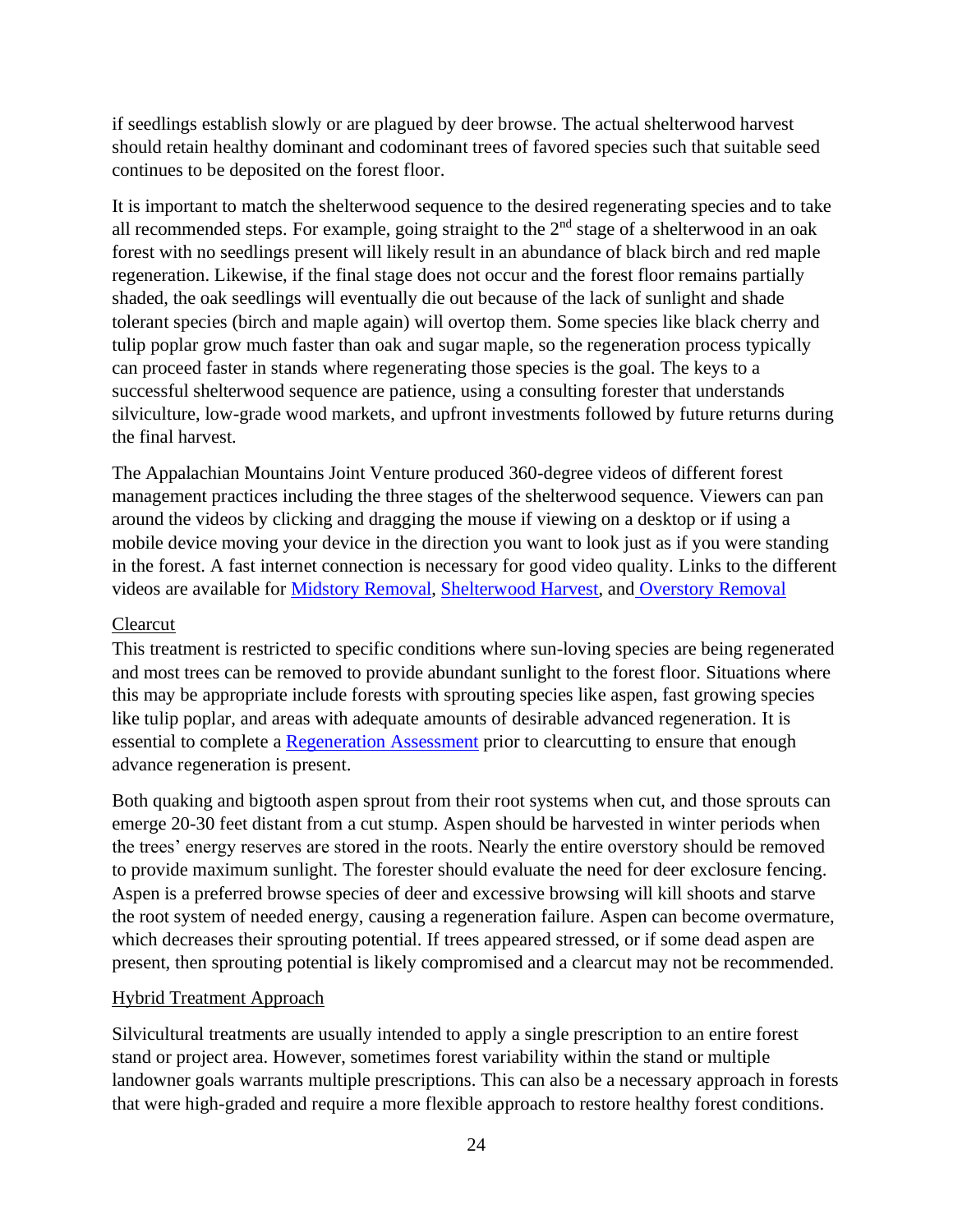For instance, given dual landowner goals of wildlife habitat and timber value, a forester may thin out red maple in one area to free up oak crop trees, do a group selection in another area to favor regeneration, and leave other pockets untouched where improvements are not needed. In highgraded stands, foresters need to focus on providing more growing space to the best quality trees remaining, which could alternate between seedlings and overstory trees throughout the highgraded area.

A hybrid treatment approach results in an "uneven" result although the outcome should always strive to improve conditions where possible. Decisions must be made on silviculture, not timber revenue, for this to be sustainable.

## <span id="page-24-0"></span>**Forest Carbon Management**

Trees play a vital role in helping slow the pace of climate change by reducing atmospheric levels of carbon dioxide  $(CO_2)$ . Trees reduce carbon dioxide by removing it from the atmosphere through photosynthesis, storing some of the carbon as part of the tree. This process is referred to as carbon sequestration. Sequestered carbon is then stored in the tree until it dies or is harvested. Approximately one half of a tree's weight consists of stored carbon. Depending on the wood product a harvested tree is turned into, the carbon can continued to be stored in that product for years or even decades.

There are three general strategies for increasing forest carbon: increasing or maintaining the amount of forestland, improved forest management that maintains or increases the amount of carbon in a forest and substituting wood for energy intensive building materials. These strategies are considered [Natural Climate Solutions.](https://www.nature.org/en-us/what-we-do/our-insights/perspectives/natural-climate-solutions/) Combined with innovations in clean energy and other efforts to decarbonize the world's economies, natural climate solutions offer some of our best options in the response to climate change.

Landowners participating in FFCP agree to manage their forests in a way that increases forest carbon stocks and sequestration. To minimize emissions associated with timber harvesting, harvests should occur at sustainable levels of intensity and intervals. Through well-timed and well-managed harvests, forest carbon stocks can increase while also being balanced with other forest management goals. There are multiple forest management techniques that increase carbon storage or avoid greenhouse gas emissions. Almost any practice that increases forest growth and productivity also increases forest carbon sequestration. These include controlling competing vegetation, protecting seedlings from deer browsing, minimizing logging damage, and implementing silvicultural systems that promote growth of healthy trees.

Forest landowners should also create a balance of older and younger forests on their property as each play an important role in carbon management. Younger forests (less than 70 years old) maximize growth and therefore carbon sequestration rates, while older forests are very important for continuing to store the carbon that was sequestered. Both young and old forests are also very important for wildlife and overall biodiversity. Landowners should manage forests for carbon by increasing both carbon sequestration and storage in ways that are compatible with management goals and priorities.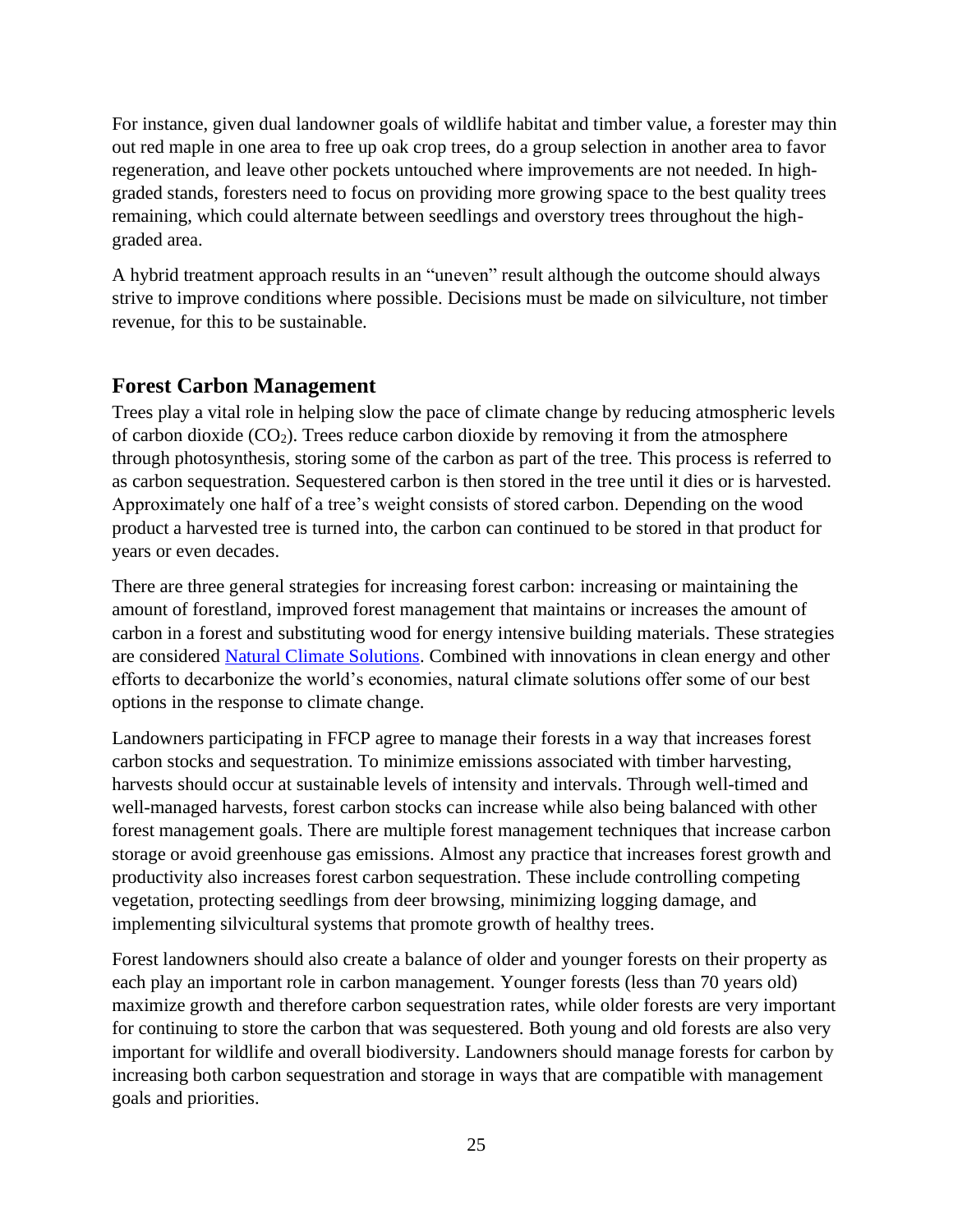## <span id="page-25-0"></span>**Forest Resilience**

Forests are [under increasing stress](https://ecosystems.psu.edu/research/centers/private-forests/news/2020/promoting-forest-resilience-in-a-changing-climate) from a host of impacts such as invasive plants and pests, deer over-browsing, poor management practices, and climate change. With these increased stressors and complexities, it is essential to promote forests that are resilient to new and expanded threats. Forest management approaches that attempt to maintain and enhance forest resilience must work to increase four essential targets; 1) increase species diversity, 2) increase structural diversity, 3) increase age-class diversity, and 4) increase landscape-level diversity.

The primary opportunity for promoting species diversity is through developing and fostering forest regeneration and by creating conditions suitable for a variety of tree and plant species. Increasing structural diversity through forest management can be achieved by retaining some standing and fallen dead trees, leaving treetops after a harvest, creating forest canopy gaps of various sizes, and creating young forest habitats.

Planning for a variety of age classes across the property requires long-term planning, including reserving portions of the forest to be managed for healthy old-growth forests and identifying areas where younger forests will be established. Increasing landscape-level diversity similarly requires long term planning to identify where and when management at the management unit (stand) level should occur.

Landowners can also increase landscape-level diversity by identifying and conserving habitats on their properties that are not present in the surrounding areas. Examples could include wetlands, shrublands, or conifer forests.

A diversity of species: including a mix of native conifer and hardwood species.

Age-class diversity: healthy young, mid, late-successional and old-growth forests.

A variety of structure: including vertical and horizontal structure of shrubs, young trees, old trees, snags, and

coarse woody debris.

A heterogeneous

landscape: composed of canopy gaps of various sizes, protected habitat corridors, all complimenting the forest age and communities of the surrounding landscape.

A diagram of a resilient forest, demonstrating the four essential targets of managing for a resilient forest; 1) increased species diversity, 2) increased structural diversity, 3) increased age-class diversity, and 4) increased landscape-level diversity. Source: Bearer and Anderson (TNC).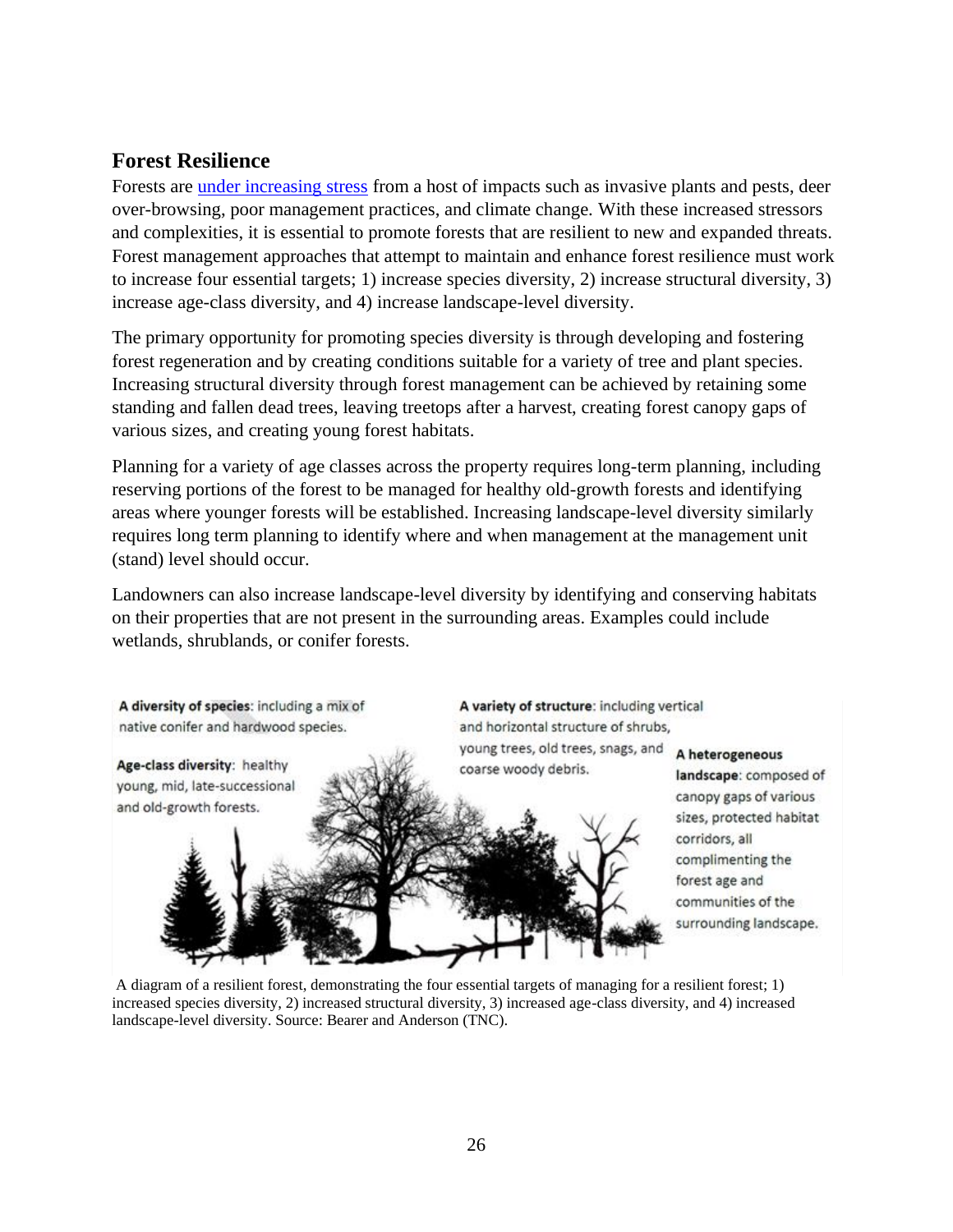## <span id="page-26-0"></span>**Fire**

Prescribed fire—often referred to as controlled burns—can be a [valuable forest management tool](https://extension.psu.edu/prescribed-fire-does-it-have-a-place-on-my-land) for creating favorable conditions for regeneration of desirable species such as oak and pine, controlling competing vegetation, enhancing biological diversity, improving wildlife habitat, and a variety of other management objectives. Many of Pennsylvania's current oak forests were likely shaped by widespread fires in the early 1900's. Both mature and young oaks have adaptations that allow them to survive light-intensity surface fires that were prevalent in historic oak forests. The thick bark of a mature oak tree protects it from the flames, and young oaks have a well-established root system that allows them to sprout back rapidly following a fire.

Prescribed fire [is increasingly being utilized in Pennsylvania](https://news.psu.edu/story/602844/2020/01/03/impact/penn-state-extension-program-help-private-forest-owners-use) as a [forest management](https://www.dcnr.pa.gov/GoodNatured/Pages/Article.aspx?post=43) and [wildlife](https://www.pgc.pa.gov/Wildlife/HabitatManagement/Documents/Prescribed%20Burning%20for%20Better%20Hunting.pdf)  [habitat](https://www.pgc.pa.gov/Wildlife/HabitatManagement/Documents/Prescribed%20Burning%20for%20Better%20Hunting.pdf) management tool. The following types of prescribed fires are implemented to meet certain silvicultural objectives.

**Site Preparation Burn**: This type of prescribed fire creates receptive seedbeds and prepares an oak stand for eventual oak seedling establishment after a future acorn crop. The objective is to reduce dense understory shade and the amount of leaves on the forest floor so that a larger proportion of an acorn crop successfully germinates and becomes seedlings. Burning can be done in the dormant season (fall or early spring) or growing season (late spring) and at any intensity. Occasionally, unwanted species such as hay-scented fern or invasive plants may flourish in the aftermath of a fire, especially where an elevated deer herd is drawn to the site to feed on the succulent regrowth and eliminate desired vegetation.

**Release Burn:** Prescribed fire can change species composition by freeing fire-tolerant species like oak from competing fire intolerant species such as birch and maple. Release burns typically occur from mid-April to mid-May where there are competitive oak seedlings and saplings. The fire will kill the top of an oak seedling, but the oak will sprout back aggressively following the fire because of the established root system. Intolerant species do not have an established root system and sprout minimally or not at all. Release burns can be particularly useful in combination with silvicultural treatments such as shelterwood systems.

**Ecological Restoration:** Certain vegetative communities are adapted to the presence of fire, such as [barrens habitats,](https://www.pgc.pa.gov/Wildlife/HabitatManagement/Documents/Barrens_Chapter.pdf) scrub oak and pitch pine. Many of these communities and the unique plants they contain are disappearing because of fire suppression. When burning to restore these communities, a prescribed burn is designed to consume much of the vegetation and stimulate sprouting, seed germination, and recycling of nutrients to reestablish a new plant community adapted to the presence of fire. This can have benefits in maintaining critical habitats necessary for plants and animals adapted to these ecosystems.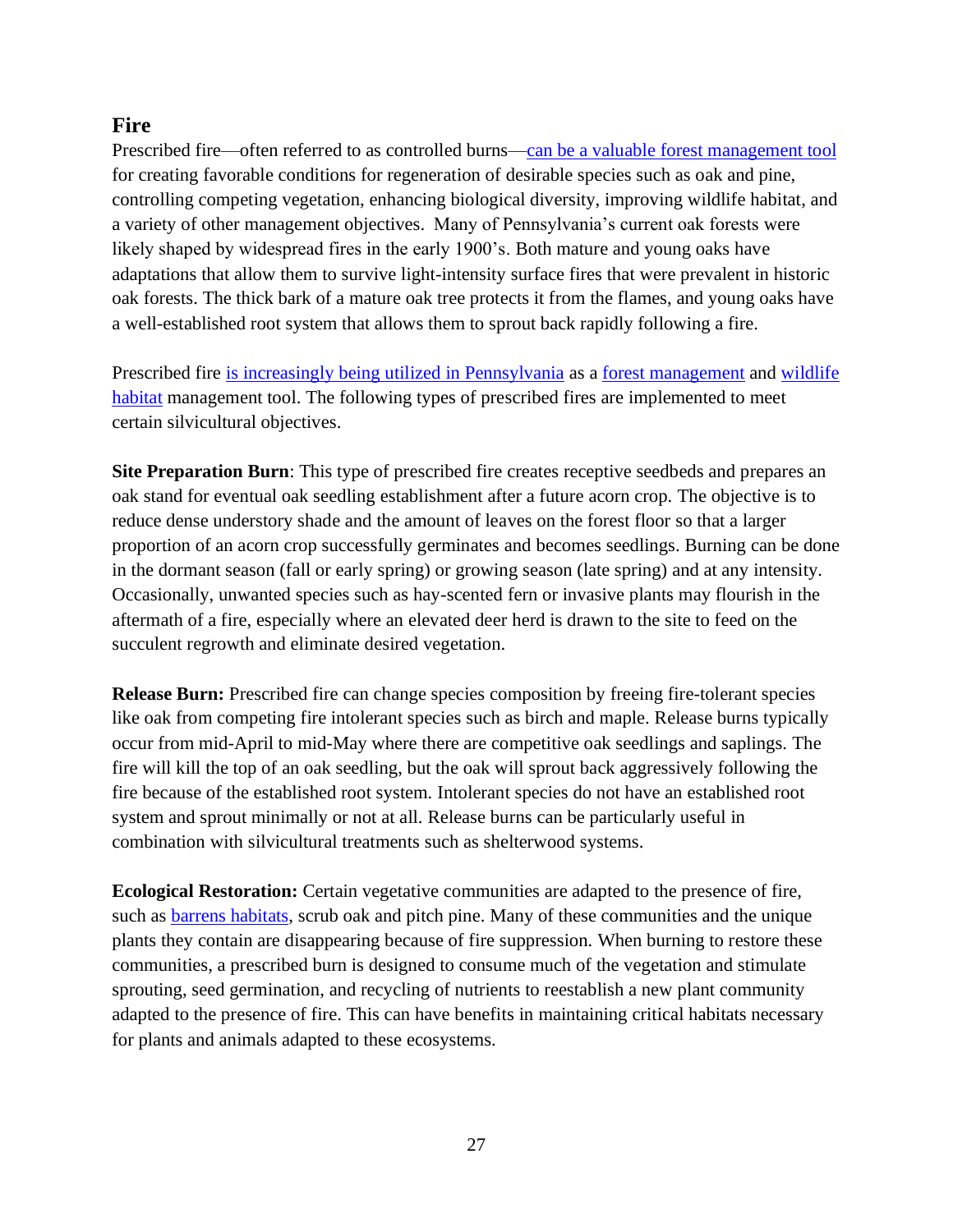More information on the ecological benefits of prescribed burning is available from the U.S. [Forest Service.](https://www.fs.fed.us/nrs/pubs/gtr/gtr_nrs135.pdf) Another benefit of prescribed fire not related to silviculture or ecological management is the removal of fuel build-up and de creased risk of more catastrophic fires during severe droughts or excessive winds when control is very difficult. By maintaining firebreaks and burning excessive fuel buildup in blocks within the landscape, wildland firefighting has better options to attack wildfires when they do occur.

#### **Natural Resources Management**

#### <span id="page-27-1"></span><span id="page-27-0"></span>**Soils**

The soils underneath the forest strongly influence the vegetation above it. Tree species, health, and height can all be influenced by soil quality. Soil structure also can impact tree windthrow potential, suitability for heavy equipment use, and soil erosion. Landowners and land managers can learn more about the types and features of their property's soils from the [Web Soil Survey.](http://websoilsurvey.sc.egov.usda.gov/)

The best way to protect forest soils is to keep heavy equipment (skidders, tractors, skid-steers) off them when they are wet. Operating heavy equipment on saturated soils causes soil compaction and rutting, destroys groundcover, and leads to increased erosion and sedimentation problems. Compacted soils contain less air and water for roots, which severely slows tree growth and can even cause tree mortality. Check soil wetness before any equipment use. If the soils appear soft, use equipment only when necessary. In general, do not use equipment during the spring when the ground is thawing. Instead, wait until summer or winter when the ground is dry or frozen.

Erosion is a major threat to water quality and causes soil loss. Any new ground disturbance related to forest management, such as roads, skid trails and log landings, should follow the guidelines outlined in Pennsylvania's [Erosion and Sedimentation Plan for Timber harvesting.](http://www.depgreenport.state.pa.us/elibrary/GetFolder?FolderID=33505)

#### <span id="page-27-2"></span>**Water and Fisheries Conservation**

Pennsylvania has more than 86,000 miles of rivers and streams, making protection of water resources is a critical component of forest management planning in the state. Water sources typically found within forestland include *intermittent* (not flowing continuously throughout the year and perennial (continuous flow) streams, wetlands, spring seeps, and vernal pools. Vernal pools, also called ephemeral pools, are important habitats for amphibians because they are wet at only portions of the year and therefore lack fish. When planning forest management activities, it is crucial to identify, mark, and buffer any water resources.

Special attention to water resources is essential during forestry activities, especially when heavy equipment and earth moving are involved. Soil can enter streams through erosion and travel for miles. When sediment, pollutants, and certain nutrients enter the water they can adversely affect fish habitat, stream vegetation, and human uses far downstream. Water sources must be protected during forest management activities by implementing the guidelines outlined in Pennsylvania's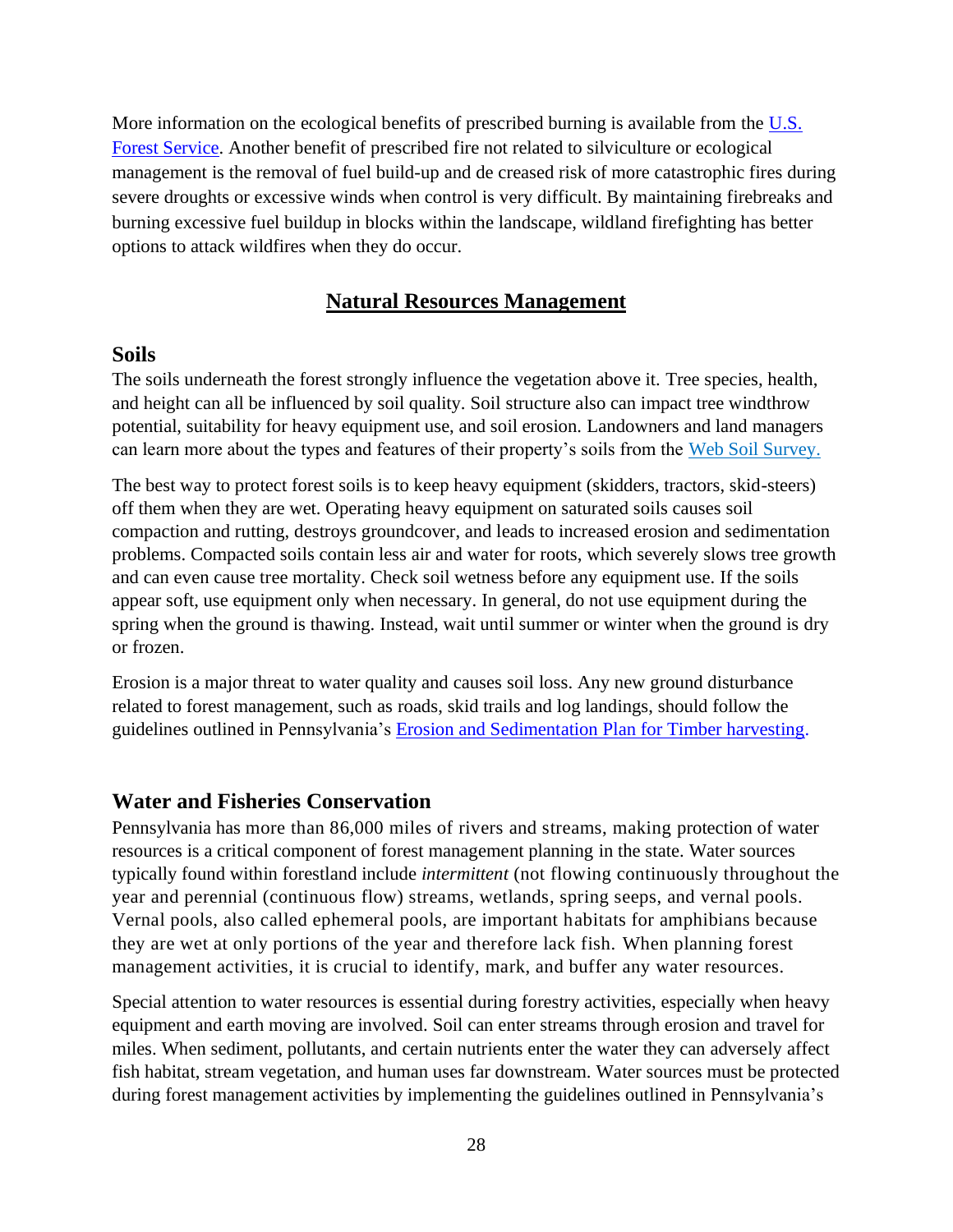[Erosion and Sedimentation Plan for Timber harvesting.](http://www.depgreenport.state.pa.us/elibrary/GetFolder?FolderID=33505) When applying herbicides near water, use only those that are approved for aquatic use based on the chemical's label. Use selective application methods that minimize spray drift into water sources.

Vegetation adjacent to streams is important for stabilizing the streambank and reducing erosion, and the shade from streamside trees is important for keeping water temperatures cool. Where trees are absent from streambanks, planting a "Riparian Forest Buffer" is a great way to improve water quality while also creating wildlife habitat. Riparian forests act as filters for the sediments and pollutants from farm fields, residential lawns, and roadways to help keep them from reaching the water. The state of Pennsylvania has a goal of planting 95,000 acres of riparian forest buffers by 2025. More information on Pennsylvania's goals is available through the Department of Conservation and Natural Resources (DCNR). Resources include a description of riparian buffers and their importance [a description of riparian buffers and their importance](http://www.docs.dcnr.pa.gov/cs/groups/public/documents/document/dcnr_20033640.pdf) (PDF) as well as [funding opportunities for planting buffers](http://www.docs.dcnr.pa.gov/cs/groups/public/documents/document/dcnr_20033641.pdf) (PDF). The Penn State Center for Private Forests also has a website dedicated to [riparian buffers for private lands.](https://ecosystems.psu.edu/research/centers/private-forests/outreach/forested-riparian-buffers) Landowners should also contact their local DCNR Service Forester or Conservation District for more information.

## <span id="page-28-0"></span>**Wetlands**

Wetlands are one of Pennsylvania's most important habitats. Wetlands store and slowly release floodwaters, improve water quality by filtering pollutants and sediment, and provide habitat for many wildlife species. Wetlands have at least one of three characteristics:

- The presence of water at or near the surface for a portion of the year,
- Plants that are adapted to wet conditions, and
- Soils that result from wet conditions

Many wetlands dry up at certain times of the year, so plant and soil characteristics are typically the best indicators of a wetland site. Before conducting forest management activities, evaluate the project area and mark any areas that may be considered a wetland. Extra care must be taken when conducting forestry operations around wetlands because of their vulnerability to soil compaction, erosion, and disturbance of water systems. All management activities in and around wetlands should be done with regard to season, soil type, soil moisture, and type of equipment used.

Pennsylvania's wetlands are regulated at the Federal, State and, in some cases, municipal levels. [Best Management Practices for Wetlands](https://extension.psu.edu/best-management-practices-for-silvicultural-activities-in-forest-wetlands) are available from Penn State Extension. The National Wetlands Inventory (NWI) is a database of known wetlands that is accompanied by the [NWI](https://www.fws.gov/wetlands/Data/Mapper.html)  [mapping tool](https://www.fws.gov/wetlands/Data/Mapper.html) available through the U.S. Fish and Wildlife Service.

## <span id="page-28-1"></span>**Wildlife Habitat**

The key to wildlife management is habitat diversity. Each wildlife species has different food and cover needs. To maximize wildlife diversity on a property, a variety of habitats must be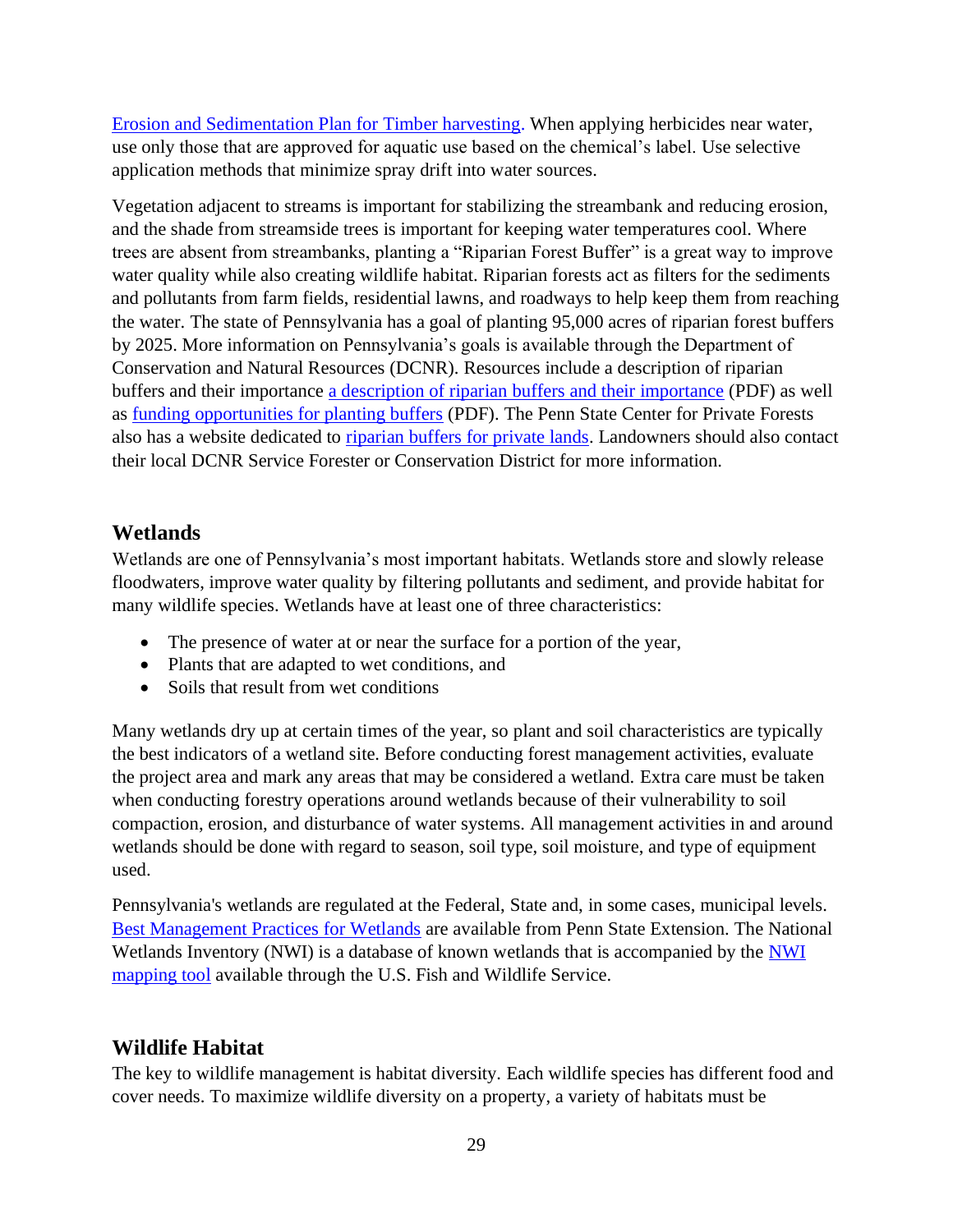available. There are general habitat management practices that benefit a wide array of wildlife species. A good overview of these techniques is provided by Penn State Extension's [Wildlife and](https://extension.psu.edu/forest-stewardship-wildlife)  [Forest Stewardship](https://extension.psu.edu/forest-stewardship-wildlife) document. In addition to these general recommendations, more targeted management can occur to benefit specific species of conservation concern such as those outlined in the [Pennsylvania Wildlife Action Plan](https://www.fishandboat.com/Resource/Documents/SWAP-CHAPTER-0-Exec-Summary.pdf) and associated [Wildlife Action Plan Conservation](https://wildlifeactionmap.pa.gov/)  [Opportunity Area Tool.](https://wildlifeactionmap.pa.gov/)

Regional Wildlife Diversity Biologists with the Pennsylvania Game Commission are available to assist with conservation planning through the **Private Landowner Assistance Program** and funding for these conservation actions may be available through the Voluntary Public Access and Habitat Incentives Program for properties open to public hunting. Audubon Pennsylvania offers information through their [Forestry for the Birds](https://pa.audubon.org/conservation/forestry-birds) program including [Healthy Forests](https://pa.audubon.org/conservation/healthy-forests-guides)  [Guides,](https://pa.audubon.org/conservation/healthy-forests-guides) a [Guide to 18 Priority Bird Species](https://pa.audubon.org/sites/default/files/audubon_bookletjun163.pdf) (PDF) and [Habitat Assessment Guide](https://pa.audubon.org/sites/default/files/assessment_guide_5.20.14_1.pdf) (PDF).

# **Special Sites**

## <span id="page-29-1"></span><span id="page-29-0"></span>**Biological Diversity**

Biological diversity, also referred to as biodiversity, refers to the richness or variety of animal, plant, and other life in a given area. It is useful to think of biodiversity on three interconnected levels:

- Genetic diversity--each individual organism is unique, even among their own species. A diverse gene pool increases a species' ability to adapt to changing environmental conditions.
- Species diversity--the variety of different species.
- Ecosystem diversity--the variety of physical environments and biotic communities over a landscape.

One strategy for protecting biodiversity is providing and protecting a variety of habitat types, especially those that are rare. Many of these unique habitat types have been identified by the [Pennsylvania Natural Heritage Program](http://www.naturalheritage.state.pa.us/Default.aspx) along with information on rare species. These areas, along with other natural resource information, are mapped in the [Conservation Explorer](https://conservationexplorer.dcnr.pa.gov/content/Map) online tool and described in the various [Natural Heritage Inventories](http://www.naturalheritage.state.pa.us/inventories.aspx) by county.

Many of the forest management recommendations outlined in this plan also promote biodiversity. These include controlling invasive plants, managing deer browsing pressure, conducting sustainable timber harvests, and promoting forest resilience. More recommendations for enhancing forest biodiversity are available through [Penn State Extension.](https://extension.psu.edu/forest-biodiversity-understanding-biological-health-in-our-forests)

# <span id="page-29-2"></span>**Rare, Threatened, and Endangered Species**

Sustainable forest management activities can benefit multiple wildlife species, but it is important to consider those that may be negatively impacted, especially rare or at-risk species. The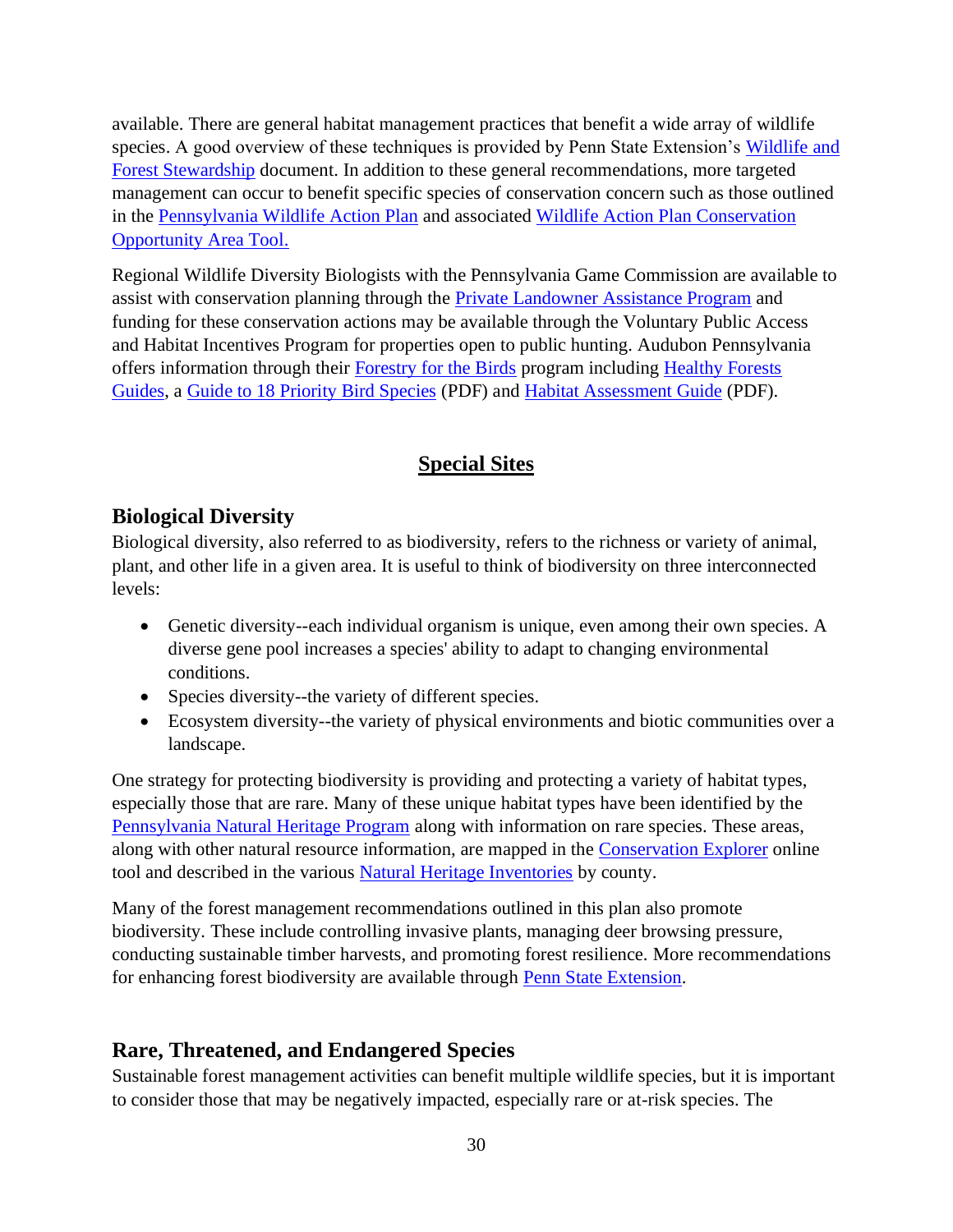Pennsylvania Natural Diversity Index (PNDI) lists known locations for threatened, endangered or rare plants, animals, natural communities, and geologic features throughout Pennsylvania. The PNDI search is an online environmental review where one can find out if any of these are located on or near a property. Landowners and land managers can see if there are likely threatened or endangered species plus species of concern on their property by selecting the various checkboxes under the "Environmental Review" section of the [Conservation Explorer](https://conservationexplorer.dcnr.pa.gov/content/Map) online tool. Note that this will likely just show if a species is likely to be present but not what particular species it is. The full list of species that can be filtered by county or watershed is [available online,](http://www.naturalheritage.state.pa.us/Species.aspx) along with factsheets for many of the species. Fact sheets for most of Pennsylvania's threatened and endangered birds and mammals are available from the [Pennsylvania Game Commission.](https://www.pgc.pa.gov/Wildlife/EndangeredandThreatened/Pages/default.aspx)

## <span id="page-30-0"></span>**Archeological, Cultural, and Historic Sites**

The Pennsylvania State Historic Preservation Office (SHPO) administers the state's historic preservation program. The presence of the most significant cultural and historic sites can be determined by using the [Pennsylvania Cultural Resources Geographic Information System](https://gis.penndot.gov/crgis)  [\(CRGIS\).](https://gis.penndot.gov/crgis)

Most properties have pieces of the past still evident today. This can include old barbed wire fences or stonewalls, building foundations, railroad grades, and charcoal hearths. Landowners should take note of these old features as the history of the property greatly influences the current conditions.

# <span id="page-30-1"></span>**Other Stewardship Considerations**

## <span id="page-30-2"></span>**Recreation**

Most landowners use their property for various types of outdoor recreation such as hiking, hunting, birdwatching, and camping. For many landowners, their property becomes an area to escape the busyness of life and to reconnect with nature. Landowners should ensure that their consulting forester is aware of the various types of recreation conducted on the property so that the quality of these experiences can be maintained or enhanced through forest management.

## <span id="page-30-3"></span>**Agroforestry and Range**

Agroforestry is the intentional integration of trees and shrubs into crop and animal farming systems to enhance productivity. The four key characteristics of Agroforestry are intentional, intensive, interactive, and integrated. Agroforestry is not common in Pennsylvania, but it can be very useful to both farmers and forest owners. More information is available from the [National](http://www.fs.usda.gov/nac)  [Agroforestry Center](http://www.fs.usda.gov/nac) or the Association for Temperate Agroforestry at [Association for](file:///C:/Users/kevin.yoder/Box/A_Personal/FFCP/Central%20Apps%20Pilot/FMP/Landscape%20Plan/aftaweb.org)  [Temperate Agroforestry.](file:///C:/Users/kevin.yoder/Box/A_Personal/FFCP/Central%20Apps%20Pilot/FMP/Landscape%20Plan/aftaweb.org)

There are five common agroforestry systems in temperate climates.

- 1. [Alley Cropping:](https://www.fs.usda.gov/nac/practices/alley-cropping.php) growing crops between rows of trees
- 2. [Silvopasture:](https://www.fs.usda.gov/nac/practices/silvopasture.php) grazing animals among trees planted on improved pastures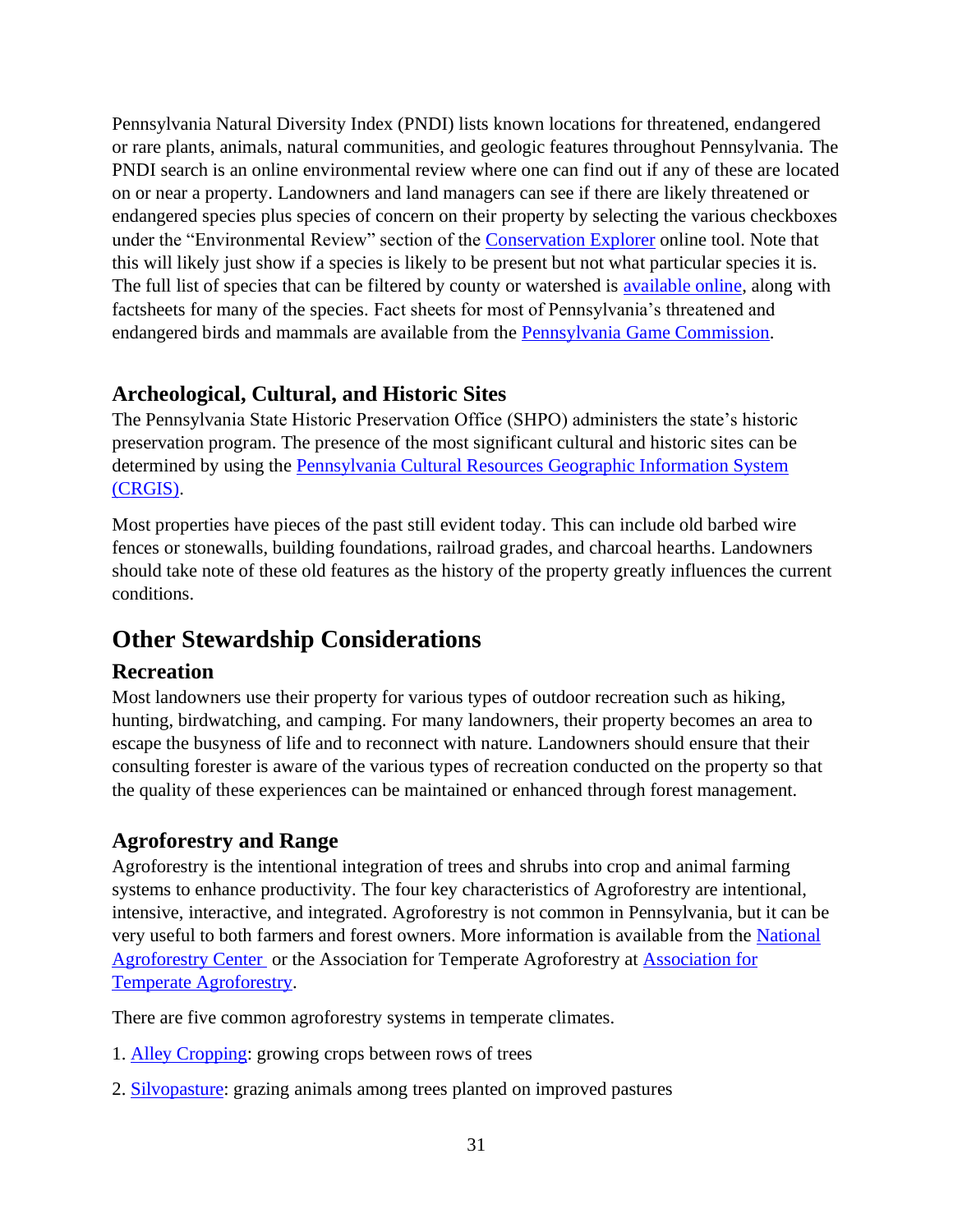- 3. [Wind Breaks:](https://www.fs.usda.gov/nac/practices/windbreaks.php) planting rows of trees to reduce wind
- 4. [Riparian Forest Buffer:](https://www.fs.usda.gov/nac/practices/riparian-forest-buffers.php) planting trees near streams and lakes to reduce soil erosion
- 5. [Forest Farming:](https://www.fs.usda.gov/nac/practices/forest-farming.php) growing specialty crops like mushrooms or ginseng in the woods

Range is open land that is used for grazing animals and may include open forests with widely spaced trees that still provide enough grass for grazing animals. Range is not a common land use in Pennsylvania nor is it recommended because cows, sheep, and goats may damage roots and limit regeneration of desired tree species. The exception would be using goats or other animals to control non-native invasive plants.

## <span id="page-31-0"></span>**Aesthetics**

Aesthetics is an important consideration because most landowners are concerned about the appearance of their property and public opinion of forest management activities is often driven by appearance. Forest management should promote a healthy and visually pleasing forest. Some forest management activities, especially recent timber harvests, can be visually unappealing for both the landowner and neighbors. Through good management, disturbances can be minimized and temporary as forest growth responds positively to good silviculture.

There are several ways landowners and land managers can enhance aesthetics during forest management. These include the use of forested buffers, residual tree retention, and maintenance of additional forest buffers around ridgetops or other prominent features. More options are available from [A Guide to Logging Aesthetics.](https://forestsociety.org/sites/default/files/Logging_Aesthetics_compressed.pdf) During timber harvests, a lot of attention is drawn to the log landing where the cut trees are stacked and loaded onto trucks because this is usually the largest cleared area. However, this also presents an opportunity to plant wildflowers for both aesthetics and pollinator habitat or a wildlife food plot after the harvest.

## <span id="page-31-1"></span>**Forest Economics**

The costs of land ownership and management can be problematic for many forest landowners. Many landowners look for opportunities to reduce the costs of land ownership and generate revenue from their properties.

### **Sources of Revenue**

There are many ways a landowner could generate revenue from their forestland. Conducting timber harvests is the most common approach. Landowners are also increasingly looking at monetizing non-timber forest products such as mushrooms, ginseng, and maple syrup. Another option is leasing the property's hunting rights.

Through the carbon programs such as the Family Forest Carbon Program (FFCP), landowners can generate revenue by managing their forests in a sustainable manner that also increases the amount of stored carbon. Many companies will pay for the "carbon credits" generated from the FFCP and other carbon programs and use those to help meet voluntary or regulatory environmental goals. In the future there may be additional markets for other forest management co-benefits such as clean water or improved wildlife habitat.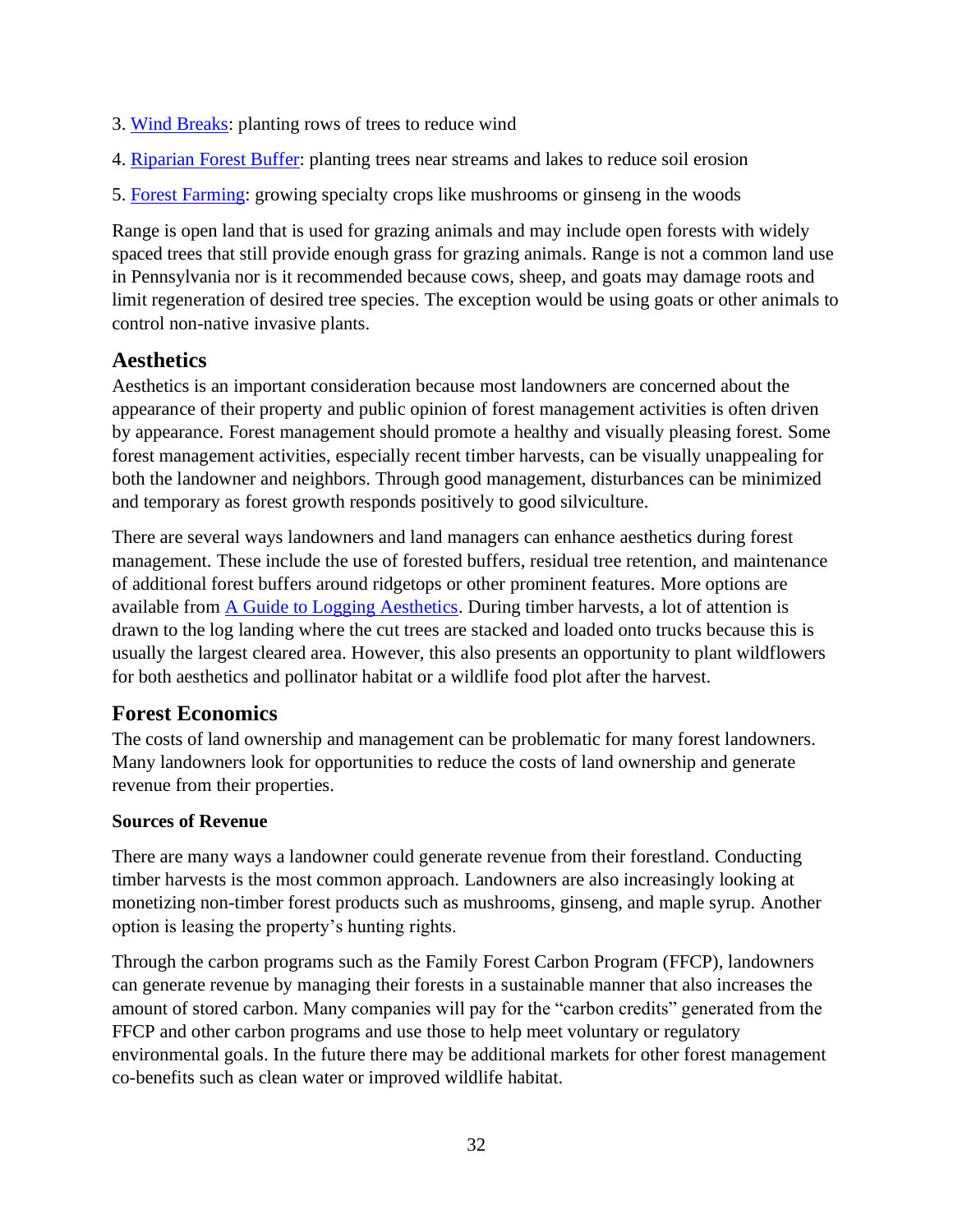#### **Taxes**

Profits from timber sales are taxed as capital gains, rather than ordinary income, if the landowner owns the timber for more than twelve months. Expenses, including the cost of a management plan or a consulting forester's fees for a timber sale, can be deducted from profits. There are many great tax-related resources available on [www.TimberTax.org](file:///C:/Users/kevin.yoder/Box/A_Personal/FFCP/Central%20Apps%20Pilot/FMP/Landscape%20Plan/www.TimberTax.org), including the most recent edition of the annual "Tax Tips for Forest Landowners."

Donating conservation easement is one way for landowners to lower their tax burden through [income tax deductions](http://www.landtrustalliance.org/topics/taxes/income-tax-incentives-land-conservation). Placing an easement on the property could possibly also result in property tax savings. Another consideration for reducing property taxes is [Pennsylvania's Clean and Green](http://www.agriculture.pa.gov/Plants_Land_Water/farmland/clean/Pages/default.aspx)  [Program](http://www.agriculture.pa.gov/Plants_Land_Water/farmland/clean/Pages/default.aspx). Landowners should consult with a financial advisor and/or attorney understand the tax implications of an easement for their particular situation.

#### **Financial Assistance**

The cost of sustainable forest management can be expensive as the cost of competing vegetation control, deer fencing, and non-commercial forest stand improvement can cost hundreds of dollars per acre. Fortunately, there are opportunities for landowners to receive money to help offset these costs.

The USDA Natural Resources Conservation Service (NRCS) provides money and advice to forest landowners to fix "resource concerns" with "conservation practices." Resource Concerns are environmental problems noted on a property such as water degradation, soil erosion, plant health, plant productivity, degraded fish or wildlife habitat and invasive plants. Forestry based Conservation Practices in Pennsylvania typically include installing erosion control measures, controlling competing vegetation, improving wildlife habitat, installing deer exclosures, and planting trees. Landowners interested obtaining NRCS financial assistance should contact their [local NRCS Service Center](https://www.nrcs.usda.gov/wps/portal/nrcs/main/pa/contact/local/) and complete the [necessary eligibility forms.](https://www.nrcs.usda.gov/wps/portal/nrcs/detail/national/soils/health/?cid=nrcs144p2_015651) If funding is available, NRCS will offer a landowner a contract that specifies the Conservation Practices to implement and the corresponding the financial assistance payments.

State Agencies such as the Pennsylvania Game Commission (PGC) and Department of Conservation and Natural Resources (DCNR) occasionally offer financial assistance as well for various programs. Landowners should talk to their local [PGC Diversity Biologists](https://www.pgc.pa.gov/InformationResources/GetInvolved/LandownerPrograms/Pages/PrivateLandownerAssistanceProgram.aspx) and [DCNR](http://www.docs.dcnr.pa.gov/cs/groups/public/documents/document/dcnr_20033843.pdf)  [Service Foresters](http://www.docs.dcnr.pa.gov/cs/groups/public/documents/document/dcnr_20033843.pdf) (PDF) to see if financial assistance programs are currently available.

Financial assistance is never guaranteed, and the amount of funding available from both NRCS and state agencies changes annually. NRCS utilizes a "ranking" system to determine which landowners have the greatest resource concerns and warrant financial assistance. Landowners may receive financial assistance immediately or may have to wait multiple years depending on the amount of available funding and the number of eligible landowners.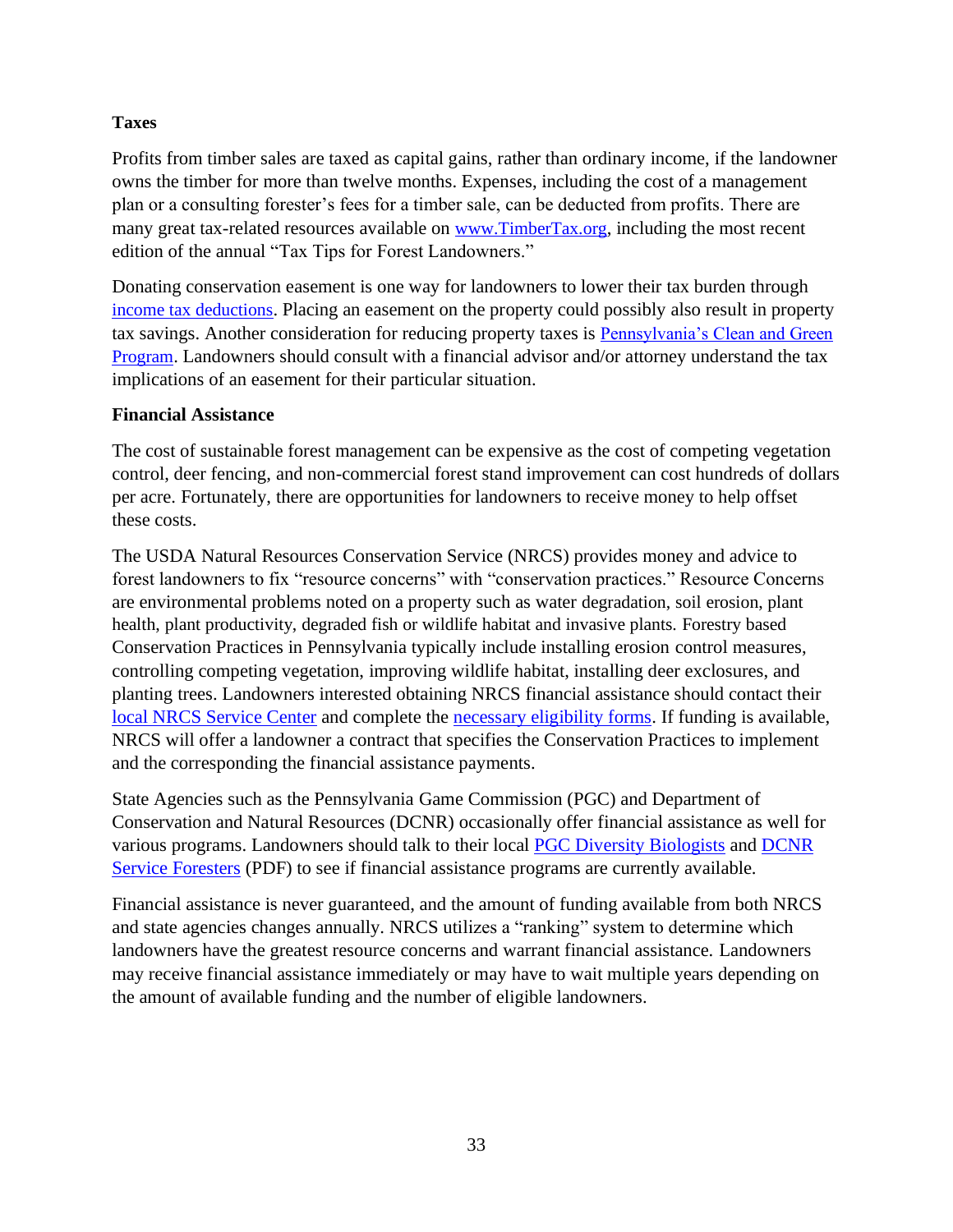## <span id="page-33-0"></span>**Legacy and Estate Planning**

Most forest landowners would like to pass their woods to their children or other heirs. At least 80% of Pennsylvania forest landowners intend to leave their forestland as a legacy to the next generation, but only 40% have discussed a legacy plan and fewer still have a plan in place. Transferring land from one generation to another is challenging and complex with many legal and family issues to discuss and resolve.

Forests are most at risk of poor forest management when land transfer takes place. Landowners may feel forced into developing, subdividing, or selling the land to pay large state taxes. Landowners often harvest timber to help pay estate taxes, but many times these unplanned harvests are high-grades that maximize revenue but degrade forest and wildlife habitat quality.

Landowners should seek legal advice regarding wills, trusts and other estate planning mechanisms to transfer land. Parents should talk with their children to communicate their desires for their land while there is still time. A great starting resource is the Penn State Center for Private Forests' [Legacy](file:///C:/Users/kevin.yoder/Box/A_Personal/FFCP/Central%20Apps%20Pilot/FMP/Landscape%20Plan/ecosystems.psu.edu/legacy)  [Planning website](file:///C:/Users/kevin.yoder/Box/A_Personal/FFCP/Central%20Apps%20Pilot/FMP/Landscape%20Plan/ecosystems.psu.edu/legacy)

Conservation easements are a tool to help landowners ensure that their forest management goals are carried into future generations. Conservation easements are voluntary agreements by landowners to give up certain rights like parcelization, land use change or development. More information on conservation easements is available from [Western Pennsylvania Conservancy.](https://waterlandlife.org/land-conservation/conservation-easements/) Landowners interested in a conservation easement should contact their [local land trust.](https://www.landtrustalliance.org/) A map of land trusts is available online at [www.findalandtrust.org.](http://www.findalandtrust.org/) A [county map of conservation groups](https://weconservepa.org/find-a-group/) in PA including Land Trusts, Conservation Districts, Watershed Associations, Environmental Advisory Councils, Agricultural Land Preservation Boards, and Trail Groups is also available through [WeConservePA.org](https://weconservepa.org/)

### <span id="page-33-1"></span>**Technical Assistance**

Landowners are strongly encouraged to work with various natural resource professionals to implement the recommendations in this plan. An extensive list of [natural resource professionals](https://maps.dcnr.pa.gov/landownerassist/)  [offering landowner assistance](https://maps.dcnr.pa.gov/landownerassist/) is maintained by the Pennsylvania Department of Conservation and Natural Resources.

A consulting forester is an essential resource when conducting a timber harvest and can assist with non-commercial activities as well. Currently anyone can legally claim to be a consulting forester in Pennsylvania regardless of training, certifications, or experience. Additionally, unsustainable timber harvests are still very common in Pennsylvania. As such it is important for landowners to thoroughly research which consulting forester is best suited for meeting their needs and management goals. The Pennsylvania Forestry Association offers some advice on selecting a [forester to help manage your forest.](http://paforestry.org/landowners/manage-my-forest/) The Department of Conservation and Natural Resources has [Service Foresters](https://www.dcnr.pa.gov/Conservation/ForestsAndTrees/ManagingYourWoods/Pages/default.aspx) available that can conduct site visits and provide forest management guidance for free. [Regional Wildlife Diversity Biologists](https://www.pgc.pa.gov/InformationResources/GetInvolved/LandownerPrograms/Pages/PrivateLandownerAssistanceProgram.aspx) with the PA Game Commission are available to help landowners enhance wildlife habitat. [The Penn State Center for](https://ecosystems.psu.edu/research/centers/private-forests)  [Private Forests](https://ecosystems.psu.edu/research/centers/private-forests) and [Penn State Extension](https://extension.psu.edu/forests-and-wildlife) are both great resources for guidance on multiple topics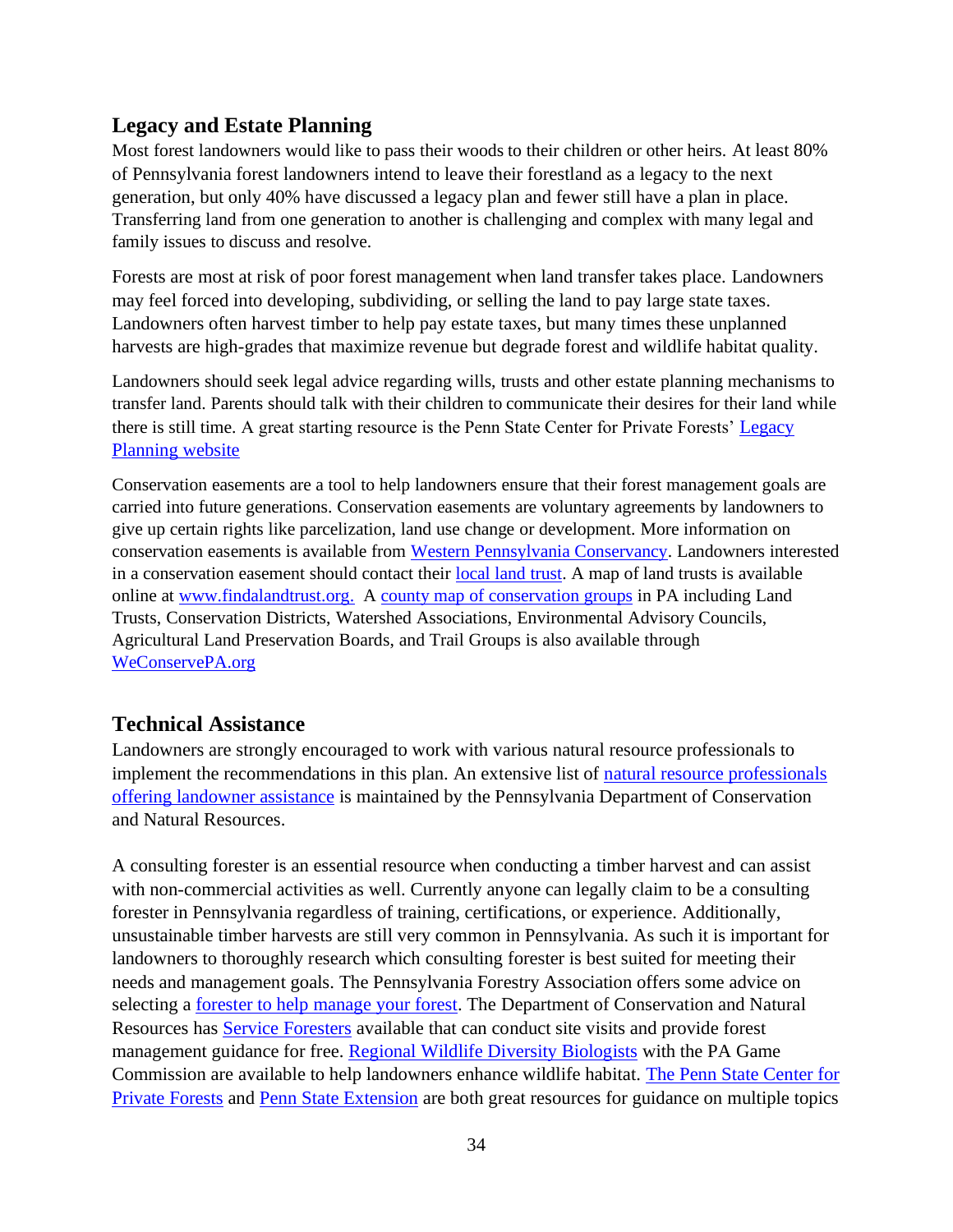from legacy planning to wildlife management to herbicide applications. The [PA Forests Web](https://ecosystems.psu.edu/research/centers/private-forests/outreach/pa-forests-web-seminar-center)  [Seminar Center](https://ecosystems.psu.edu/research/centers/private-forests/outreach/pa-forests-web-seminar-center) has recorded webinars on a wide range of topics relevant to good forest stewardship. The Center for Private Forests can also be reached by calling 1-800-235-9473.

## <span id="page-34-0"></span>**Connecting with other Landowners**

One of the best ways to learn about forest stewardship is by talking to landowners already practicing it. There are many experienced forest stewards that are happy to share their personal successes, challenges, and discoveries of forest management. Connecting with other landowners is also a great way to receive and provide honest reviews of consulting foresters, financial assistance programs, and other opportunities or decisions that landowners are presented with. There are numerous [Woodland Owners Associations](https://ecosystems.psu.edu/research/centers/private-forests/outreach/woodland-owners-associations) across Pennsylvania which provide educational opportunities for members. Most use meetings, field demonstrations, tours, seminars, and newsletters to provide information about forests and sound forest management to their members and people in the local communities. Every two years Penn State's Center for Private Forests hosts a [Forest Landowners Conference](https://ecosystems.psu.edu/research/centers/private-forests/outreach/conferences) that focuses on the conservation and management of healthy forests with the intent of bringing together people who want to demonstrate a commitment to forest sustainability.

Talk to your neighbors about their forest management goals and plans and look for opportunities to coordinate planned activities. This can be especially useful for smaller landowners who may have limited opportunities because of property size. Timber harvests, especially sustainable ones like a shelterwood, usually require a minimum acreage to be feasible. By working together, neighbors may be able to attract more interest and better prices for their timber by collaborating to create a larger timber sale. Landowners should also work together to control invasive plants and remove the seed source that contributes to rapid spread. If wildlife is a goal, neighbors can work together to see which types of habitat their individual properties provide and how the various needs of wildlife can be met by working across multiple properties. For deer hunters, one option may be working with neighbors to form a [Quality Deer Management co-op.](https://www.qdma.com/coop/)

# <span id="page-34-1"></span>**Monitoring**

Successful forest stewardship requires frequent monitoring to identify current conditions of the forest. Landowners, or their forester, should walk their entire forest at least annually to inspect the forest for changes and to evaluate the success of earlier management activities. Monitoring for forest health issues should occur more frequently, at least two or three times a year to look for signs and symptoms of pests, diseases, and invasive plants. Timber harvest operations should be monitored by the landowner and/or forester weekly as negative impacts can occur in a matter of days if improperly implemented.

Incorporating monitoring results into forest management decisions is critical for ensuring that activities are advancing the forest management goals in the most effective way. All forest management plans should also be adaptable and flexible enough to accommodate changes in landowner goals or forest resources over a ten to twenty-year planning period. Amendments to the plan can be due to changing conditions like a forest pest outbreak or changes to landowner goal.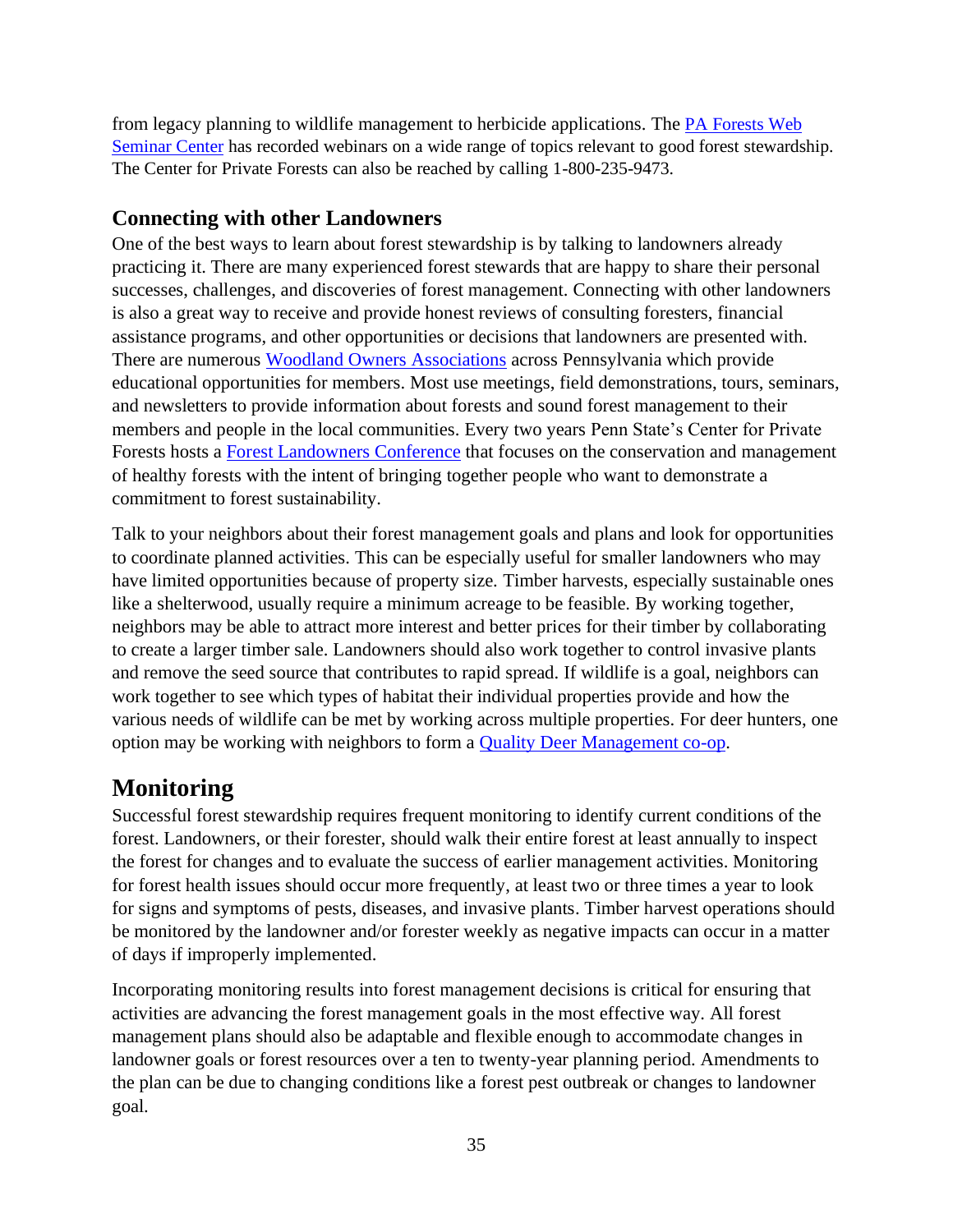# **Forest Stewardship Monitoring Forms**

| Record of Forest Management Activities |       |                    |                |           |      |               |
|----------------------------------------|-------|--------------------|----------------|-----------|------|---------------|
| Unit                                   | Acres | <b>Activity</b>    | <b>Dates</b>   |           | Cost | <b>Profit</b> |
|                                        |       | <b>Description</b> | <b>Planned</b> | Completed |      |               |
|                                        |       |                    |                |           |      |               |
|                                        |       |                    |                |           |      |               |
|                                        |       |                    |                |           |      |               |
|                                        |       |                    |                |           |      |               |
|                                        |       |                    |                |           |      |               |
|                                        |       |                    |                |           |      |               |
|                                        |       |                    |                |           |      |               |
|                                        |       |                    |                |           |      |               |
|                                        |       |                    |                |           |      |               |
|                                        |       |                    |                |           |      |               |

| Amendments to the Forest Management Plan |         |                   |                             |  |
|------------------------------------------|---------|-------------------|-----------------------------|--|
| Date                                     | Unit(s) | Amendment to Plan | <b>Reason for Amendment</b> |  |
|                                          |         |                   |                             |  |
|                                          |         |                   |                             |  |
|                                          |         |                   |                             |  |
|                                          |         |                   |                             |  |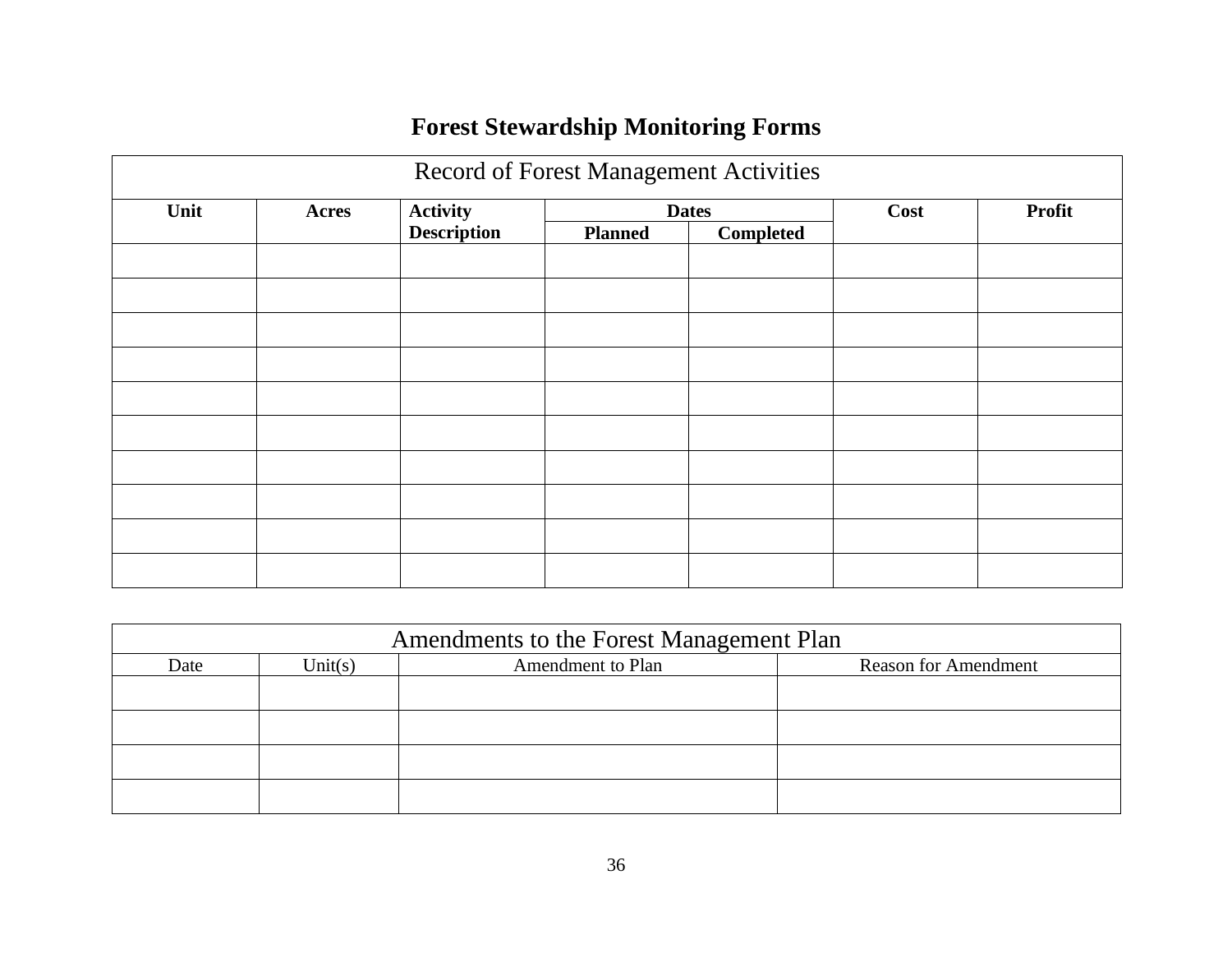# **Appendix A: Glossary of Forestry Terms**

<span id="page-36-0"></span>**Acceptable Growing Stock:** Saleable trees that are of good form, species and quality and would be satisfactory as crop trees.

**Adaptive management:** A dynamic approach to forest management in which the effects of treatments and decisions are continually monitored and used to modify management on a continuing basis to ensure that objectives are being met (Helms et al, The Dictionary of Forestry, Society of American Foresters, 1998)

**Aerial Photo:** Photo taken from an elevated position like on an aircraft.

**Afforestation**: the establishment of a forest or a stand in an area where the preceding vegetation or land was not forest. (Helms et al, The Dictionary of Forestry, Society of American Foresters, 1998)

**Age Class:** A distinct aggregation of tree that originated at the same time, from a single natural event or regeneration activity or a grouping of trees (e.g., ten-year age class) as used in inventory or management. (Helms et al, The Dictionary of Forestry, Society of American Foresters, 1998)

**Aspect:** The direction that a slope faces (north, south, etc.)

**Basal Area:** The cross-sectional area of a tree, in square feet, at 4.5 feet from the ground (at breast height). When the basal area of all the trees in a stand are added together, the result is expressed as square feet of basal area per acre, which is a measure of a stand's density.

**Canopy:** The more or less continuous cover of branches and foliage formed collectively by the tops, or crowns of adjacent trees.

**Clearcut**: 1. a stand in which essentially all trees have been removed in one operation – *note* depending on management objectives, a clearcut may or may not have reserve trees left to attain goals other than regeneration. 2. a regeneration or harvest method that removes essentially all trees in a stand. (Helms et al, The Dictionary of Forestry, Society of American Foresters, 1998)

**Crop Tree:** A tree identified to be grown to maturity for the final harvest cut, usually on the basis of its location with respect to other trees and its timber quality.

**Desired species:** Those species of flora and fauna designated in the landowner's management plan and not known to cause negative impacts on the local environment.

**Diameter Breast Height (DBH):** The diameter of a tree at 4.5 feet above the ground.

**Even-Aged Management:** Forest management with periodic harvest of all trees on part of the forest at one time or over a short period to produce stands containing trees all the same or nearly the same age or size.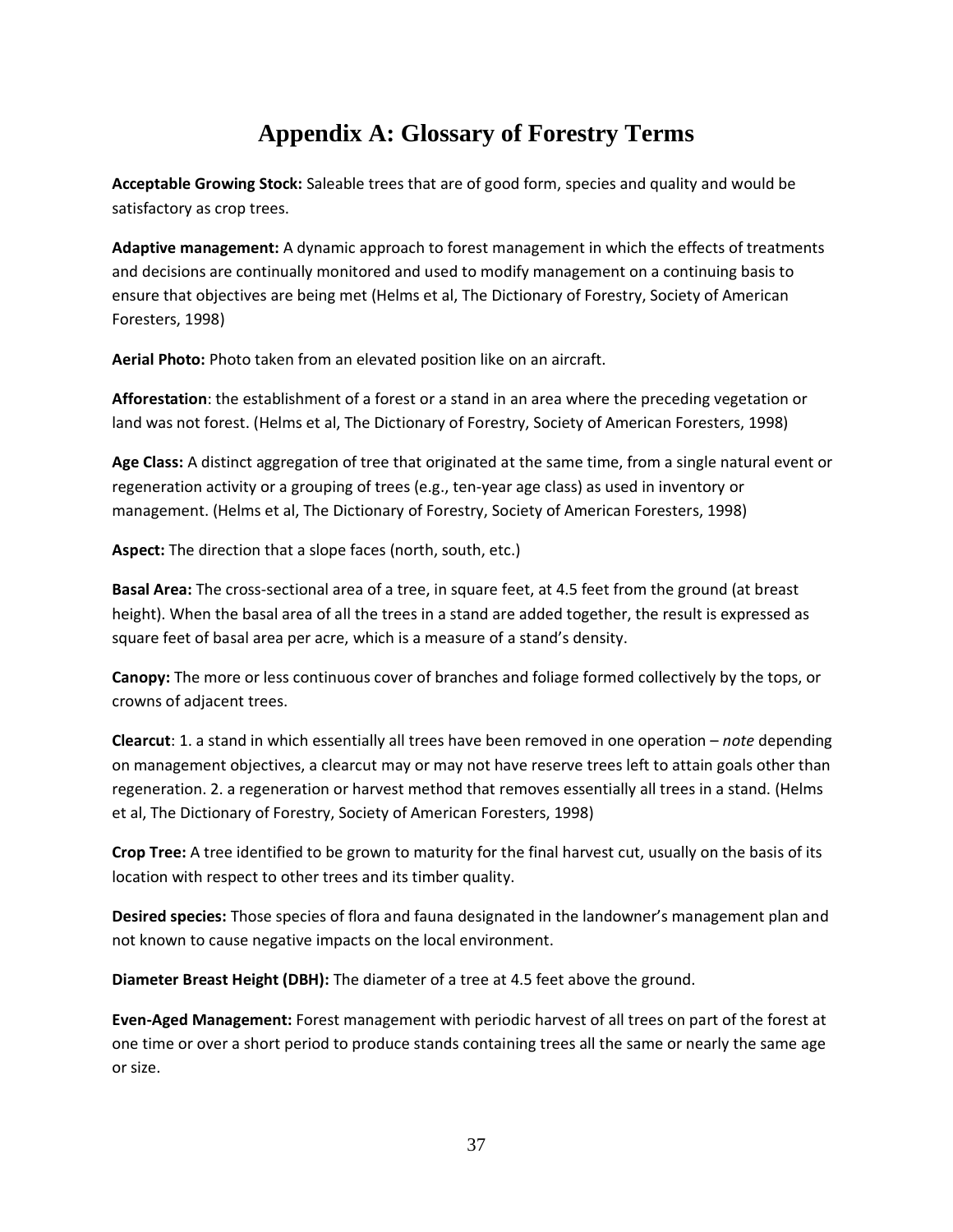**Forest product:** [Forest Produce] Any raw material yielded by a forest. Generally defined in Forest Acts or Ordinances, and subdivided conventionally into major forest products, i.e., timber and fuelwood, and minor forest products, i.e., all other products including leaves, fruit, grass, fungi, resins, gums, animal parts, water, soil, gravel, stone, and other minerals on forest land (F. C. Ford –Robertson, Terminology of Forest Science Technology, Practice, and Products, Society of American Foresters, 1971.

**Forest Stand Improvement:** See timber stand improvement.

**Forest type:** A category of forest usually defined by it trees, particularly its dominant tree species as based on percentage cover of trees, e.g., red oak – mixed hardwoods, white pine – mixed hardwoods.

**Girdling:** Completely encircling the trunk of a tree with a cut that severs the bark and cambium of the tree. Herbicide is sometimes injected into the cut to ensure death of the tree.

**Hack-n-squirt:** A tree treatment method where an axe or hatchet is used to make "hacks" (injections) into the tree's cambium layer. A plastic "squirt" bottle is used to spray a specific amount of herbicide into the cuts placed around the tree.

**Harvesting**: the felling skidding, on-site processing, and loading of trees or logs onto trucks. (Helms et al, The Dictionary of Forestry, Society of American Foresters, 1998)

**High-grading:** Cutting only the high-value trees from a forest property, leaving a stand of poor quality with decreased future timber productivity.

**Assistance Programs**: State and federal agencies will offer landowners the opportunity to apply for assistance programs that provide technical support and financial assistance to implement forestry and agroforestry related practices through conservation programs.

Assistance can also be provided for multi-year and permanent easements to conserve forest land to meet program goals. For more information on the federal programs, see Appendix 4.

I**nvasive Species**: is a species that is 1) non-native (or alien) to the ecosystem under consideration and 2) whose introduction causes or is likely to cause economic or environmental harm or harm to human health. Invasive species can be plants, animals, and other organisms (e.g., insects, microbes, etc.). Human actions are the primary means of invasive species introductions. (Invasive Species Definition Clarification and Guidance White Paper Submitted by the Definitions Subcommittee of the Invasive Species Advisory Committee (ISAC), Approved by ISAC Apr 27, 2006.)

**Mast:** Nuts of trees, such as oak, walnut, and hickory, that serve as food for many species of wildlife.

**Midstory:** The layer of vegetation existing between the smallest (*understory*) and tallest (*overstory*) trees in a forest.

**Overstocked:** A forest stand condition where too many trees are present for optimum tree growth.

**Overstory:** That portion of the trees in a stand forming the upper crown cover.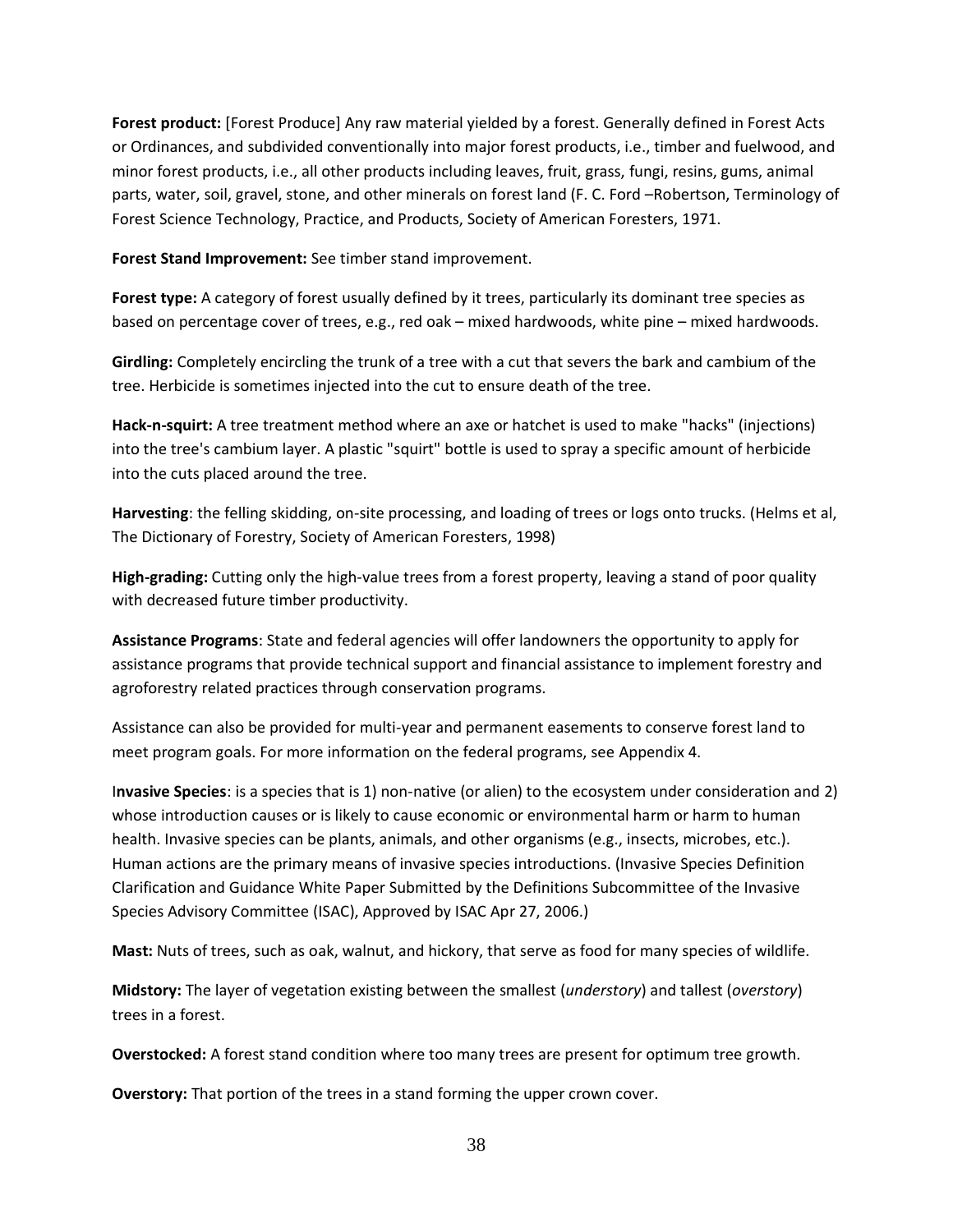**Overstory removal**: the cutting of trees constituting an upper canopy layer to release trees or other vegetation in an understory. (Helms et al, The Dictionary of Forestry, Society of American Foresters, 1998)

Pesticide: Pesticides include chemicals commonly known as herbicides and insecticides.

**Pole Timber:** Trees from 6 inches to 12 inches in diameter at breast height.

**Prescribed Burn/Fire:** To deliberately burn natural fuels under specific weather conditions, which allows the fire to be confined to a predetermined area and produces the fire intensity to meet predetermined objectives. A fire ignited by management to meet specific objectives (Helms et al, The Dictionary of Forestry, Society of American Foresters, 1998).

**Pulpwood:** Wood cut primarily for manufacture of paper, fiberboard, or other wood fiber products.

**Qualified natural resource professional:** A person who by training and experience can make forest management recommendations. Examples include foresters, soil scientists, hydrologists, forest engineers, forest ecologists, fishery and wildlife biologists or technically trained specialists in such fields.

**Reforestation**: the reestablishment of forest cover either naturally (by natural seeding, coppice, or root suckers) or artificially (by direct seeding or planting) – *note* reforestation usually maintains the same forest type and is done promptly after the previous stand or forest was removed. (Helms et al, The Dictionary of Forestry, Society of American Foresters, 1998)

**Regeneration:** The number of seedlings or saplings existing in a stand. The process by which a forest is renewed by direct seeding, planting, or naturally by self-sown seeds and sprouts.

**Regeneration Cut:** Any removal of trees intended to assist regeneration already present or to make regeneration possible.

**Release:** To free trees from competition by cutting, removing, or killing nearby vegetation.

**Riparian**: related to, living, or located in conjunction with a wetland, on the bank of a river or stream but also at the edge of a lake or tidewater – *note* the riparian community significantly influences and is significantly influenced by, the neighboring body of water. (Helms et al, The Dictionary of Forestry, Society of American Foresters, 1998)

**Riparian Zone:** The area adjacent to or on the bank of rivers and streams.

**Sapling:** Trees from 2 inches to 6 inches in diameter at breast height.

**Sawtimber:** Trees at least 12 inches in diameter at breast height from which a sawed product can be produced.

**Seedling:** a young plant.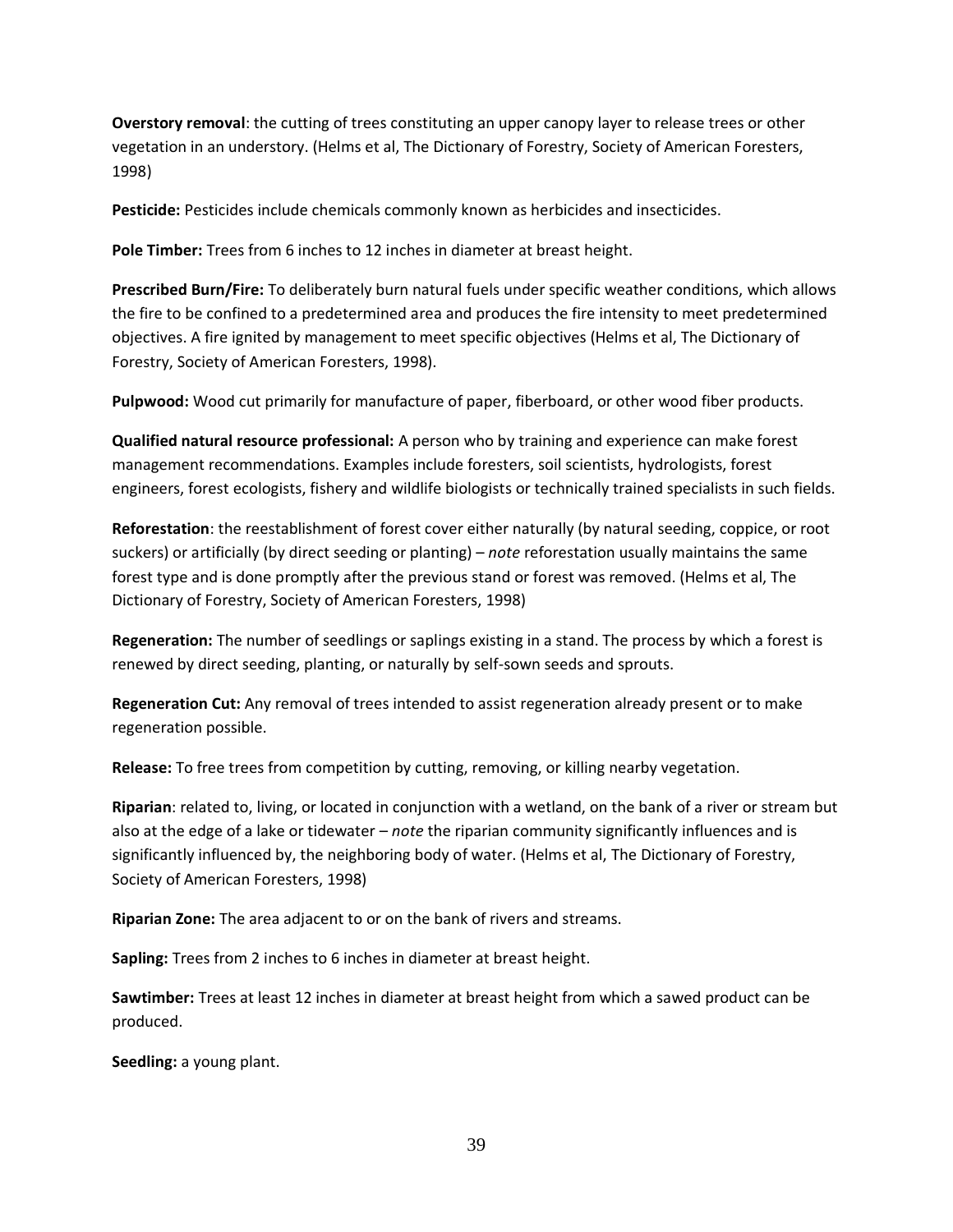**Seed-tree Harvest:** A harvest and regeneration method where nearly all trees are removed at one time except for scattered trees to provide seed for a new forest.

**Selection Harvest:** Harvesting trees to regenerate and maintain a multi-aged structure by removing some trees in all size classes either singly or in small groups.

**Shelterwood Harvest:** A harvesting and regeneration method that entails a series of partial cuttings over a period of years in the mature stand. Early cuttings improve the vigor and seed production of the remaining trees. The trees that are retained produce seed and shelter the young seedlings. Subsequent cuttings harvest shelterwood trees and allow the regeneration to develop as an even-aged stand.

**Single Tree Selection:** Individual trees of all size classes are removed more or less uniformly throughout the stand, to promote growth of remaining trees and to provide space for regeneration. (Helms et al, The Dictionary of Forestry, Society of American Foresters, 1998)

**Site Index:** An expression of forest site quality based on the height of a free-growing dominant or codominant tree at age 50 (or age 100 in the western United States).

**Skid Trail:** A road or trail over which equipment or horses drag logs from the stump to a landing.

**Slash**: the residue, e.g., treetops and branches, left on the ground after logging or accumulating as a result of storm, fire, girdling, or delimbing. (Helms et al, The Dictionary of Forestry, Society of American Foresters, 1998)

**Snag**: a standing, generally un-merchantable dead tree from which the leaves and most of the branches have fallen – *note* for wildlife habitat purposes, a snag is sometimes regarded as being at least 10 inches in diameter at breast height and at least 6 feet tall; a hard snag is composed primarily of sound wood, generally merchantable, and a soft snag is composed primarily of wood in advanced stages of decay and deterioration. (Helms et al, The Dictionary of Forestry, Society of American Foresters, 1998)

**Soil Compaction:** The process by which the soil grains are rearranged, resulting in a decrease in void space and increasing bulk density. Can occur from applied loads, vibration or pressure from harvesting or site preparation equipment. Compaction can cause decreased tree growth, increased water runoff and soil erosion. (Helms et al, The Dictionary of Forestry, Society of American Foresters, 1998)

**Soil map:** A map showing the distribution of soils or other soil map units in relation to prominent physical and cultural features of the earth's surface. (Helms et al, The Dictionary of Forestry, Society of American Foresters, 1998)

**Stand:** A group of trees with similar characteristics, such as species, age, or condition that can be distinguished from adjacent groups. In this management plan, a Stand is synonymous with a Management Unit.

**Stand Density:** A measure of the stocking of a stand of trees based on the number of trees per area and diameter at breast height of the tree of average basal area.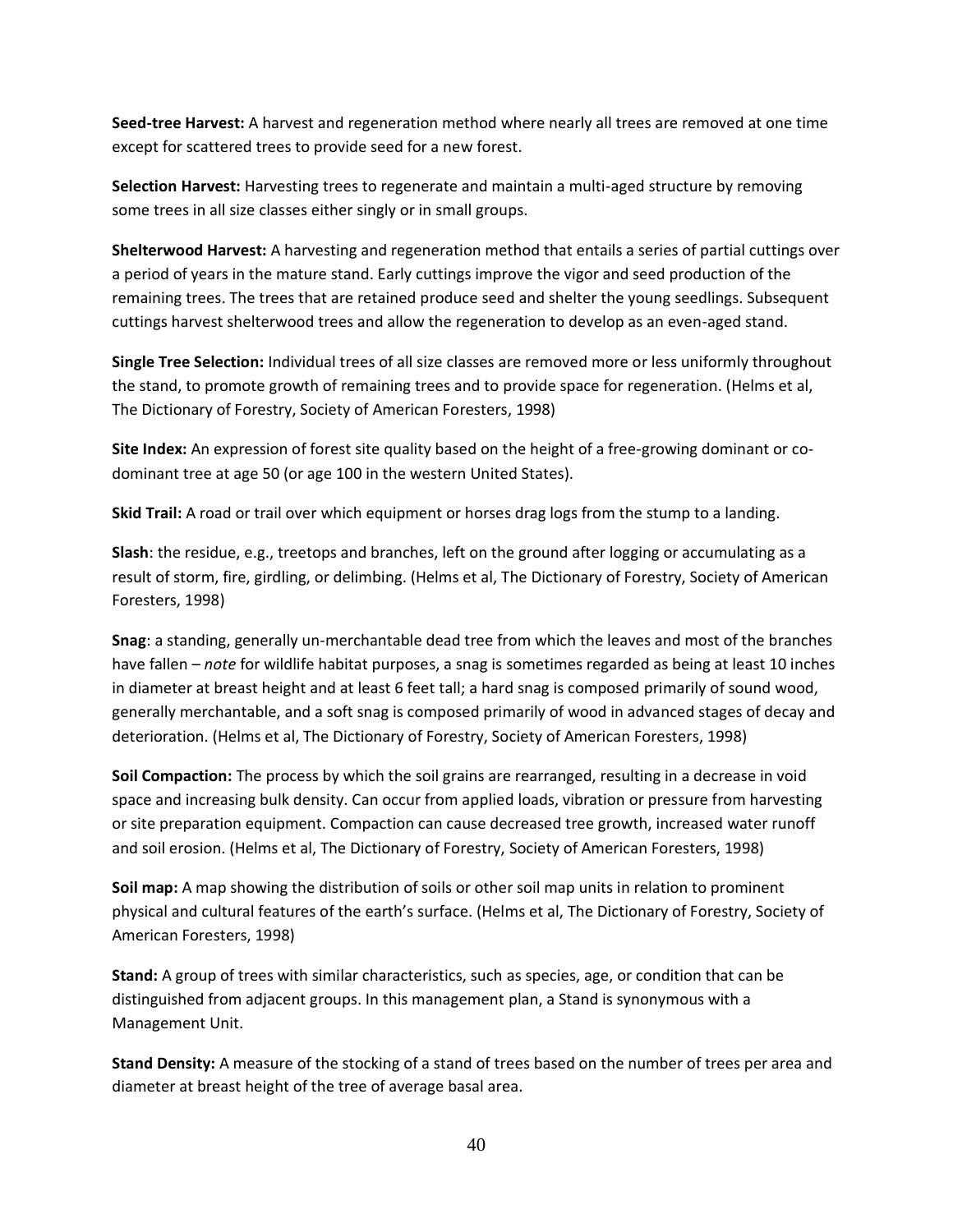**Stand Management Recommendations:** The recommended management activities that should be done in that stand, based on the landowner's goals and objectives.

**Stand Structure:** The horizontal and vertical distribution of plants in the forest, including the height, diameter, crown layers, and stems of trees, shrubs, understory plants, snags and down woody debris. (Helms et al, The Dictionary of Forestry, Society of American Foresters, 1998)

**State forestry best management practice(s) (BMPs):** Forestry BMPs are generally accepted forest management guidelines that have been developed by state forestry agencies with broad public stakeholder input.

**Stocking:** An indication of the number of trees in a stand in relation to the desirable number of trees for best growth and management.

**Sustainability:** The capacity of forests, ranging from stands to ecoregions, to maintain their health, productivity, diversity and overall integrity, in the long run, in the context of human activity (Helms et al, The Dictionary of Forestry, Society of American Foresters, 1998).

**Sustainable forest management:** The practice of meeting the forest resource needs and values of the present without compromising the similar capability of future generations (Helms et al, The Dictionary of Forestry, Society of American Foresters, 1998). *Note* – AFF's Standards of Sustainability reflect criteria of sustainability based on the Montreal Process, 1993, and the Pan-European Operational- Level Guidelines (PEOLGs).

**Thinning**: a cultural treatment made to reduce stand density of trees primarily to improve growth, enhance forest health, or recover potential mortality. Types of thinning include: chemical, crown, free, low, mechanical, selection. (Helms et al, The Dictionary of Forestry, Society of American Foresters, 1998)

**Timber Stand Improvement (TSI):** A thinning made in immature stands to improve the composition, structure, condition, health, and growth of the remaining trees.

**Undesirable Growing Stock:** Trees of low quality or less valuable species that should be removed in a thinning.

**Understocked:** Insufficiently stocked with trees.

**Understory**: all forest vegetation growing under an overstory. (Helms et al, The Dictionary of Forestry, Society of American Foresters, 1998)

**Uneven-Aged Management or Stand:** A stand of trees containing at least three age classes intermingled on the same area.

**Volume:** The amount of wood in a tree, stand of trees, or log according to some unit of measurement, such as board foot, cubic foot, etc.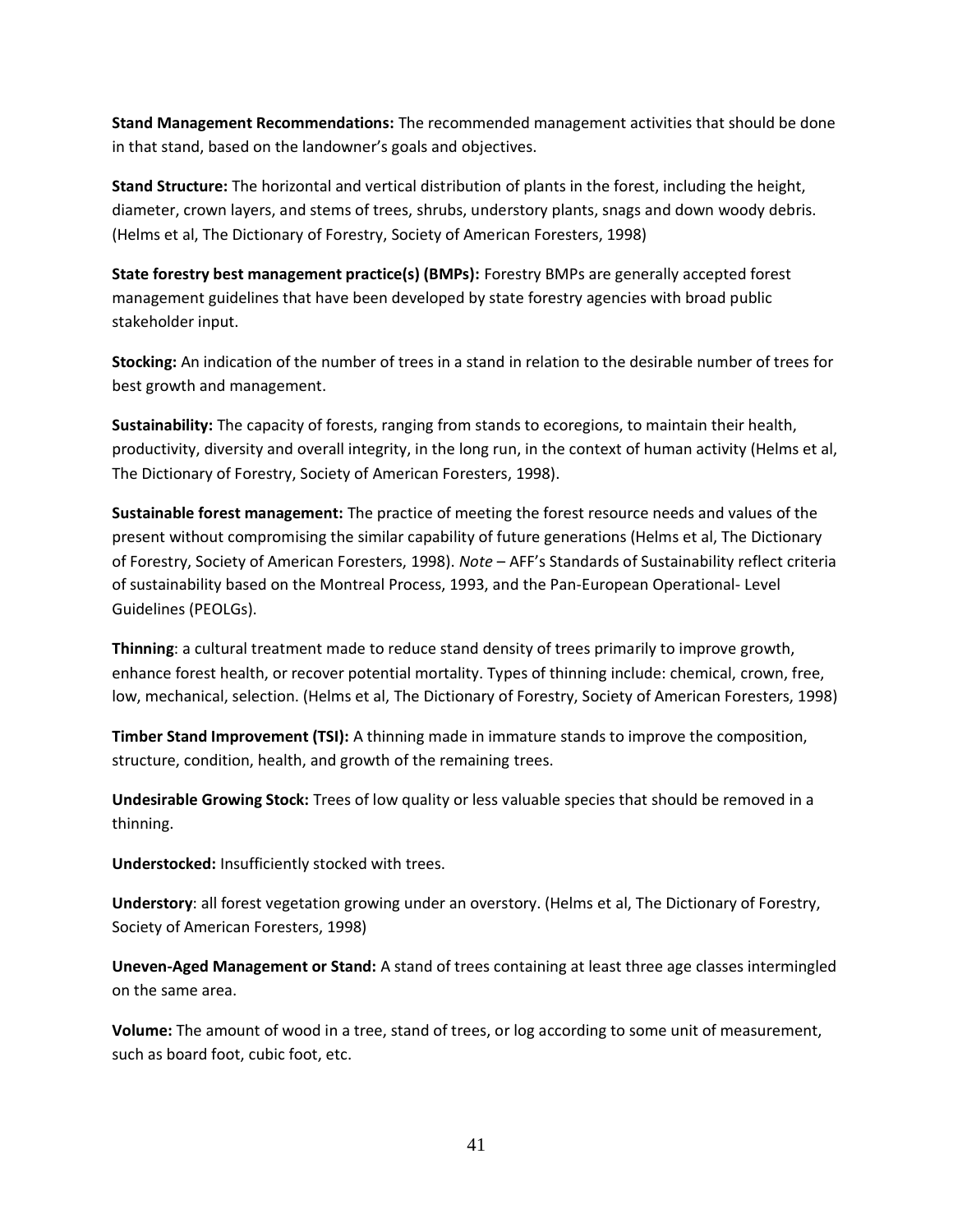**Watershed**: the area of land where all of the water that is under it or drains off of it goes into the same place. For example, the Mississippi River watershed includes all the land that drains into the Mississippi River. This watershed is the fourth largest in the world and includes water from 31 states.

**Wetland:** A transitional area between water and land that is inundated for periods long enough to produce wet soil and support plants adapted to that environment. (Helms et al, The Dictionary of Forestry, Society of American Foresters, 1998)

**Wolf Tree:** A very large, overmature tree that is or was open grown. These trees tend to have large full crowns and numerous branches.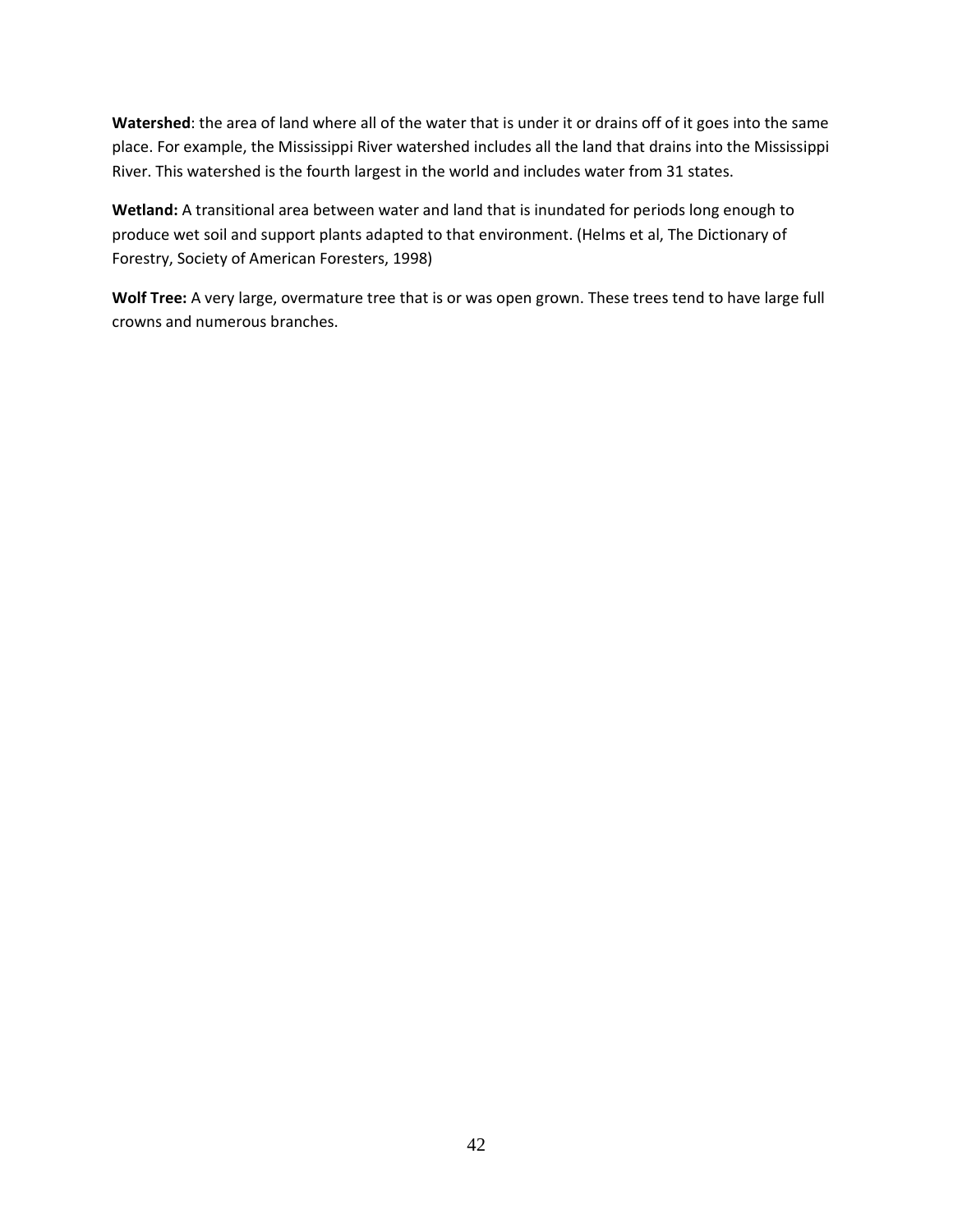# <span id="page-42-0"></span>**Appendix B: FIA Forest Types for FFCP Plans in Pennsylvania**

The following forest types were recorded in Pennsylvania's FIA data. The primary species is listed, along with associates. For FFCP forest management plans, pick the most accurate forest type for each forest stand / management unit.

#### Conifer Forest Types (Softwood Stocking is  $\geq 50\%$ )

**Red pine**: Associates – eastern white pine, jack pine, red maple, northern red oak, white spruce, balsam fir, quaking aspen, bigtooth aspen, paper birch, northern pin oak. Sites -- common on sandy soils but reaches best development on well-drained sandy loam to loam soils.

**Eastern white pine**: Associates – pitch pine, gray birch, aspen, red maple, pin cherry, white oak, paper birch, sweet birch, yellow birch, black cherry, white ash, northern red oak, sugar maple, basswood, hemlock, northern whitecedar, yellow-poplar, white oak, chestnut oak, scarlet oak, and shortleaf pine. Sites -- wide variety, but best development on well drained sands and sandy loams.

**Eastern white pine/ eastern hemlock**: Associates – beech, sugar maple, basswood, red maple, yellow birch, gray birch, red spruce, balsam fir, black cherry, white ash, paper birch, sweet birch, northern red oak, white oak, chestnut oak, yellow-poplar, and cucumbertree. Sites -- wide variety but favors cool locations, moist ravines, and north slopes.

**Eastern hemlock**: Associates – white pine, balsam fir, red spruce, beech, sugar maple, yellow birch, basswood, red maple, black cherry, white ash, paper birch, sweet birch, northern red oak, and white oak. Sites -- cool locations, moist ravines, and north and east slopes.

**Virginia pine**: Associates – shortleaf pine, white oak, chestnut oak, southern red oak, black oak, sweetgum, red maple, blackgum, and pitch pine. Sites --dry sites often abandoned fields.

**Scotch pine**: plantation type, not naturally occurring.

**Norway spruce**: plantation type, not naturally occurring

**Other Softwoods:** Plantations or naturally occurring stands dominated by conifer species not listed above.

#### Oak/Pine Forest Types (Conifers represent 25% - 49% of the stocking)

**Eastern white pine/northern red oak/white ash**: Associates – red maple, basswood, yellow birch, bigtooth aspen, sugar maple, beech, paper birch, black cherry, hemlock, and sweet birch. Sites --deep, fertile, well-drained soil.

**Virginia pine/southern red oak**: Associates – black oak, scarlet oak, white oak, post oak, blackjack oak, shortleaf pine, blackgum, hickory, pitch pine, table-mountain pine, chestnut oak. Sites -- dry slopes and ridges.

**Other pine/hardwood**: A type used for those unnamed pine-hardwood combinations that meet the requirements for oak-pine. These are stands where hardwoods (usually oaks) comprise the plurality of the stocking with at least a 25 to 49 percent pine, eastern redcedar, or southern redcedar component.

#### $Oak - Hickory Types (Conifiers represent < 25% of the stocking)$

**Chestnut oak**: Associates – scarlet oak, white oak, black oak, post oak, pitch pine, blackgum, sweetgum, red maple, red oak, shortleaf pine, Virginia pine. Sites -- rocky outcrops with thin soil, ridge tops.

**White oak/red oak/hickory (includes all hickories except water and shellbark hickory):** Associates – pin oak, northern pin oak, chinkapin oak, black oak, dwarf chinkapin oak, American elm, scarlet oak, bur oak, white ash,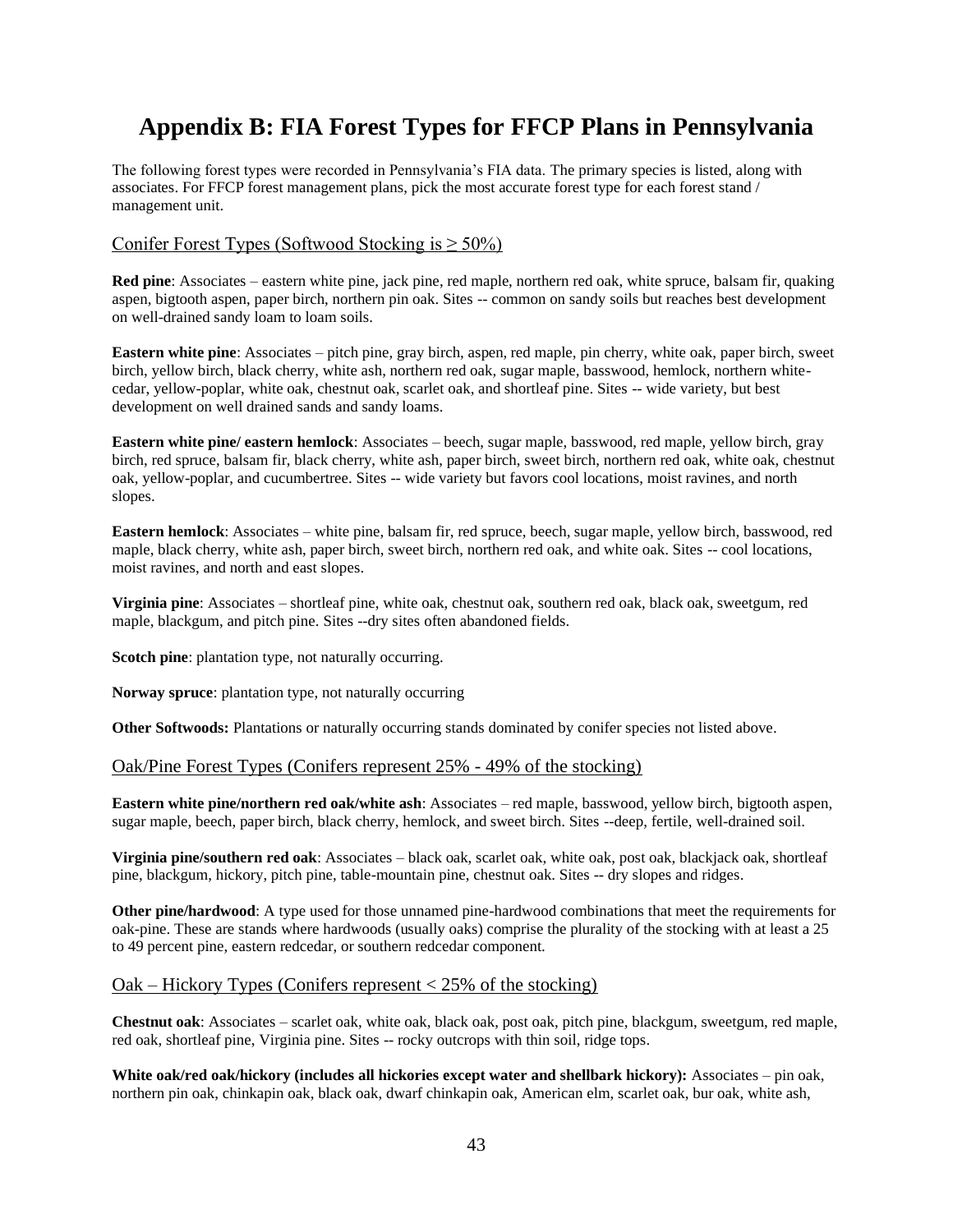sugar maple, red maple, walnut, basswood, locust, beech, sweetgum, blackgum, yellow-poplar, and dogwood. Sites - - wide variety of well-drained upland soils.

**White oak**: Associates – black oak, northern red oak, bur oak, hickory, white ash, yellow-poplar. Sites -- scattered patches on upland, loamy soils but on drier sites than type 503.

**Northern red oak**: Associates – black oak, scarlet oak, chestnut oak, and yellow-poplar. Sites --spotty distribution on ridge crests and north slopes in mountains but also found on rolling land, slopes, and benches on loamy soil.

**Yellow-poplar/white oak/northern red oak**: Associates – black oak, hemlock, blackgum, and hickory. Sites - northern slopes, coves, and moist flats.

**Sassafras/persimmon**: Associates – elm, eastern redcedar, hickory, ash, sugar maple, yellow-poplar, Texas sophora, and oaks. Sites -- abandoned farmlands and old fields.

**Scarlet oak**: Associates – black oak, southern red oak, chestnut oak, white oak, post oak, hickory, pitch pine, blackgum, sweetgum, black locust, sourwood, dogwood, shortleaf pine, and Virginia pine. Sites -- dry ridges, southor west-facing slopes and flats but often moister situations probably as a result of logging or fire.

**Yellow-poplar**: Associates – black locust, red maple, sweet birch, cucumbertree, and other moist-site hardwoods (except sweetgum, see type 508) and white oak and northern red oak (see type 503). Sites -- lower slopes, northerly slopes, moist coves, flats, and old fields.

**Black walnut**: Associates – yellow-poplar, white ash, black cherry, basswood, beech, sugar maple, oaks, and hickory. Sites -- coves and well-drained bottoms.

**Black locust**: Associates – many species of hardwoods and hard pines may occur with it in mixture, either having been planted or from natural seeding. Sites -- may occur on any well-drained soil but best on dry sites, often in old fields.

**Southern scrub oak**: This forest cover type consists of a mixture of scrub oaks that may include several of the following species: turkey oak, bluejack oak, dwarf live oak, Durand oak, and bear oak (otherwise known as scrub oak). Also includes anacahuita. Sites -- dry sandy ridges-the type frequently develops on areas formerly occupied by longleaf pine. SRS distribution--common throughout all coastal plain units and into the lower Piedmont.

**Chestnut oak/black oak/scarlet oak**: Associates—northern and southern red oaks, post oak, white oak, sourwood, shagbark hickory, pignut hickory, yellow-poplar, blackgum, sweetgum, red maple, eastern white pine, pitch pine, Table Mountain pine, shortleaf pine, and Virginia pine. Sites --dry upland sites on thin-soiled rocky outcrops on dry ridges and slopes.

**Cherry/white ash/yellow-poplar**: Associates – sugar maple, American beech, northern red oak, white oak, blackgum, hickory, cucumbertree, and yellow birch. Sites -- fertile, moist, well-drained sites.

**Elm/ash/black locust**: Associates – Black locust, silver maple, boxelder, blackbead ebony, American elm, slippery elm, rock elm, red maple, green ash predominate. Found in North Central region, unknown in Northeast. Sites - upland.

**Red maple/oak**: Associates – the type is dominated by red maple and some of the wide variety of central hardwood associates include upland oak, hickory, yellow-poplar, black locust, sassafras as well as some central softwoods like Virginia and shortleaf pines. Sites -- uplands.

**Mixed upland hardwoods**: Includes Ohio buckeye, yellow buckeye, Texas buckeye, red buckeye, painted buckeye, American hornbeam, American chestnut, eastern redbud, flowering dogwood, hawthorn spp., cockspur hawthorn, downy hawthorn, Washington hawthorn, fleshy hawthorn, dwarf hawthorn, honeylocust, Kentucky coffeetree, Osage-orange, all mulberries, blackgum, sourwood, southern red oak, shingle oak, laurel oak, water oak, live oak, willow oak, black locust, blackbead ebony, anacahuita, and September elm. Associates – Any mixture of hardwoods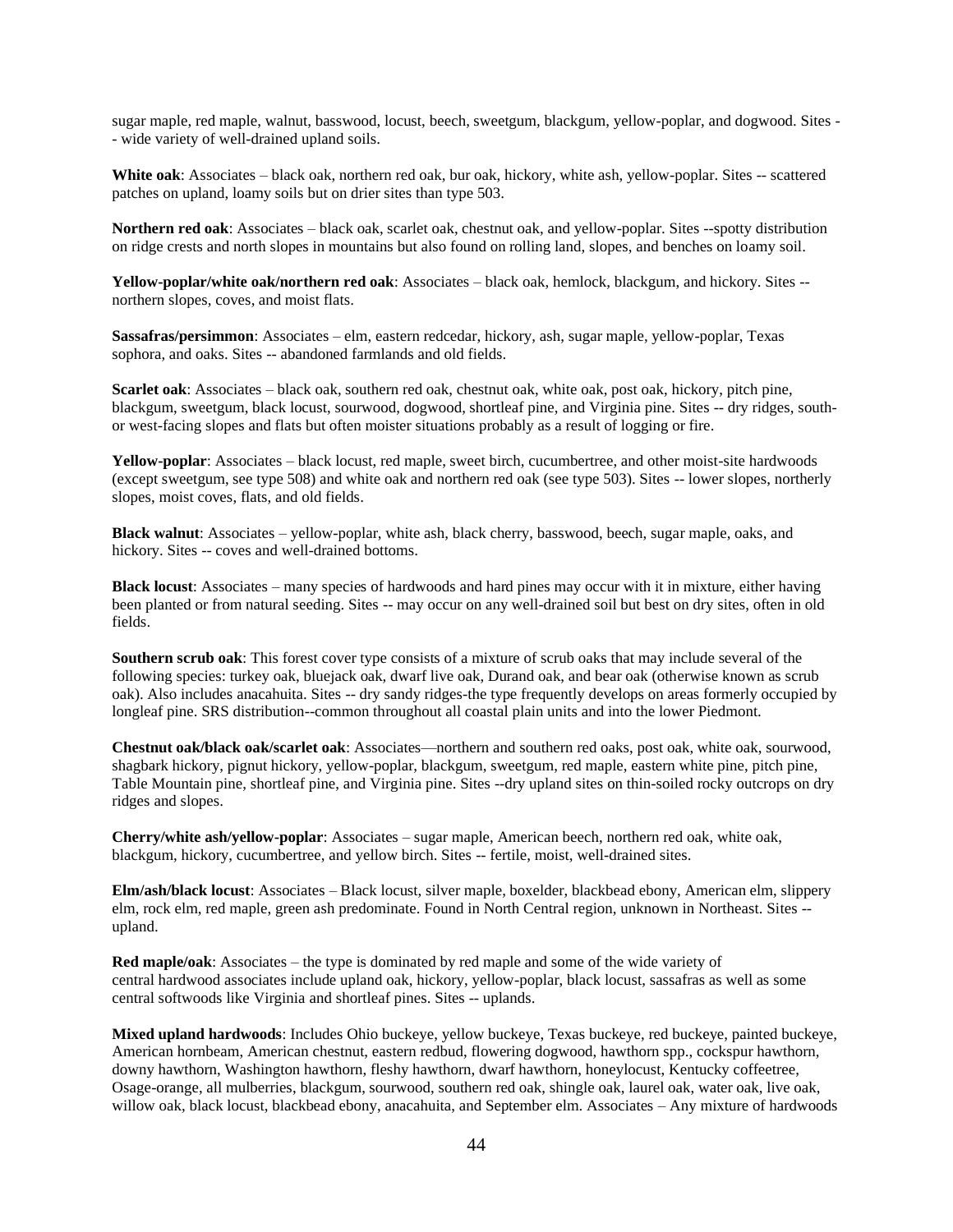of species typical of the upland central hardwood region, should include at least some oak. Sites--wide variety of upland sites.

**Sweetbay/swamp tupelo/red maple**: Associates – blackgum, Florida maple, water birch, gum bumelia, waterlocust, loblolly bay, all magnolias, red maple, Ogechee tupelo, red bay, water-elm, Oglethorpe oak, loblolly and pond pines, American elm, and other moist-site hardwoods. Sites -- very moist but seldom wet all year--shallow ponds, muck swamps, along smaller creeks in Coastal Plain (rare in Northeast).

#### Elm/Ash/Cottonwood Types

**Black ash/American elm/red maple (includes slippery and rock elm)**: Associates – swamp white oak, silver maple, sycamore, pin oak, blackgum, white ash, and cottonwood. Sites -- moist to wet areas, swamps, gullies, and poorly drained flats.

**River birch/sycamore**: Associates – red maple, black willow, and other moist-site hardwoods. Sites -- moist soils at edges of creeks and rivers.

**Cottonwood**: Associates – willow, white ash, green ash, and sycamore. Sites -- streambanks where bare, moist soil is available.

**Willow (includes peachleaf and black willow)**: Associates – cottonwood, green ash, sycamore, pecan, American elm, red maple, and boxelder. Sites -- streambanks where bare, moist soil is available.

**Sycamore/pecan/American elm (includes slippery and rock elm):** Associates – sweetgum, green ash, hackberry, silver maple, cottonwood, willow, boxelder, and river birch. Sites -- bottomlands, alluvial flood plains of major rivers.

**Sugarberry/hackberry/elm/green ash (includes American, winged, cedar, slippery and rock elm)**: Associates – boxelder, pecan, blackgum, persimmon, honeylocust, red maple, hackberry, and boxelder. Sites -- low ridges and flats in flood plains.

**Red maple/lowland**: Red maple comprises a majority of the stocking. Because this type grows on a wide variety of sites over an extensive range, associates are diverse. Associates include yellow-poplar, blackgum, sweetgum, and loblolly pine. Site -- generally restricted to very moist to wet sites with poorly drained soils, and on swamp borders.

#### Maple/Beech/Birch Types

**Sugar maple/beech/yellow birch**: Associates – butternut, basswood, red maple, hemlock, northern red oak, white ash, white pine, black cherry, sweet birch, American elm, rock elm, and eastern hophornbeam. Sites -- fertile, moist, well-drained sites.

**Black cherry**: Associates – sugar maple, northern red oak, red maple, white ash, basswood, sweet birch, butternut, American elm, and hemlock. Sites -- fertile, moist, well-drained sites.

**Hard maple/basswood (includes American, Carolina, and white basswood)**: Associates – black maple, white ash, northern red oak, eastern hophornbeam, American elm, red maple, eastern white pine, eastern hemlock. Sugar maple and basswood occur in different proportions but together comprise the majority of the stocking. Sites - fertile, moist, well-drained sites.

**Red maple/upland**: Associates – the type is dominated by red maple and some of the wide variety of northern hardwood associates include sugar maple, beech, birch, aspen, as well as some northern softwoods like white pine, red pine, and hemlock; this type is often the result of repeated disturbance or cutting. Sites -- uplands. (See Type 519 under oak/hickory group)

#### Aspen/Birch Types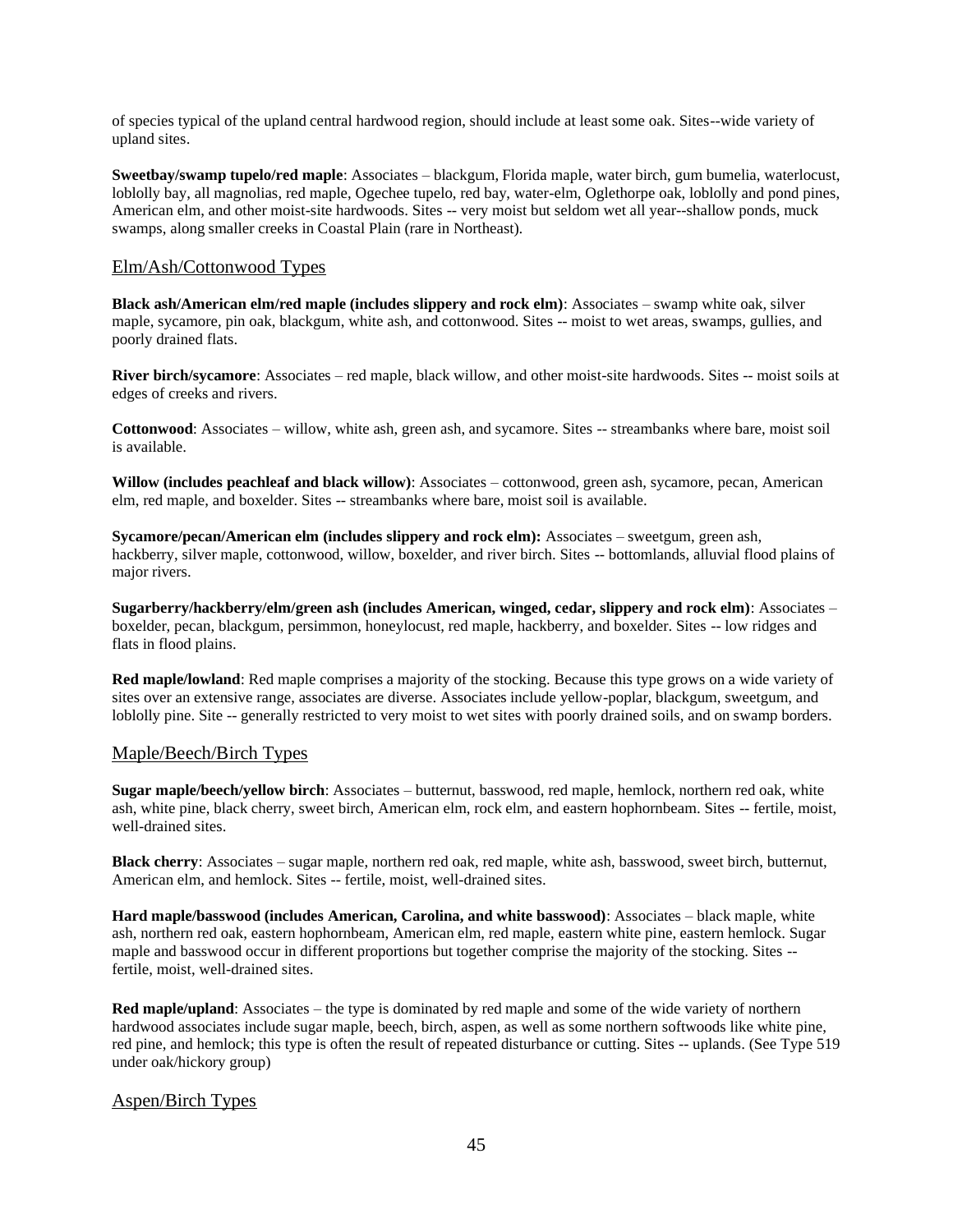**Aspen**: Associates – Engelmann spruce, lodgepole pine, ponderosa pine, Douglas-fir, subalpine fir, white fir, white spruce, balsam poplar, and paper birch. Sites -- aspen has the capacity to grow on a variety of sites and soils, ranging from shallow stony soils and loamy sands to heavy clays.

**Paper birch (includes northern paper birch)**: Associates – aspen, white spruce, black spruce, and lodgepole pine. Sites -- can be found on a range of soils, but best developed on well-drained sandy loam and silt loam soils.

**Gray birch**: Associates – oaks, red maple, white pine, and others. Sites -- poor soils of abandoned farms and burns.

**Pin cherry**: Associates – quaking and bigtooth aspen; paper and yellow birch; striped, red and sugar maple; beech; northern red oak; balsam fir; and red spruce. In the Appalachians, Fraser fir and mountain-ash are additional associates. In the central and Lake States, chokecherry and black cherry are common. Sites -- Occurs over a wide range of soils and drainage classes, found on sites varying from dry rocky ledges and sandy plains to moist loamy soils.

**Other Hardwoods**: Stands dominated by hardwood species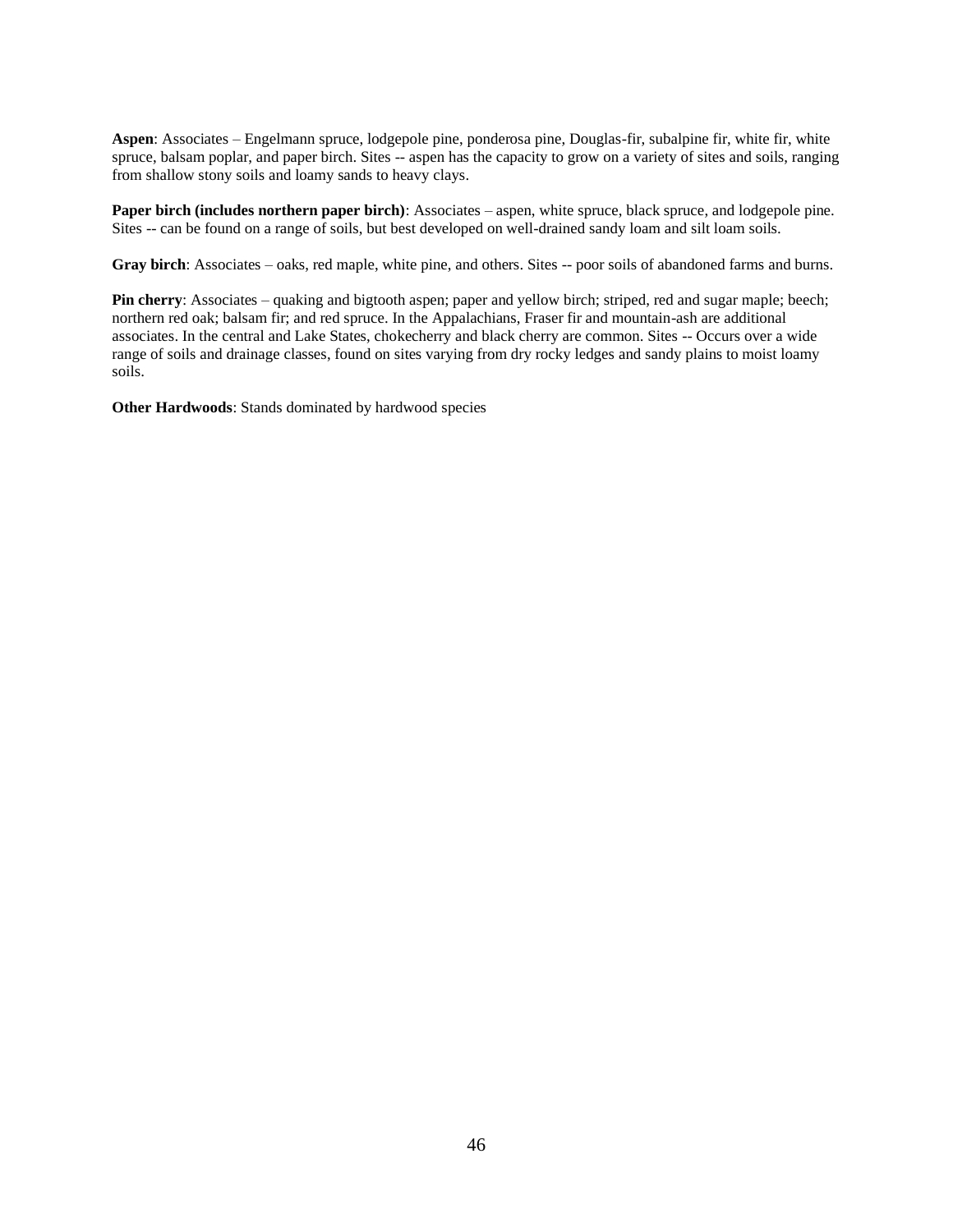# <span id="page-46-0"></span>**Appendix C: Forest of Recognized Importance (FORI) Background**

### Forest of Recognized Importance (FORI) is a term first introduced in AFF's 2015-2020 Standards of Sustainability. FORI replaces the High Conservation Value Forest (HCVF) designation in an effort to address confusion related to conservation of ecosystems of recognized importance at the landscape scale.

#### **Standard 5: Fish, Wildlife, Biodiversity and Forest Health**

Performance Measure 5.4: Where present, forest management activities should maintain or enhance forests of recognized importance.

Indicator 5.4.1 Appropriate to the scale and intensity of the situation, forest management activities should incorporate measures to contribute to the conservation of identified forests of recognized importance.

## **What are FORIs?**

FORIs represent globally, regionally and nationally significant large landscape areas of exceptional ecological, social, cultural or biological values. These forests are evaluated at the landscape level, rather than the stand level and are recognized for a combination of unique values, rather than a single attribute. FORIs may include but are not limited to landscapes with exceptionally high concentrations of one or more of the following:

- protected, rare, sensitive or representative forest ecosystems such as riparian areas and wetland biotopes
- areas containing endemic species and critical habitats of multiple threatened or endangered plant and animal species, as identified under the Endangered Species Act (ESA) or other recognized listings
- recognized large scale cultural or archeological sites including sites of human habitation, cities, burial grounds and in situ artifacts
- areas containing identified and protected water resources upon which large metropolitan populations are dependent
- areas containing identified unique or geologic features including geysers, waterfalls, lava beds, caves or craters

### **How are FORIs recognized?**

In the United States, because of their significance, FORIs have, generally, been identified and protected by federal or state governments or are under conservation easement by an environmental nonprofit organization. There is, at this time, no state or federal agency that regulates FORIs on private forest lands in the United States. Several conservation organizations have identified areas that they believe are of exceptional status yet there remains no single central clearinghouse of information regarding such forested landscapes.

### **How do FORIs relate to family woodland owners?**